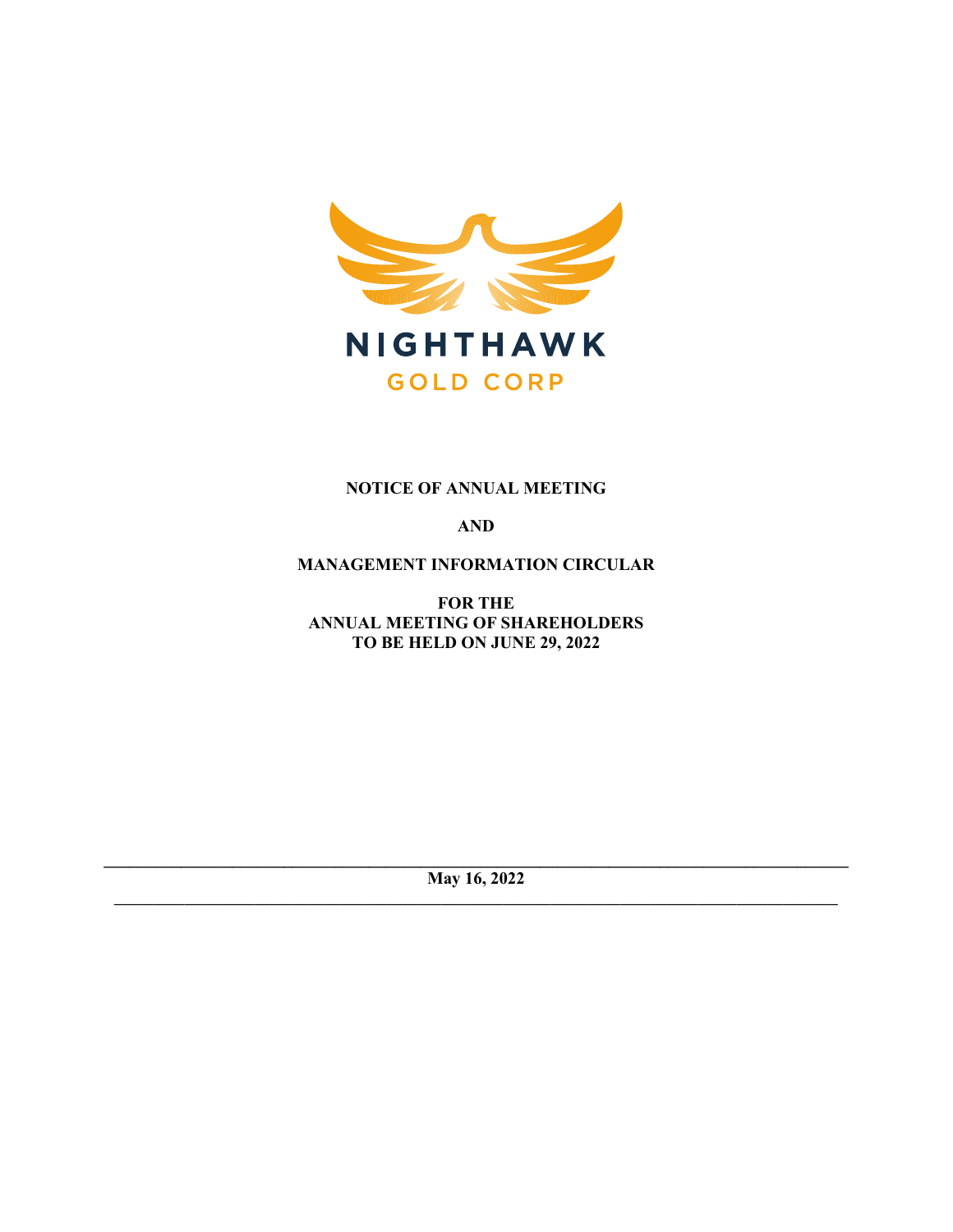# **Nighthawk Gold Corp. NOTICE OF ANNUAL MEETING OF SHAREHOLDERS**

**NOTICE IS HEREBY GIVEN** that the annual meeting of shareholders (the "**Meeting**") of Nighthawk Gold Corp. (the "**Company**") will be held virtually via live audio webcast available online using the TSX meeting platform at https://virtual-meetings.tsxtrust.com/1378 (Meeting ID#1378), on Wednesday, June 29, 2022, at 11:00 a.m. (Toronto time) for the following purposes:

- (i) to receive and consider the audited consolidated financial statements of the Company for the year ended December 31, 2021 and the report of the auditors thereon;
- (ii) to elect the directors for the ensuing year;
- (iii) to reappoint MNP LLP, as auditors of the Company for the ensuing year and to authorize the directors to fix their remuneration; and
- (iv) to transact such other business as may properly come before the Meeting or any adjournments thereof.

This notice is accompanied by a form of proxy and the management information circular of the Company dated May 16, 2022. An "**ordinary resolution**" is a resolution passed by a majority of the votes cast by eligible shareholders who voted in respect of that resolution at the Meeting.

The board of directors of the Company has fixed the close of business on May 16, 2022 as the record date for the determination of holders of common shares of the Company entitled to notice of the Meeting and any adjournments thereof. Only shareholders of record at the close of business on May 16, 2022 will be entitled to vote at the Meeting.

**With the ongoing impact of the COVID-19 pandemic, the Company has decided to conduct the Meeting virtually** via live audio webcast to ensure the health and safety of shareholders, employees and the communities in which we live. The Board of Directors and management of the Company believe that enabling shareholders to attend the Meeting virtually will also lead to greater shareholder attendance and participation.

Shareholders will be able to listen to the Meeting, all in real time, via live webcast available online using the TSX meeting platform at https://virtual-meetings.tsxtrust.com/1378 (Meeting ID#1378; Password: nighthawk2022). Registered shareholders and duly appointed proxy holders who participate in the Meeting virtually will also be able to ask questions and vote. Shareholders will be able to access the Meeting using an internet connected device such as a laptop, computer, tablet or mobile phone, and the Meeting platform will be supported across browsers and devices that are running the most updated version of the applicable software plugins (except for Internet Explorer).

It is important to note that shareholders accessing the Meeting virtually must remain connected to the internet at all times during the Meeting in order to vote when balloting commences. It is your responsibility to ensure internet connectivity for the duration of the Meeting.

Following the conclusion of the formal business to be conducted at the Meeting, the Company will invite questions and comments from registered shareholders and duly appointed proxy holders participating through the TSX meeting platform who may submit their questions or comments by clicking on the "Ask a Question" button within the TSX meeting platform to type their message or question. Messages or questions can be submitted at anytime during the Q&A session and until such time as the Chair ends the session.

**The Company urges all shareholders to vote by proxy in advance of the Meeting in accordance with the instructions set out below and to participate in the Meeting virtually using the details provided below:**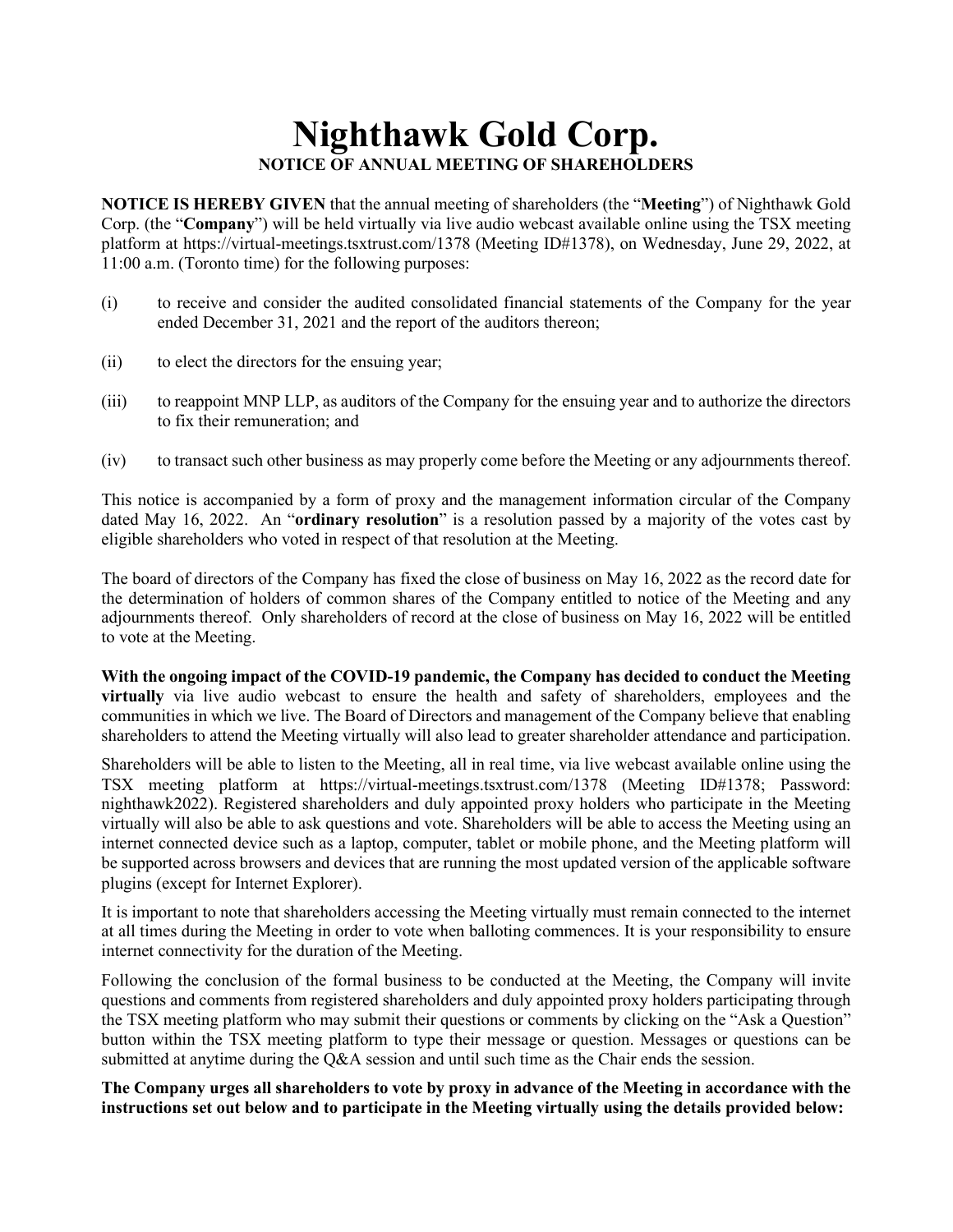| Date and Time:    | Wednesday, June 29, 2022, at 11:00 a.m. (Toronto time) |
|-------------------|--------------------------------------------------------|
| Webcast:          | https://virtual-meetings.tsxtrust.com/1378             |
| Meeting ID:       | 1378                                                   |
| Meeting Password: | nighthawk2022                                          |

\*Participants should log in approximately 10 to 15 minutes prior to the scheduled start time.

Registered shareholders and duly appointed proxyholders are entitled to vote at the Meeting may attend and vote at the Meeting virtually by following the steps listed below:

- 1. Type in https://virtual-meetings.tsxtrust.com/1378 on your browser at least 10 to 15 minutes before the Meeting starts.
- 2. Click on "**I have a control number**".
- 3. Enter your 12-digit control number (on your proxy form).
- 4. Enter the Meeting Password: nighthawk2022 (case sensitive).
- 5. When the ballot is opened, click on the "Voting" icon. To vote, simply select your voting direction from the options shown on screen and click "**Submit**". A confirmation message will appear to show your vote has been received.

Beneficial shareholders entitled to vote at the Meeting may attend and vote at the Meeting virtually by following the steps listed below:

- 1. Appoint yourself as proxyholder by writing your name in the space provided on the form of proxy or Voting Instruction Form ("**VIF**").
- 2. Sign and send it to your intermediary by the voting deadline, following the submission instructions on the VIF.
- 3. Obtain a control number by contacting TSX Trust Company by emailing tsxtrustproxyvoting@tmx.com the "Request for Control Number" form, which can be found at https://tsxtrust.com/resource/en/75.
- 4. Type in https://virtual-meetings.tsxtrust.com/1378 on your browser at least 10 to 15 minutes before the Meeting starts.
- 5. Click on "**I have a control number**".
- 6. Enter the control number provided by email from tsxtrustproxyvoting $@tmx.com$ .
- 7. Enter the Meeting Password: nighthawk2022 (case sensitive).
- 8. When the ballot is opened, click on the "Voting" icon. To vote, simply select your voting direction from the options show on screen and click "**Submit**". A confirmation message will appear to show your vote has been received.

If you are a registered shareholder of the Company and unable to attend the Meeting, please exercise your right to vote by: (a) completing, dating, signing and returning the form of proxy in the enclosed proxy return envelope to TSX Trust Company, 100 Adelaide Street West, Suite 301, Toronto, Ontario, Canada, M5H 4H1, (b) logging on t[o www.voteproxyonline.com](http://www.voteproxyonline.com/) and entering your control number as instructed on the login page, or (c) faxing the completed form of proxy to (416) 595-9593. A completed proxy must be received at TSX Trust Company no later than 11:00 a.m. (Toronto time) on June 27, 2022 or at least 48 hours (excluding Saturdays, Sundays and holidays) preceding any adjournment of the Meeting. Late proxies may be accepted or rejected by the Chairman of the Meeting in his discretion, and the Chairman is under no obligation to accept or reject any particular late proxies.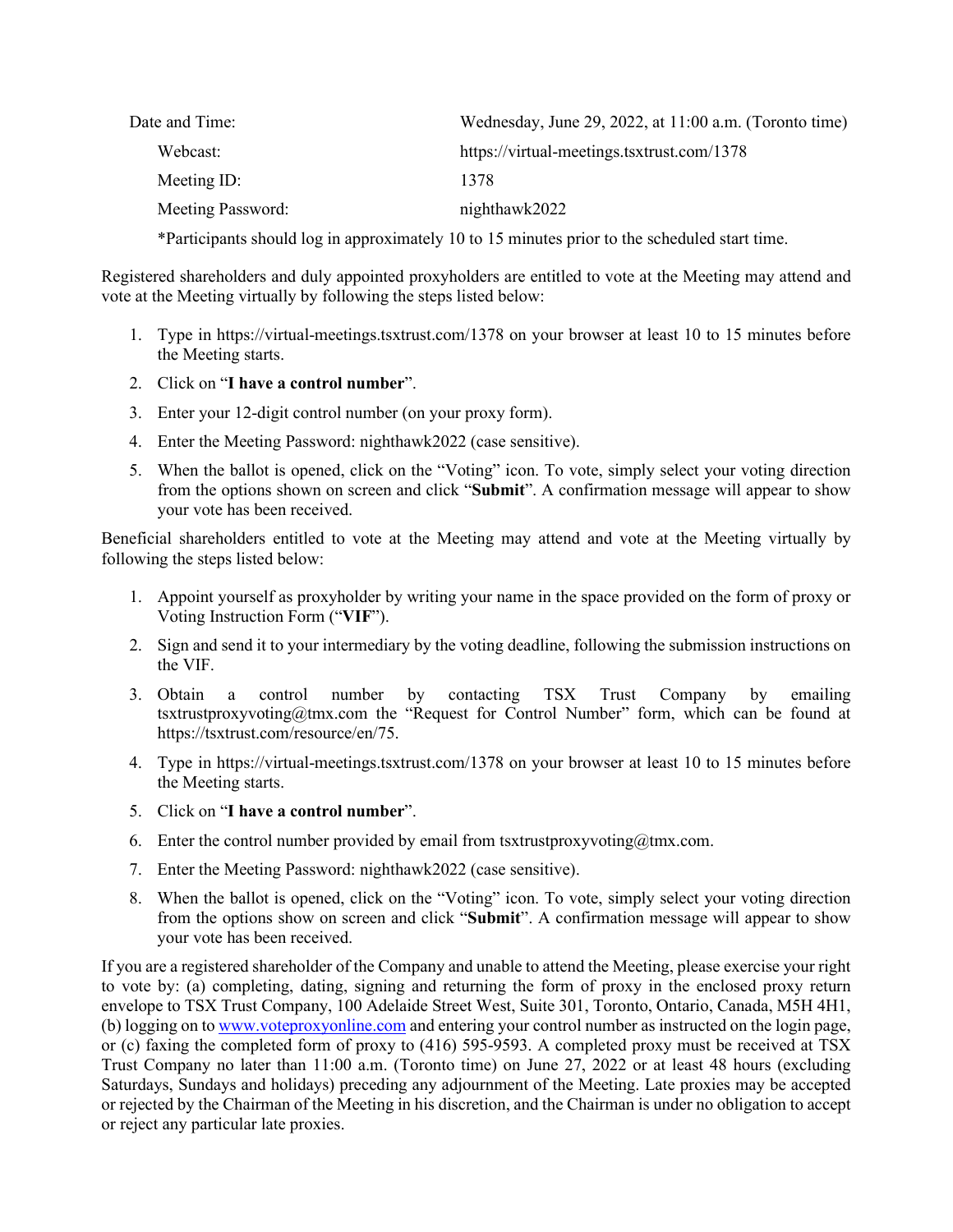If you are a non-registered shareholder of the Company and received this Notice of Meeting and accompanying materials through a broker, a financial institution, a participant, a trustee or administrator of a self-administered retirement savings plan, retirement income fund, education savings plan or other similar self-administered savings or investment plan registered under the *Income Tax Act* (Canada), or a nominee of any of the foregoing that holds your securities on your behalf (an "**intermediary**"), please complete and return the materials in accordance with the instructions provided to you by your intermediary.

Guests can also listen to the Meeting by following the steps below:

- 1. Type in https://virtual-meetings.tsxtrust.com/1378 on your browser at least 10 to 15 minutes before the Meeting starts.
- 2. Click on "**I am a Guest**".

If you have any questions or require further information with regard to voting your Shares, please contact TSX Trust Company toll-free in North America at 1-866-600-5869 or by email at tsxtis@tmx.com.

**DATED** at Toronto this 16<sup>th</sup> day of May, 2022.

**By order of the Board**  (Signed) *"Morris Prychidny"*  Chairman of the Board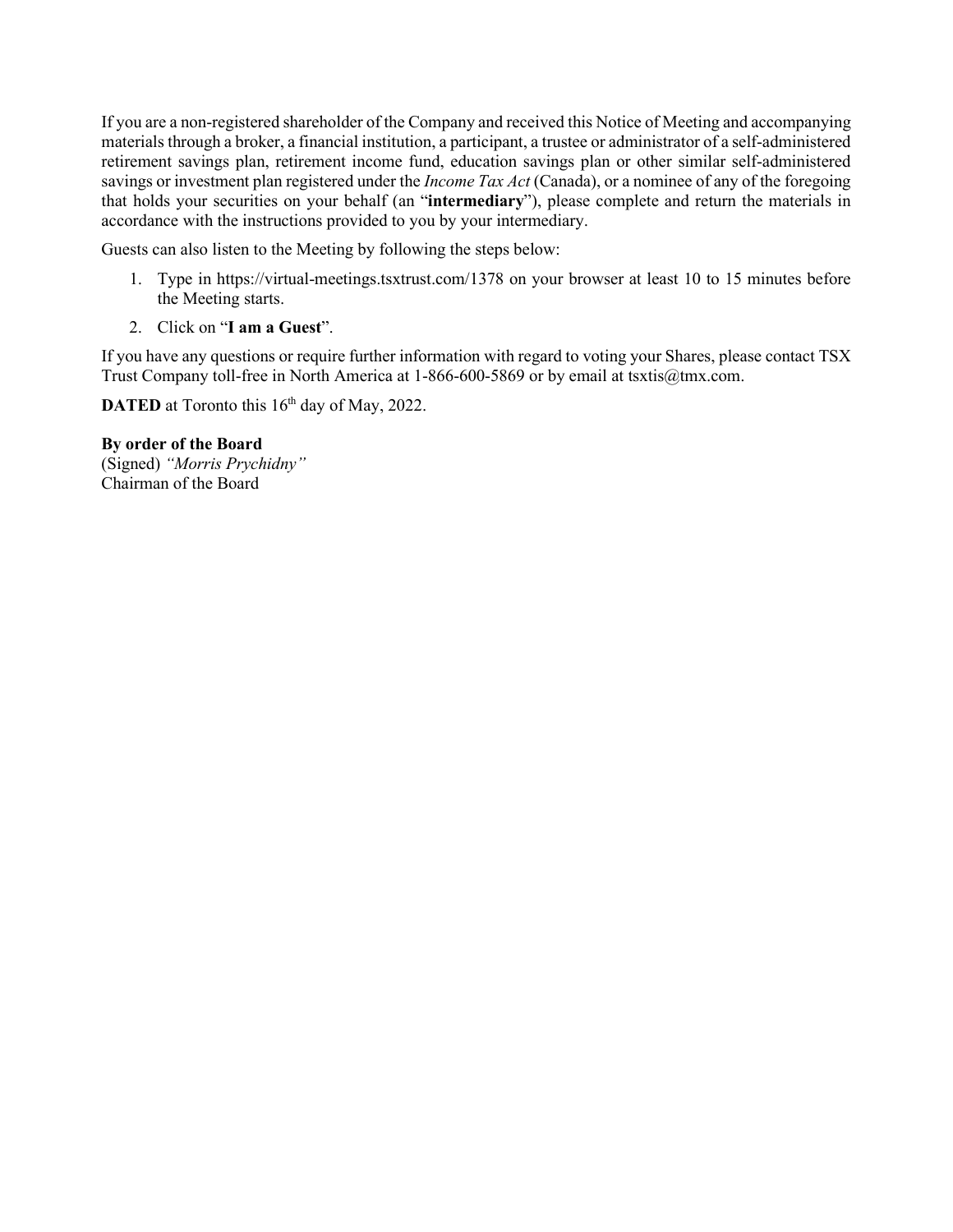# **Nighthawk Gold Corp. MANAGEMENT INFORMATION CIRCULAR**

#### **SOLICITATION OF PROXIES**

**This Management Information Circular (the "Circular") is furnished by the management of NIGHTHAWK GOLD CORP. (the "Company") in connection with the solicitation of proxies to be voted at the annual meeting of shareholders of the Company (the "Meeting") to be virtually via live audio webcast available online using the TSX meeting platform at https://virtualmeetings.tsxtrust.com/1378 (Meeting ID#1738; Password: nighthawk2022), on Wednesday, June 29, 2022, at 11:00 a.m. (Toronto time).** References in this Circular to the Meeting include any adjournment or adjournments thereof.

The Company will bear its own cost of soliciting proxies. It is expected that the solicitation will be made primarily by mail, using notice and access, but proxies may also be solicited personally by directors, officers or regular employees of the Company. None of these individuals will receive any extra compensation for such efforts. The Company will reimburse banks, brokerage firms and other custodians, nominees and fiduciaries for their reasonable expenses incurred in sending proxy materials to beneficial owners of common shares of the Company (the "**Common Shares**") and requesting authority to execute proxies.

**With the ongoing public health impact of the COVID-19 pandemic, the Company is conducting the Meeting virtually** via live audio webcast to ensure the health and safety of shareholders, employees and the communities in which we live. The Board of Directors and management of the Company believe that enabling shareholders to attend the Meeting virtually will also lead to greater shareholder attendance and participation.

Shareholders will be able to listen to the Meeting, all in real time, via live audio webcast available online using the TSX meeting platform at https://virtual-meetings.tsxtrust.com/1378. Registered shareholders and duly appointed proxy holders who participate in the Meeting virtually will also be able to ask questions and vote. Shareholders will be able to access the Meeting using an internet connected device such as a laptop, computer, tablet or mobile phone, and the Meeting platform will be supported across browsers and devices that are running the most updated version of the applicable software plugins (except for Internet Explorer).

If you are a non-registered shareholder who intends to vote at the virtual meeting, you will need to appoint yourself as per the instructions on the Voter Information Form ("**VIF**")/proxy, complete the Request for Control Number form (https://tsxtrust.com/resource/en/75) and submit the form to TSX Trust at [tsxtrustproxyvoting@tmx.com](mailto:tsxtrustproxyvoting@tmx.com) in advance of the proxy cut-off. TSX Trust will provide you with a unique control number that will allow you to log in and vote at the meeting. If you are a non-registered shareholder and you do not follow these instructions you will only be able to log in as a guest.

It is important to note that shareholders accessing the Meeting virtually must remain connected to the internet at all times during the Meeting in order to vote when balloting commences. It is your responsibility to ensure internet connectivity for the duration of the Meeting.

Following the conclusion of the formal business to be conducted at the Meeting, the Company will invite questions and comments from registered shareholders and duly appointed proxy holders participating through the TSX meeting platform who may submit their questions or comments by clicking on the "Ask a Question" button within the TSX meeting platform to type their message or question. Messages or questions can be submitted at anytime during the Q&A session and until such time as the Chair ends the session.

## **The Company urges all shareholders to vote by proxy in advance of the Meeting in accordance with the instructions set out below and participate in the Meeting virtually using the details provided below:**

Date and Time: Wednesday, June 29, 2022, at 11:00 a.m. (Toronto time)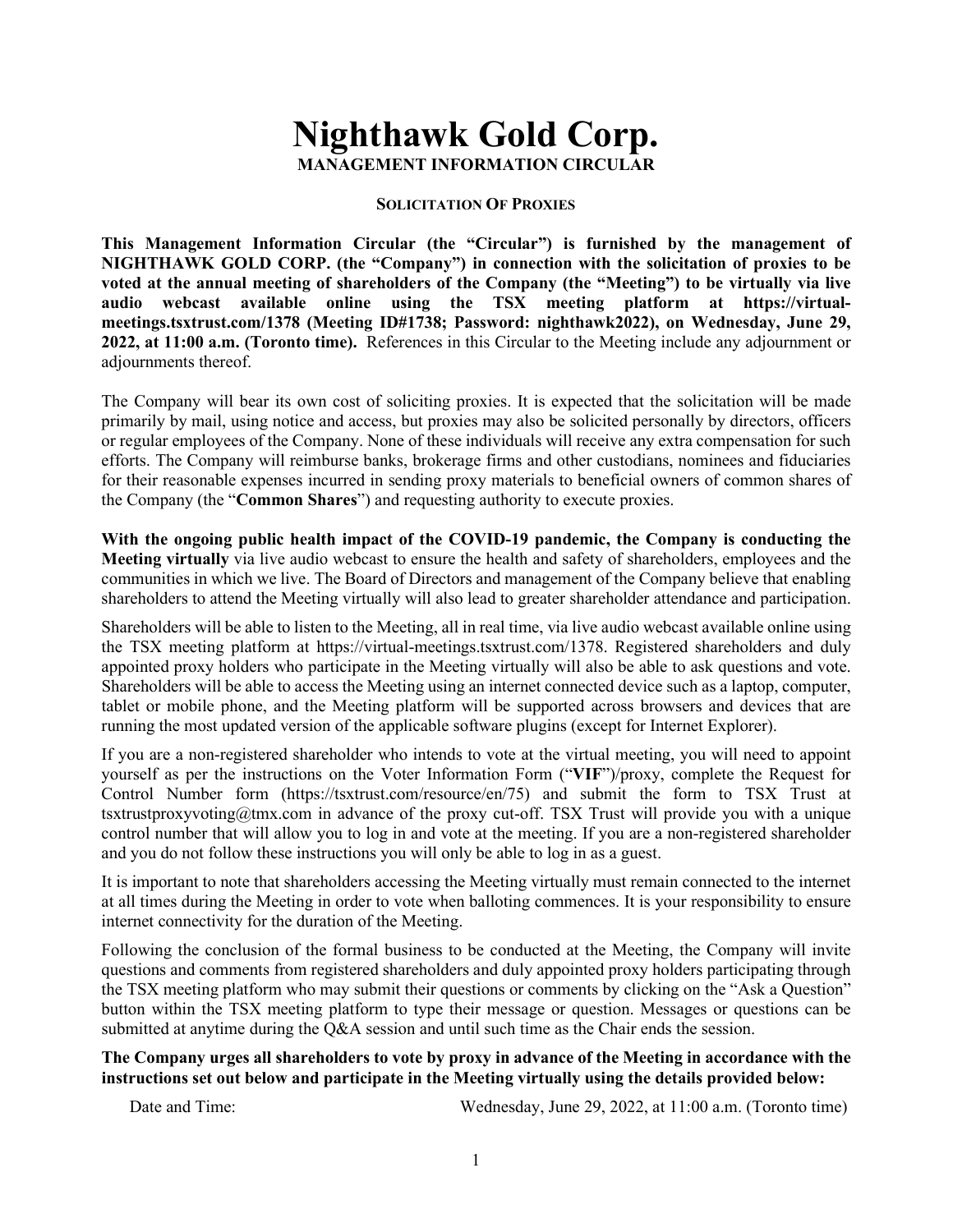| Webcast:          | https://virtual-meetings.tsxtrust.com/1378 |
|-------------------|--------------------------------------------|
| Meeting ID:       | 1378                                       |
| Meeting Password: | nighthawk2022                              |

\*Participants should log in approximately 10 to 15 minutes prior to the scheduled start time.

Registered shareholders and duly appointed proxy holders entitled to vote at the Meeting may attend and vote at the Meeting virtually by following the steps listed below:

- 1. Type in https://virtual-meetings.tsxtrust.com/1378 on your browser at least 10 to 15 minutes before the Meeting starts.
- 2. Click on "**I have a control number**".
- 3. Enter your 12-digit control number (on your proxy form).
- 4. Enter the Meeting Password: nighthawk2022 (case sensitive).
- 5. When the ballot is opened, click on the "Voting" icon. To vote, simply select your voting direction from the options shown on screen and click "**Submit**". A confirmation message will appear to show your vote has been received.

Beneficial shareholders entitled to vote at the Meeting may attend and vote at the Meeting virtually by following the steps listed below:

- 1. Appoint yourself as proxyholder by writing your name in the space provided on the form of proxy or Voting Instruction Form ("**VIF**").
- 2. Sign and send it to your intermediary, following the voting deadline and submission instructions on the VIF.
- 3. Obtain a control number by contacting TSX Trust Company by emailing tsxtrustproxyvoting@tmx.com the "Request for Control Number" form, which can be found at https://tsxtrust.com/resource/en/75.
- 4. Type in https://virtual-meetings.tsxtrust.com/1378 on your browser at least 10 to 15 minutes before the Meeting starts.
- 5. Click on "**I have a control number**".
- 6. Enter the control number provided by email from tsxtrustproxyvoting $@tmx.com$ .
- 7. Enter the Meeting Password: nighthawk2022 (case sensitive).
- 8. When the ballot is opened, click on the "Voting" icon. To vote, simply select your voting direction from the options show on screen and click "**Submit**". A confirmation message will appear to show your vote has been received.

Guests can also listen to the Meeting by following the steps below:

- 1. Type in https://virtual-meetings.tsxtrust.com/1378 on your browser at least 10 to 15 minutes before the Meeting starts.
- 2. Click on "**I am a Guest**".

## *Mailing of Circular*

The Circular will be mailed on or before May 26, 2022 to each of the Shareholders of record on May 16, 2022, who have previously requested paper copies of the meeting materials. All other Shareholders will only receive a notice with information on how to view the meeting materials electronically. See "Notice and Access" below.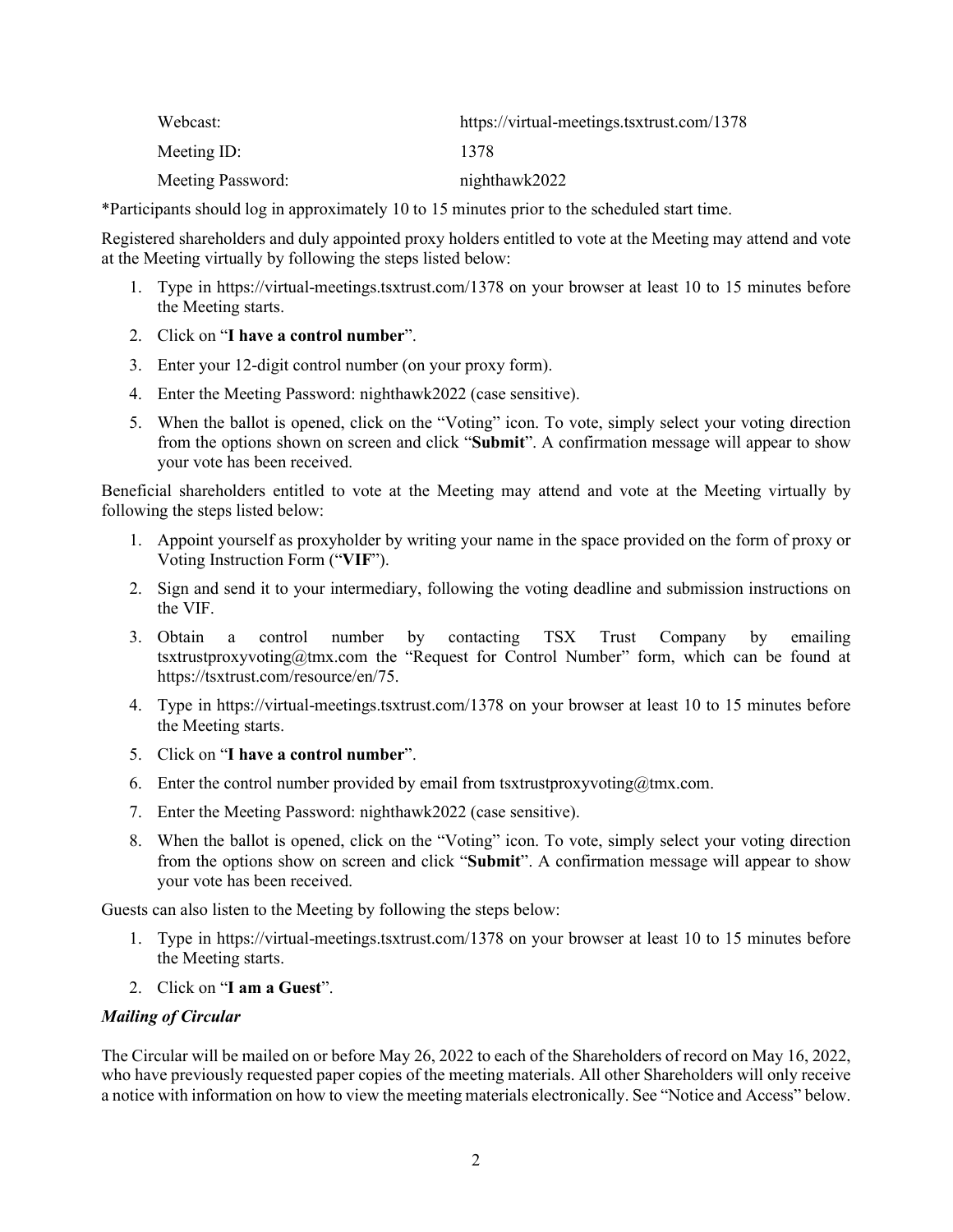The Company will pay for the distribution of the meeting materials by intermediaries to objecting beneficial shareholders.

## *Notice and Access*

The Company is delivering the meeting materials by providing the Shareholders with a notice and posting the materials on SEDAR, and under "Annual General Meeting" on the Company's "Investors" page at https://nighthawkgold.com, and at https://docs.tsxtrust.com/2249. The materials will be available on the website starting on or before May 26, 2022 and will remain available on the website for one full year. The use of the notice and access procedures under applicable securities laws will reduce the Company's printing and mailing costs and is more environmentally friendly by reducing the use of paper.

The meeting materials can also be accessed with the Company's public filings on www.sedar.com. The Company will mail paper copies of the meeting materials to any shareholder who previously requested paper copies. Shareholders who received the notice only and would like a paper copy of the full materials may send the Company a request as set out below.

The information contained herein is given as of May 16, 2022 and in Canadian dollars unless otherwise noted.

## *Additional Documents*

The Company files an annual information form with the Canadian securities regulators. In addition, the Company's financial information is provided in its audited annual consolidated financial statements and management's discussion and analysis ("**MD&A**") for the financial year ended December 31, 2021. The Company will provide Shareholders with, free of charge, a copy of the Company's annual audited consolidated financial statements and MD&A, its annual information form and/or the Circular on request. Requests should be directed to:

141 Adelaide St. W. Suite 301 Toronto, Ontario M5H 3L5 Attention: Michael Leskovec, Chief Financial Officer

OR

Email: info@nighthawkgold.com

Shareholders can also get copies of documents required to be filed by the Company in Canada, as well as additional information about the Company, by (1) accessing its public filings on SEDAR at www.sedar.com or (2) going to the Company's "Investors" page at "https://nighthawkgold.com, and at https://docs.tsxtrust.com/2249. Shareholders who wish to receive a paper copy of the Meeting materials or have questions about notice-and-access please call 1-866-600-5869 or email tsxtis@tmx.com. In order to receive a paper copy in time to vote before the Meeting, requests should be received by June 20, 2022.

## **APPOINTMENT AND REVOCABILITY OF PROXIES**

# *Voting*

Each registered shareholder and each proxyholder (representing a registered or unregistered shareholder) is entitled to one vote for each Common Share held or represented, respectively. Voting at the Meeting will be by a show of hands with each registered shareholder and each proxyholder (representing a registered or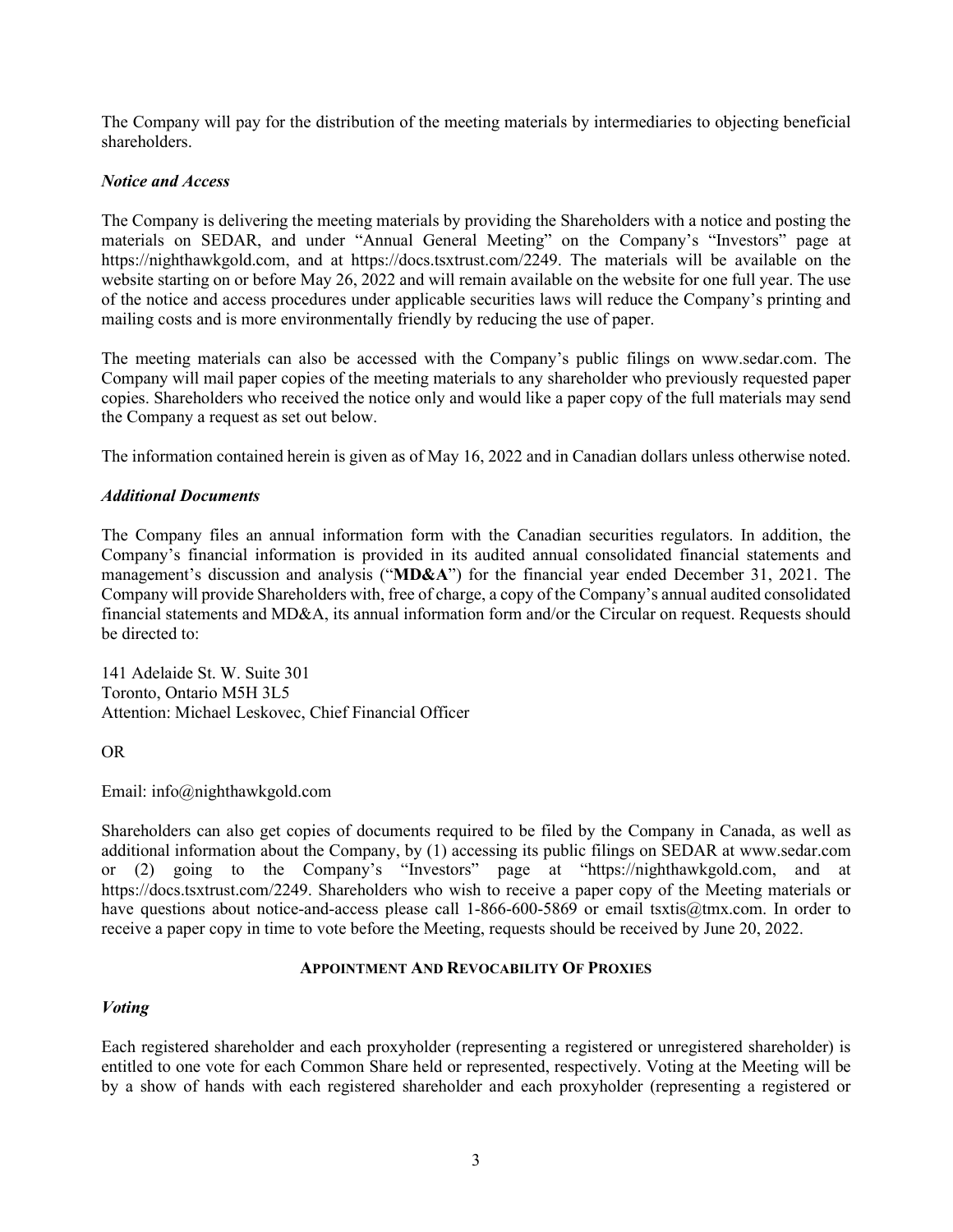unregistered shareholder) having one vote, except for the election of the directors which will be conducted by way of ballot, unless a ballot is required or requested.

# *Registered Shareholders*

If you are a registered shareholder, you can vote your Common Shares at the Meeting in person or by proxy. If you wish to vote in person at the Meeting, do not complete or return the form of proxy included with this Circular. Your vote will be taken and counted at the Meeting. If you do not wish to attend the Meeting or do not wish to vote in person, complete and deliver a form of proxy in accordance with the instructions given below.

The persons named in the enclosed form of proxy are directors or officers of the Company. **A shareholder has the right to appoint a person or company (who need not be a shareholder of the Company) to attend and vote for and on behalf of him, her or it at the Meeting, other than the person designated in the enclosed form of proxy.** Such right may be exercised by striking out the names of the persons designated in the enclosed form of proxy and by inserting in the blank space provided for that purpose the name of the desired person or company or by completing another proper form of proxy and, in either case, delivering the completed and executed proxy to the Company or its transfer agent, TSX Trust Company ("**TSX Trust**"), 100 Adelaide Street West, Suite 301, Toronto, Ontario, Canada, M5H 4H1, Attention: Proxy Department, at any time prior to 11:00 a.m. (Toronto time) on June 27, 2022 or 48 hours prior to the time of any adjournments of the Meeting (excluding Saturdays, Sundays and holidays). Late proxies may be accepted or rejected by the Chairman of the Meeting at his discretion, and the Chairman is under no obligation to accept or reject any particular late proxy.

Any shareholder who executes and returns a proxy may revoke it:

- (i) by depositing a written instrument signed by the shareholder or his, her or its attorney authorized in writing at the office of the Company or TSX Trust, 100 Adelaide Street West, Suite 301, Toronto, Ontario, Canada, M5H 4H1, Attention: Proxy Department, at any time up to 11:00 a.m. (Toronto time) on June 27, 2022 or 48 hours prior to the time of any adjournment thereof (excluding Saturdays, Sundays and holidays);
- (ii) by depositing such written instrument with the Chairman of the Meeting on the day of the Meeting or any adjournment thereof at any time prior to a vote being taken in reliance on such proxy; or
- (iii) in any other manner permitted by law.

To be voted, proxies must be received by the Company or TSX Trust, 100 Adelaide Street West, Suite 301, Toronto, Ontario, Canada, M5H 4H1, Attention: Proxy Department, at any time prior to 11:00 a.m. (Toronto time) on June 27, 2022 or 48 hours prior to the time of any adjournments of the Meeting (excluding Saturdays, Sundays and holidays).

The Common Shares represented by the proxy will be voted or withheld from voting in accordance with the instructions of the registered shareholder on any ballot that may be called for and that, if the registered shareholder specifies a choice with respect to any matter to be acted upon, the Common Shares will be voted accordingly.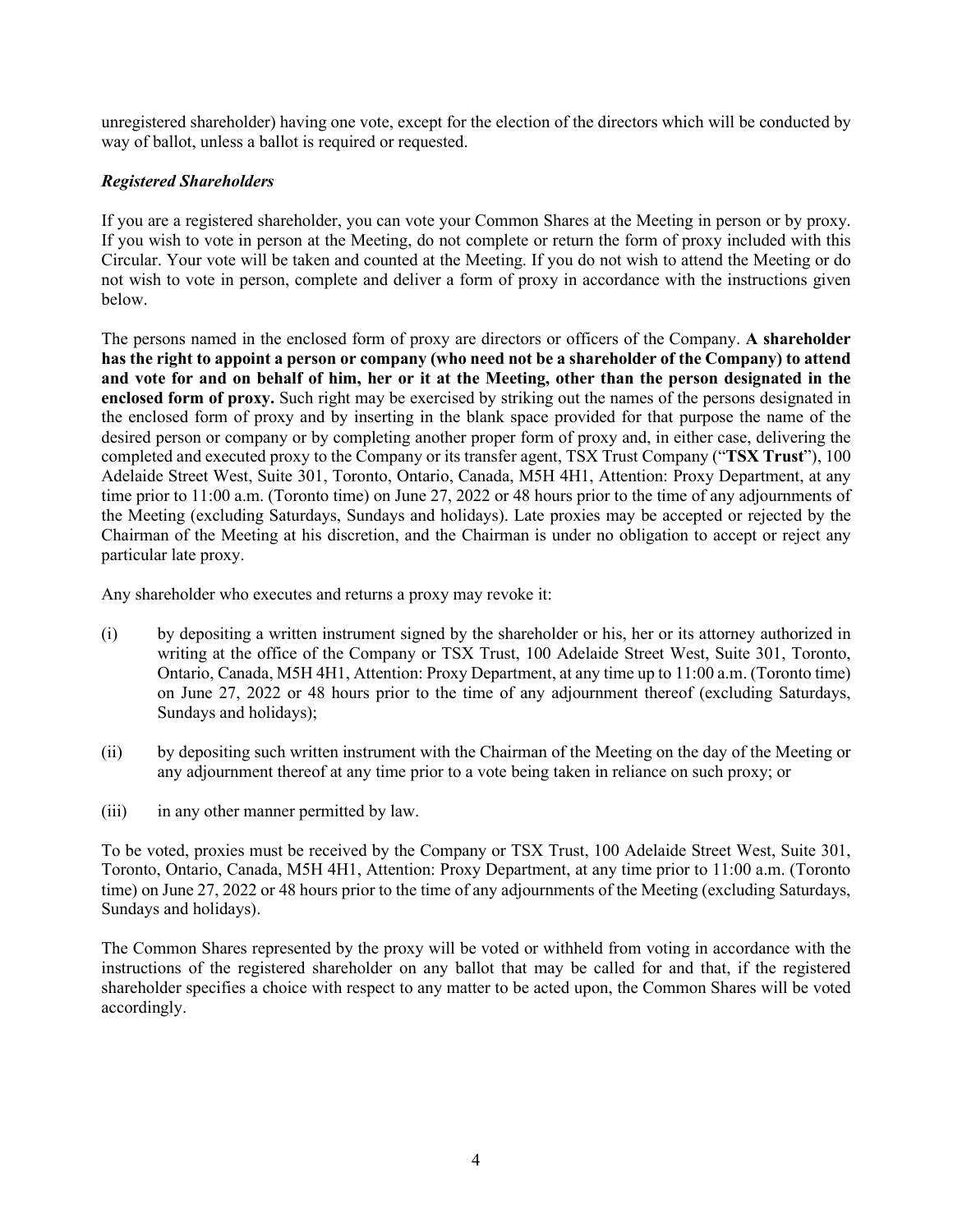## *Non-Registered Shareholders*

One of the objectives of National Instrument 54-101 – *Communication with Beneficial Owners of Securities of a Reporting Issuer* ("**NI 54-101**") is to assist non-registered shareholders to direct the voting of Common Shares that they own but are not registered in their names.

Your Common Shares may not be registered in your name but in the name of an intermediary (which is usually a bank, trust company, securities dealer or broker, or a clearing agency in which an intermediary participates). If your Common Shares are registered in the name of an intermediary, you are a non-registered shareholder or a "beneficial shareholder".

Copies of this Circular and the accompanying form of proxy and notice of Meeting are being sent to both registered and non-registered shareholders of the securities. The Company is sending proxy materials directly to non-objecting beneficial shareholders under NI 54-101. The Company will pay for the distribution of the meeting materials by intermediaries to objecting beneficial shareholders. If you are a beneficial shareholder, and the Company or its agent has sent these materials directly to you, your name and address and information about your holdings of Common Shares have been obtained in accordance with applicable securities regulatory requirements from the intermediary holding the common shares on your behalf. By choosing to send these materials to you directly, the Company (and not the intermediary holding on your behalf) has assumed responsibility for (i) delivering these materials to you and (ii) executing your proper voting instructions. Please return your voting instructions as specified in the request for voting instructions.

Typically, a non-registered shareholder will be given a voting instruction form, which must be completed and signed by the non-registered shareholder in accordance with the instructions provided to it by either the Company or the intermediary. In this case, you *must* follow these instructions and you *cannot* use the mechanisms described under the heading '*Registered Shareholders'* above.

Occasionally, a non-registered shareholder may be given a proxy that has already been signed by the intermediary. This form of proxy is restricted to the number of Common Shares owned by the non-registered shareholder but is otherwise not completed. This form of proxy does not need to be signed by you. In this case, you can complete and deliver the proxy as described above under the heading *'Registered Shareholders'.*

If a non-registered shareholder receives either a form of proxy or a voting instruction form and wishes to attend and vote at the Meeting in person (or have another person attend and vote on their behalf), the non-registered shareholder should strike out the persons named in the form of proxy as the proxy holder and insert the nonregistered shareholder's (or such other person's) name in the blank space provided or, in the case of a voting instruction form, follow the corresponding instructions provided by the intermediary.

A non-registered shareholder may revoke a voting instruction or a waiver of the right to receive proxy materials and to vote given to an intermediary at any time by written notice to the intermediary, except that an intermediary is not required to act on a revocation of a voting instruction form or of a waiver of the right to receive materials and to vote that is not received by the intermediary at least seven days prior to the Meeting.

Non-registered shareholders should follow the instructions on the forms they receive and contact their intermediaries promptly if they need assistance.

## **EXERCISE OF DISCRETION BY PROXIES**

If a ballot is required (for the reason described above under "*Voting*") or called for by a shareholder or proxyholder, all properly executed proxies, not previously revoked, will be voted in accordance with the instructions contained therein. If a shareholder wishes to confer a discretionary authority with respect to any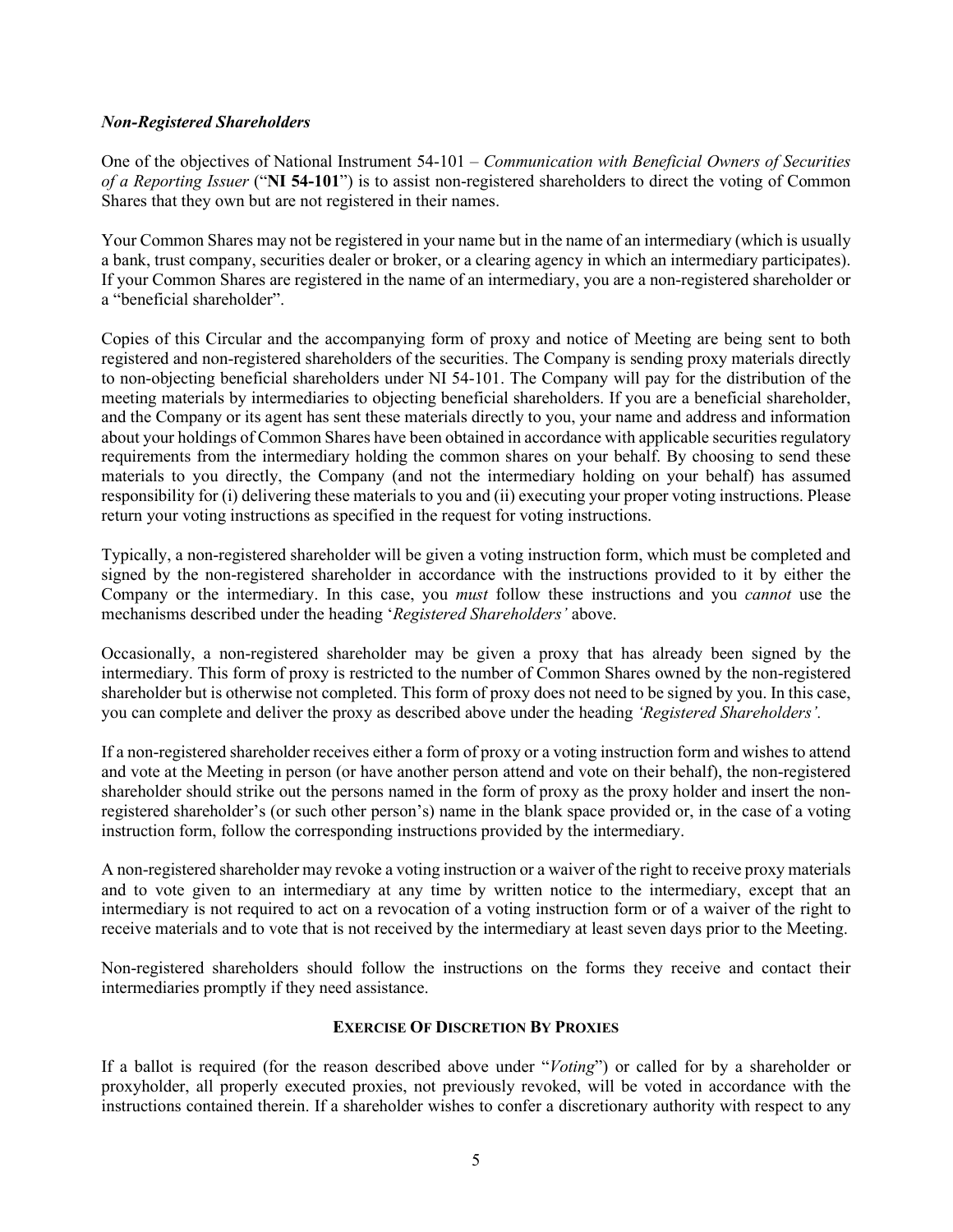matter, then the voting space respecting that matter should be left blank. **In such instance, the proxyholder, if nominated by management, intends to vote the Common Shares represented by the Proxy in favour of the passing of all the matters specified in the accompanying form of proxy.** If any other matter is brought before the Meeting, which is not presently anticipated, and is submitted to a vote by a ballot the proxy will be voted in accordance with the judgment of the persons named therein. **The proxy also confers discretionary authority in respect of amendments to or variations in all matters that may properly come before the Meeting.**

Proxies returned by intermediaries as "non-votes" because the intermediary has not received instructions from the non-registered shareholder with respect to the voting of certain Common Shares or, under applicable stock exchange or other rules, does not have the discretion to vote those Common Shares on one or more of the matters that come before the Meeting, will be treated as not entitled to vote on any such matter and will not be counted as having been voted in respect of any such matter. Common Shares represented by such intermediary "non-votes" will, however, be counted in determining whether there is a quorum.

## **RECORD DATE**

The directors have fixed May 16, 2022 as the record date for the determination of shareholders entitled to receive notice of the Meeting. Accordingly, only shareholders of record on such date are entitled to vote at the Meeting.

## **INTEREST OF CERTAIN PERSONS OR COMPANIES IN MATTERS TO BE ACTED UPON**

None of the directors or executive officers of the Company, any person who has held such a position since the beginning of the last completed financial year of the Company, any proposed nominee for election as a director of the Company nor any associate or affiliate of the foregoing persons, has any material interest, directly or indirectly, by way of beneficial ownership of securities or otherwise, in any matter to be acted on at the Meeting (other than the election of directors). See "Particulars of Matters to be Acted Upon at the Meeting".

# **VOTING SECURITIES AND PRINCIPAL HOLDERS THEREOF**

As of May 16, 2022, a total of 122,866,778 Common Shares were issued and outstanding. Each Common Share is entitled to one vote on each matter coming before the Meeting. The directors have fixed May 16, 2022 as the record date for the determination of shareholders entitled to receive notice of the Meeting. In accordance with the provisions of the *Business Corporations Act* (Ontario), the Company will prepare a list of shareholders as of such record date. Each holder of Common Shares named in the list will be entitled to vote the Common Shares shown opposite his, her or its name on the list at the Meeting. The Company does not have any other class of shares entitled to vote at the Meeting.

As of the date of this Circular, to the knowledge of the directors and executive officers of the Company, no person or company beneficially owns, or exercises control or direction over, directly or indirectly, more than 10% of the voting rights attached to the Common Shares other than Robert Cudney, who exercises control over 15,392,123 Common Shares representing approximately 12.53% of the issued and outstanding Common Shares. Of the 15,084,623 Common Shares referenced above, 15,160,142 Common Shares are registered in the name of Northfield Capital Corporation, a company controlled by Robert Cudney, and 231,981 Common Shares are registered in the name of Robert Cudney directly.

## **STATEMENT OF EXECUTIVE COMPENSATION**

In this section, the individuals in the "*Summary Compensation Table*" below are referred to as the "Named Executive Officers" or "NEOs".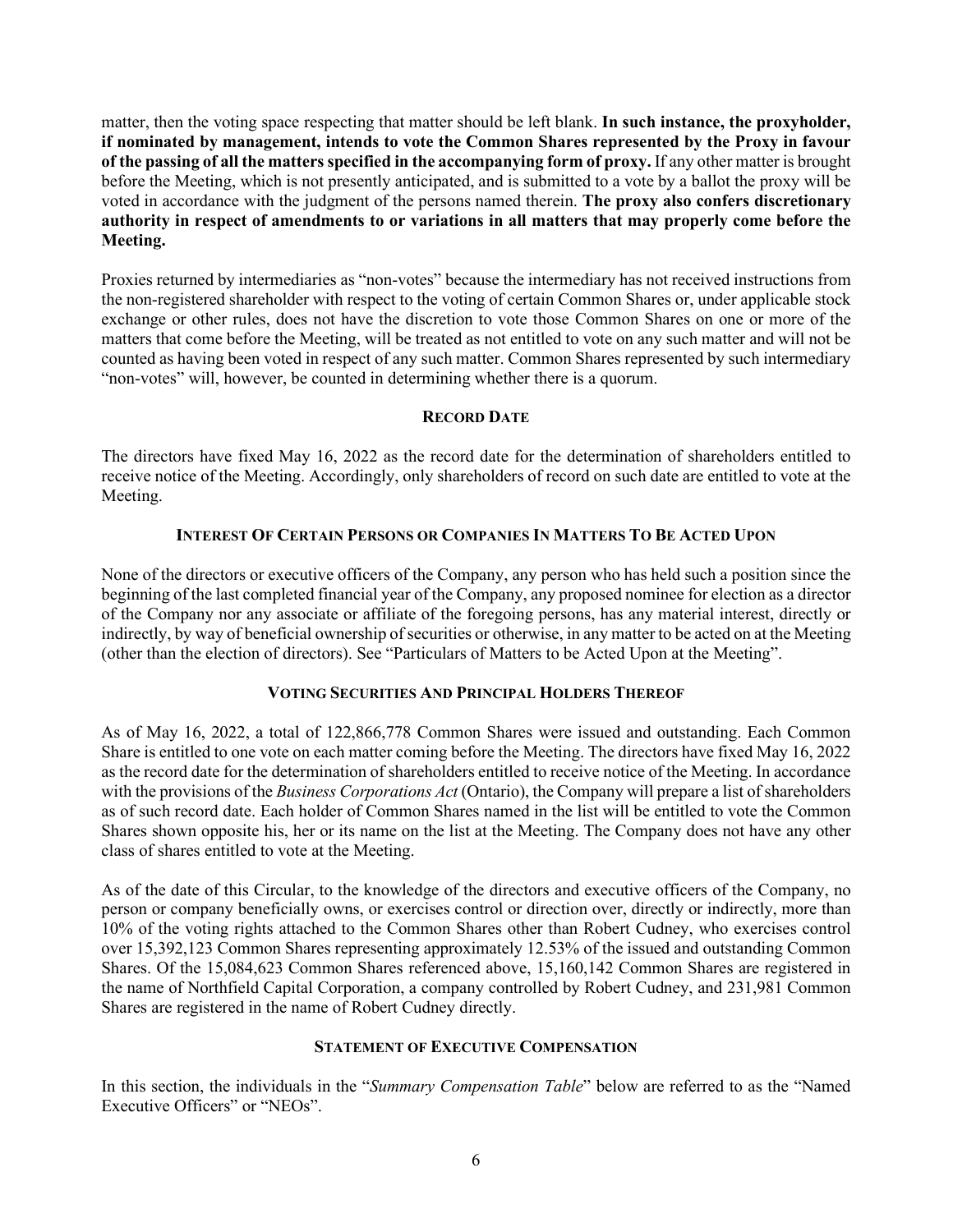## *Compensation Discussion and Analysis*

#### Objectives of Compensation Program

Generally, compensation provided by the Company is determined on an individual basis and is intended to be competitive, motivating and rewarding for each NEO. The following objectives / principles form the basis of the Company's executive compensation program:

- align interest of executives and shareholders;
- attract, retain and motivate executives to drive the annual and long-term business goals of the Company and enhance the sustainable development and growth of the Company; and
- encourage pay for performance mentality and results.

In light of these objectives, the Company believes that compensation should be fair and reasonable and be set with reference to the market for similar positions at comparable junior mining exploration companies. The Company believes that an appropriate mix of total compensation be delivered as a combination of fixed pay (base salary) and variable pay (annual cash bonus and equity grants). The compensation program is designed to reward and motivate each NEO in accordance with their qualifications, experience, level of responsibility and position with the Company. Overall, compensation for NEOs is based on determinations by the board of directors (the "**Board**"), with the assistance of the Corporate Governance and Compensation Committee.

#### Elements of Executive Compensation

For the year ended December 31, 2021, the elements of compensation earned, awarded or paid to the NEOs included annual compensation in the form of a base salary, a discretionary cash bonus and equity compensation in the form of stock options ("**Options**") and share units ("**Share Units**").

#### Why the Company Pays Each Element of Executive Compensation

(i) Base Salary

Base salaries are paid to NEOs as a means to provide a non-performance-based element of compensation that is certain and predictable and generally competitive with market practices. Base salaries for NEOs are fixed and based on agreements between the Company and the NEOs. The level of base salary for each NEO is determined by the level of responsibility of his or her position, the individual's qualifications and experience and his or her performance.

(ii) Annual Cash Bonus

The Company, in its discretion, may award cash bonuses in order to motivate executives to achieve short-term corporate goals. A discretionary bonus for each NEO is determined annually based on an assessment of performance of the executive throughout the year and the attainment of goals and objectives set for the executive. The Board approves annual incentives.

(iii) Options and Share Units

Options and/or Share Units granted to NEOs are intended to retain NEOs and motivate the NEOs by rewarding sustained, long-term development and growth that will result in increases in stock value. Overall, Options and/or Share Units are a variable element of the NEOs' compensation and are awarded in compliance with the Option Plan (as defined below) and Share Unit Plan (as defined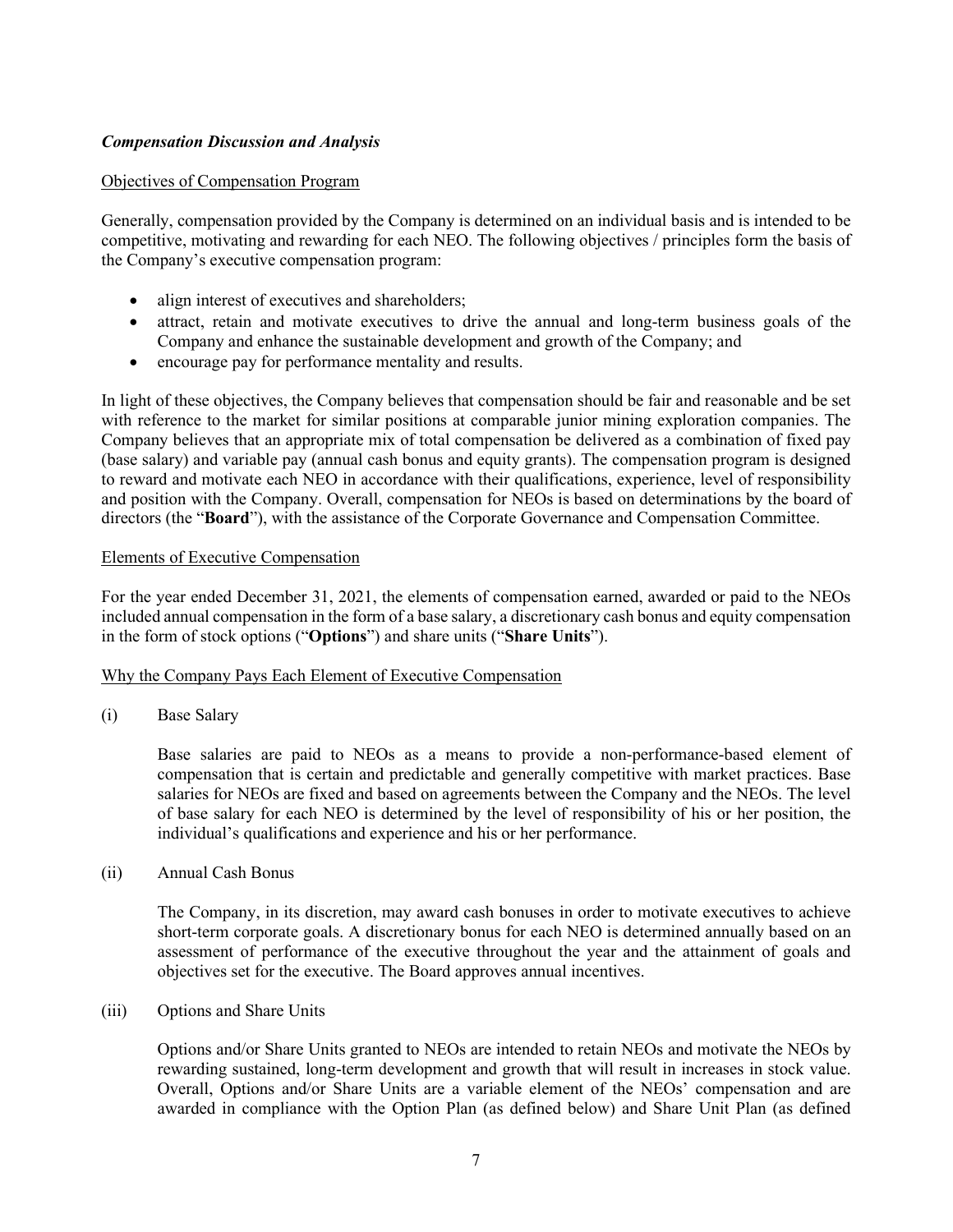below). The Option Plan and Share Unit Plan were established to attract and retain persons such as employees, consultants, officers and directors of the Company and to motivate them to advance the interests of the Company by affording them with the opportunity to acquire an equity interest in the Company through Options or Share Units resulting in the acquisition of Common Shares.

#### Process for Determining Executive Compensation

In October 2020, the Company retained Hugessen Consulting Inc. ("**Hugessen**") to assist the Corporate Governance and Compensation Committee to review its executive compensation framework, executive pay levels and related governance practices. In May 2021, on the recommendation of the Corporate Governance and Compensation Committee certain changes to executive terms and conditions, including base salaries we made.

When determining the compensation to be awarded to these individuals pursuant to their executive employment agreements, the Company took into account its compensation objectives, as outlined above, and generally looked at other junior mineral exploration companies as market reference points. These companies included: Pure Gold Mining Inc., Marathon Gold Corporation, Perpetua Resources Corp. (formerly known as Midas Gold Corp.), Gold Standard Ventures Corp., First Mining Gold Corp., Western Copper and Gold Corporation, Integra Resources Corp., Battle North Gold Corporation, Probe Metals Inc., and Bonterra Resources Inc. The annual bonus award, Options and/or Share Units awarded to NEOs were the result of discussions of the Board with the Corporate Governance and Compensation Committee.

The elements of compensation paid to NEOs are considered as part of a total compensation award and the decision to pay any one particular element does not have any impact on the decision to pay the other element of compensation.

## Compensation in Fiscal 2021

During the year ended December 31, 2021, the Company did not award any cash bonuses but did grant Options and Share Units to the NEOs as disclosed in the "*Outstanding share-based awards and option-based awards*" table below.

## Risks Associated with Compensation

In light of the Company's size and limited elements of executive compensation, the Board does not deem it necessary to consider at this time the implications of the risks associated with the Company's compensation policies and practices. However, the Company believes its compensation policies alleviate risk by having a balance of short term (salary) and long-term compensation (Options and/or Share Units). The Corporate Governance and Compensation Committee will also evaluate the risks and make adjustments to the Company's compensation policies as necessary. As previously mentioned, Options and/or Share Units are granted to retain NEOs and motivate the NEOs by rewarding sustained, long-term development and growth that will result in increases in stock value. There is no formal process for assessing when Options and/or Share Units are to be granted. Options and/or Share Units are granted at a time determined necessary by the Corporate Governance and Compensation Committee and the Board in their discretion.

## Financial Instruments

The Company does not currently have a policy that restricts NEOs or directors from purchasing financial instruments, including, for greater certainty, prepaid variable forward contracts, equity swaps, collars, or units of exchange funds that are designed to hedge or offset a decrease in market value of equity. However, as of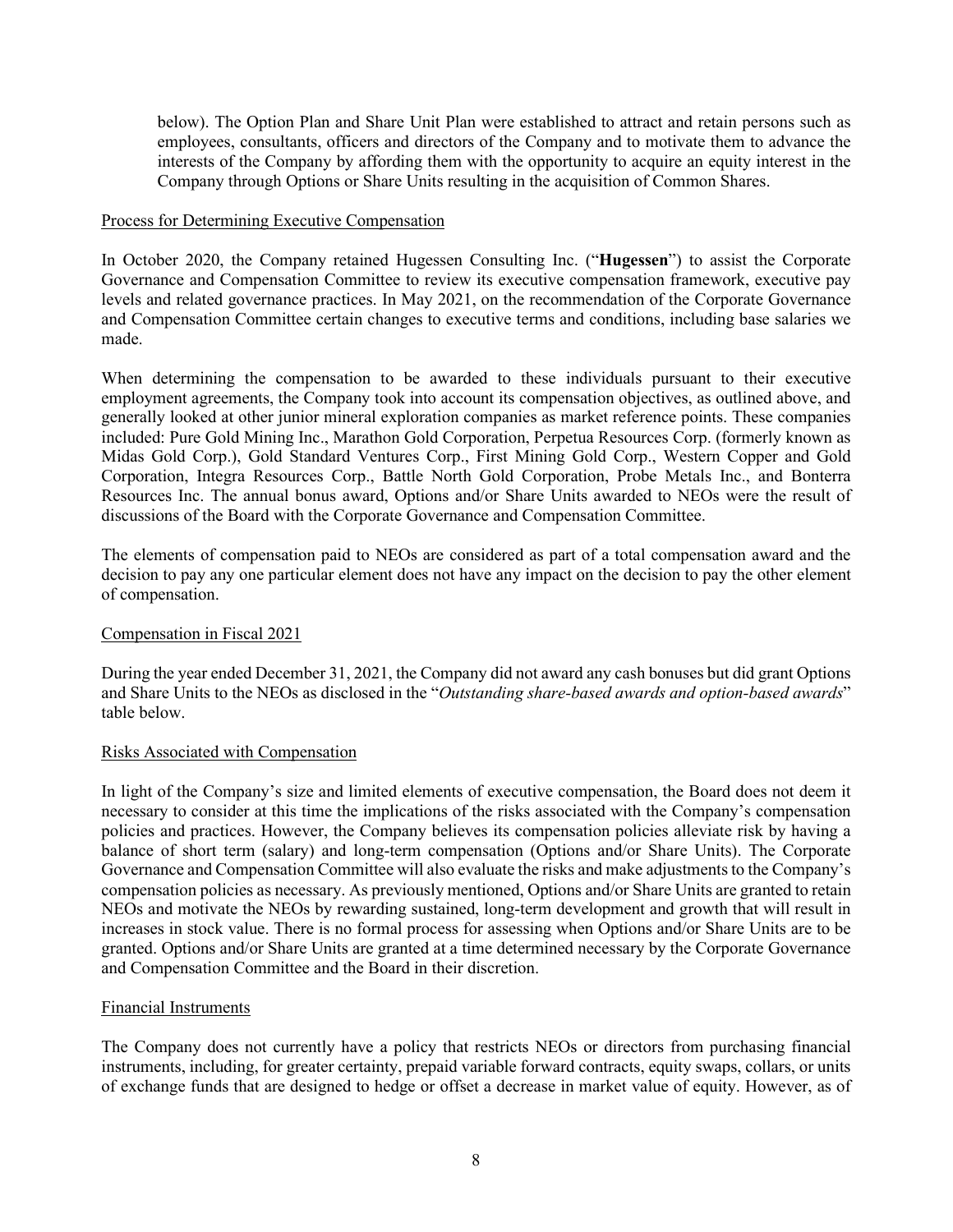the date of this Circular, no NEO or director of the Company has participated in the purchase of such financial instruments pertaining to the Company.

#### Performance Graph

The following chart compares the yearly percentage change in the cumulative total shareholder return on the Common Shares against the cumulative total shareholder return of the S&P/TSX Composite Total Return Index for the financial periods 2016 through 2021, assuming a \$100 initial investment with all dividends reinvested.



| Nighthawk Gold Corp.<br>100.0                                      | 168.2 | 100.0 | 118.2 | 60.9  | 36.8  |
|--------------------------------------------------------------------|-------|-------|-------|-------|-------|
| <b>S&amp;P/TSX Composite Total</b><br>100.0<br><b>Return Index</b> | 109.1 | 99.4  | 122.1 | 129.0 | 161.3 |

(1) On May 29, 2017, the Common Shares began trading on the TSX. Prior to such date, the Common Shares were listed on the TSX Venture Exchange.

(2) On January 13, 2020, the Company consolidated its Common Shares on the basis of five (5) existing Common Shares for one (1) new Common Share.

During fiscal 2016 until fiscal 2021, the Common Share price underperformed the S&P/TSX Composite Total Return Index alongside many other companies in the broader junior mining market. The Company's Common Share price benefited from a stronger gold sector market sentiment in 2017 and 2019, which enabled it to outperform the S&P/TSX Composite Total Return Index. From 2020 onward, the Company's share price underperformed relative to the S&P/TSX Composite Total Return Index due to a combination of Companyspecific underperformance and a generally weaker gold sector sentiment.

While the Company is committed to increasing shareholder value, the Corporate Governance and Compensation Committee and Board do not emphasize share price in the short term when making compensation determinations. As a junior exploration company, the Company is focused on building long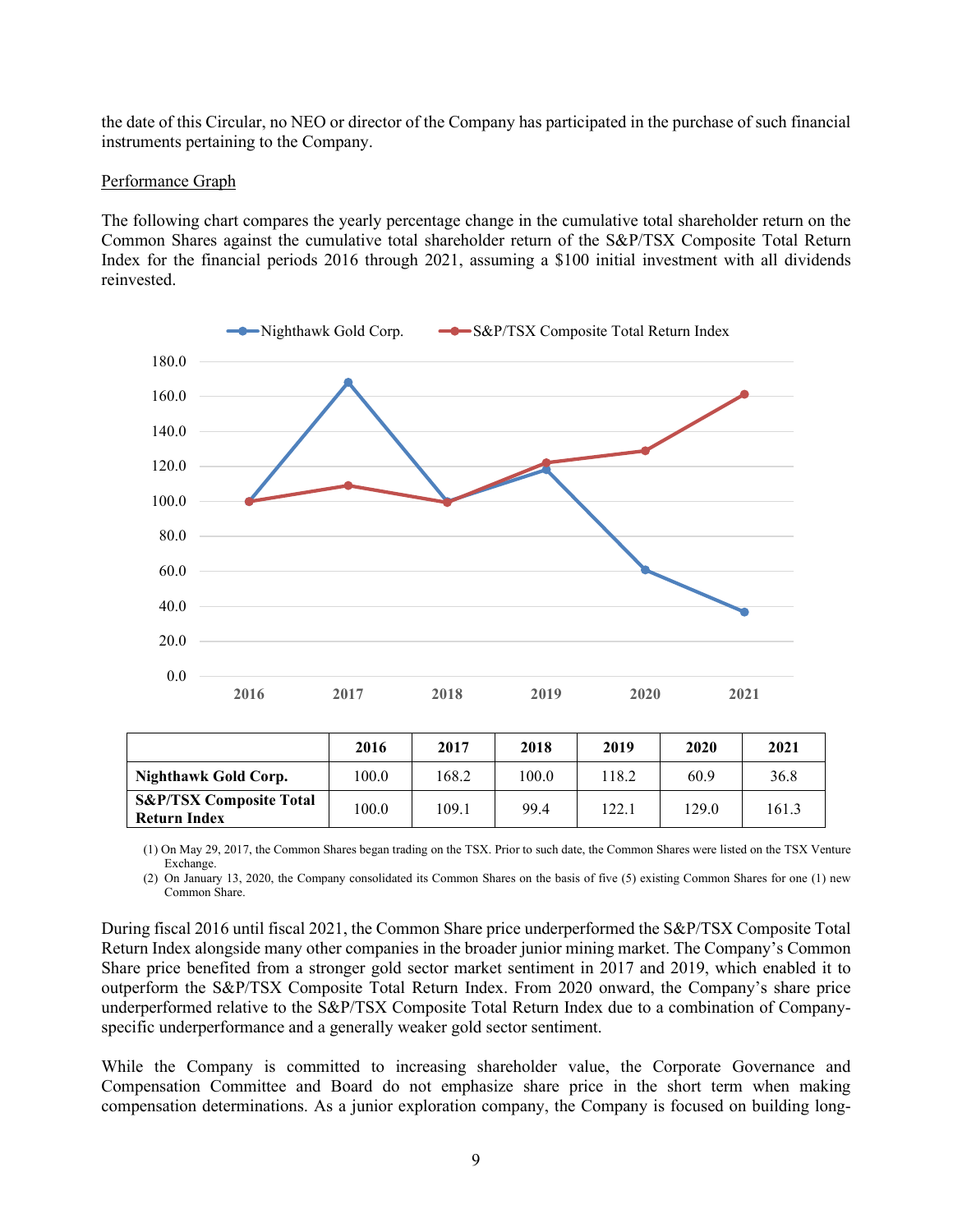term value for shareholders by maximizing the potential of its projects and progressing towards development. Compensation is paid to its executive officers for furthering these objectives.

The share price performance trend illustrated within this chart does not necessarily reflect the trend in the Company's compensation to executive officers over the same time period. The share price valuation of gold producers, as well as exploration and development companies, fluctuates with changes in the underlying commodity prices, and at no time during the period was compensation intended to reflect share price performance driven by externalities. Alignment with shareholders is nonetheless achieved by awarding a significant portion of compensation in the form of option-based awards, which only create value for recipients if share price has increased over the term of the option.

## *Option and Share Unit-Based Awards*

Option and Share Unit based awards to executive officers are determined by the Board and the Corporate Governance and Compensation Committee, as applicable, in accordance with the Option Plan (as further described below) and Share Unit Plan (as further described below). Previous grants of Options and Share Units are taken into account when considering new grants. The Option Plan and Share Unit Plan were established to attract and retain persons such as employees, consultants, officers and directors of the Company and to motivate them to advance the interests of the Company by affording them with the opportunity to acquire an equity interest in the Company through Options granted under the Option Plan and Share Units granted under the Share Unit Plan to acquire Common Shares. The Options enable such persons to purchase Common Shares at a price fixed pursuant to such guidelines. The Options are exercisable by the optionee giving the Company notice and payment of the exercise price for the number of Common Shares to be acquired. The Share Units contain vesting criteria and upon satisfaction of such criteria Common Shares are issued.

Option agreements entered into under the Option Plan do not require any vesting of the Options unless the optionee provides investor relations services to the Company, in which event the option agreement provides for vesting of the option over at least 12 months, with no more than one-quarter of the option vesting in any three month period. The option agreements further provide that the option can only be exercised by the optionee and only so long as the optionee shall continue in the capacity as a director, officer or employee of the Company or as an employee of the management corporation and during a period of not more than 90 days after ceasing to be a director, officer or employee (30 days if employed in an investor relations capacity) or, if the optionee dies, one year from the date of the optionee's death. The Options terminate immediately upon an optionee being removed from such a position. The agreements also provide that disinterested shareholder approval must be obtained prior to the reduction of the exercise price of Options granted to insiders.

Share Unit agreements entered into under the Share Unit Plan are subject to the vesting criteria determined by the Board and the Corporate Governance and Compensation Committee, as applicable.

## *Compensation Governance*

The Company has established the Corporate Governance and Compensation Committee which, among other things, has been charged with the task of considering executive and director compensation. The members of the Corporate Governance and Compensation Committee are Eric Tremblay (Chair), Ernie Eves, Daniel Noone, Edie Hofmeister and Sara Heston and they are all "independent" within the meaning of such term under section 1.4 of National Instrument 52-110 – *Audit Committees* ("**NI 52-110**").

The Company believes that the members of the Corporate Governance and Compensation Committee have the relevant experience to act as the members of this committee, as noted by their experience below: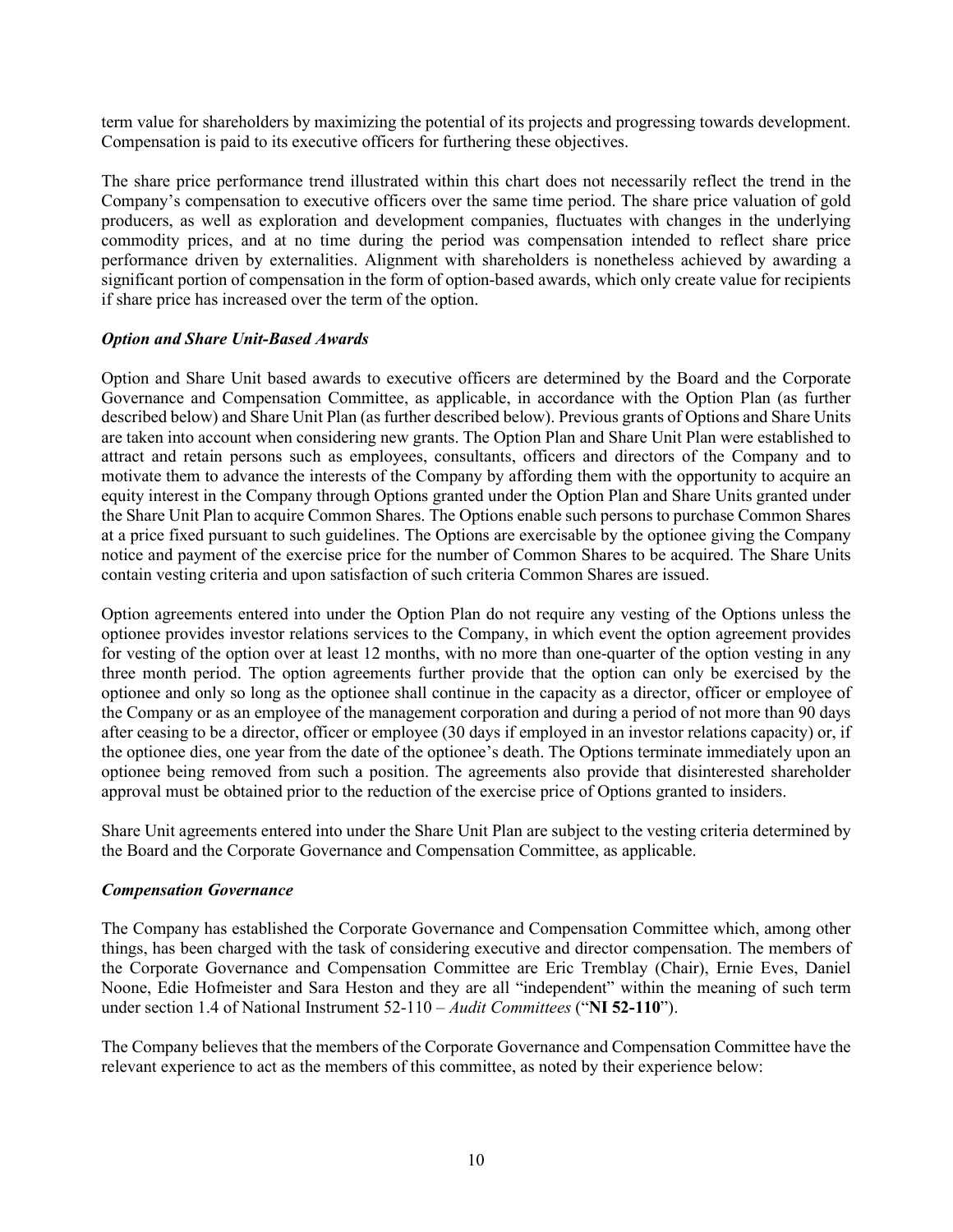## Eric Tremblay

Mr. Éric Tremblay has more than 25 years of mine building and mine operations experience, mostly at underground mining operations, culminating in his current position as Chief Operating Officer of Dalradian Resources Inc. and in his previous position as General Manager at Canada's largest gold mine, Canadian Malartic, which is jointly owned by Agnico-Eagle Mines Limited and Yamana Gold Inc. In 2014, his team achieved a record of more than 500,000 ounces of production at a cost under \$700/oz. Previously, Mr. Tremblay was General Manager at IAMGOLD's Westwood Project, where he participated in the closure of the Doyon Mine and construction of the Westwood Project. Mr. Tremblay was in charged with completing the permitting, scoping study, feasibility study, surface construction and underground development at Westwood. Further, while at IAMGOLD, he was General Manager of the Sleeping Giant Mine, an underground mine using multiple mining methods (long hole, shrinkage, room and pillar). His mandate was to optimize production and return the mine to profitability. Previous positions included Underground Superintendent at Cambior's Mouska Mine, Underground Captain/Project Engineer/Senior Supervisor over a seven-year period at Cambior and Barrick's Doyon Mine, where he was involved in mine-planning, construction, development and production.

#### Ernie Eves

Mr. Ernie Eves, Q.C, LLD (Hon), is the former Premier of Ontario (2002-2003) and former Finance Minister (1995-2001). Since 2003, Mr. Eves has served as the President and Chief Executive Officer of Natel Strategies International Inc. and currently serves as an advisor, consultant or board member for several Canadian and international companies. As well, Mr. Eves serves as Chair of The Justin Eves Foundation and is a former member of the Board for Special Olympics Canada.

#### Daniel Noone

Mr. Noone has more than 30 years of international mineral exploration and development experience ranging from implementing grassroots programs through to feasibility studies. He is currently the Chairman of GPM Metals Inc. Previous roles include Executive Director and V.P. of Exploration at Guyana Goldfields, V.P. of Peruvian Operations for Aquiline Resources Inc. and the President and CEO of Absolut Resources Inc. Mr. Noone has managed projects in Guyana, Papua New Guinea, Indonesia, Peru, Ecuador and Argentina. Mr. Noone holds a degree in geology from Ballarat University and an MBA from Melbourne University. He is a Member of the Institute of Australian Geoscientists (AIG).

#### Edie Hofmeister

Ms. Hofmeister is an attorney who has advised large and small multi-national extractive companies on legal and ESG matters for over twenty years. Most recently she served as EVP Corporate Affairs and General Counsel for Tahoe Resources Inc. where she led the Legal, Sustainability and Government Affairs Departments, Ms. Hofmeister serves as the Chair of the International Bar Association's Business and Human Rights Committee, a group dedicated to promoting high ESG standards in multi-national corporations. Ms. Hofmeister received a Bachelor of Arts degree in international relations from UCLA, a Master of Arts degree in international peace studies from the University of Notre Dame and a Juris Doctor degree from the University of San Francisco.

## Sara Heston

Ms. Heston has been the Associate Director, Center for Entrepreneurial Studies at the Stanford Graduate School of Business since 2020. Prior to her role at Stanford, she was the Vice President of Investments for ASA Gold and Precious Metals Limited where she managed a global portfolio of publicly listed, precious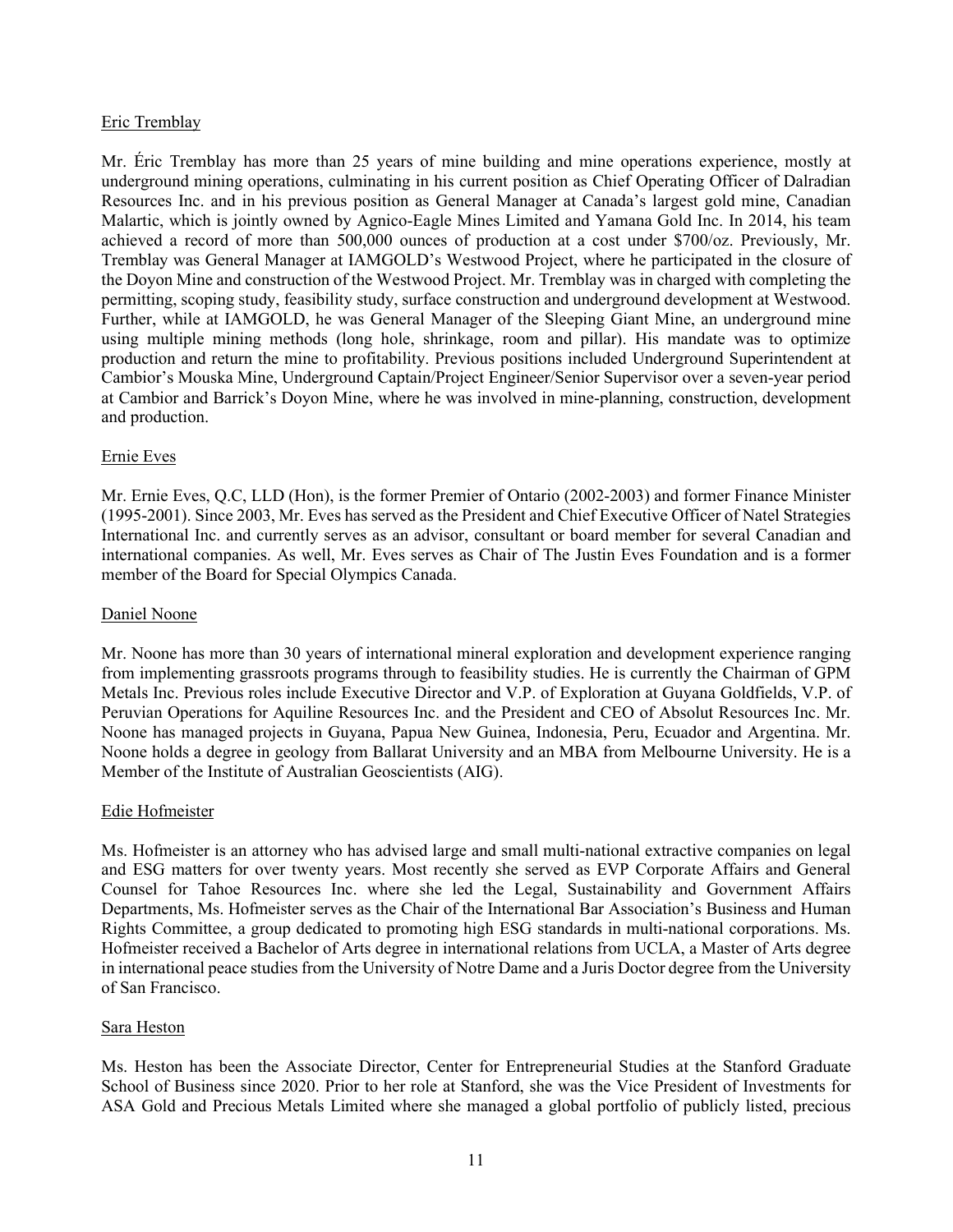metals investments from 2010 - 2019. Ms. Heston is currently a director of The Denver Gold Group, Inc., Millennial Precious Metals Corp. and Dore Copper Mining Corp. She holds a BA in Economics from Vanderbilt University and an MBA from Columbia University.

## *Executive Compensation-Related Fees*

In October 2020, the Company retained Hugessen to assist the Corporate Governance and Compensation Committee in reviewing the Company's executive and director compensation frameworks and related governance practices. The services were complete in April 2021 and were reported to the Corporate Governance and Compensation Committee in May 2021. The aggregate fees billed by Hugessen for services related to executive officer and directors compensation activities were \$22,924.

## *Summary Compensation Table*

The following table sets forth information concerning the total annual compensation for services rendered to the Company for the years ended December 31, 2021, 2020 and 2019 in respect of the following NEOs: the Chief Executive Officer; and the Chief Financial Officer. No additional named executive officers of the Company earned more than \$150,000 during the year ended December 31, 2021.

| Name and principal                       | Fiscal       | <b>Salary</b> | Share-<br>based      | Option-<br>based      | Non-equity incentive plan<br>compensation<br>(S) |                                 | Pension    | All other<br>compensation | Total<br>compensation |
|------------------------------------------|--------------|---------------|----------------------|-----------------------|--------------------------------------------------|---------------------------------|------------|---------------------------|-----------------------|
| position                                 | Year         | (S)           | awards<br><b>(S)</b> | awards<br>$(S)^{(1)}$ | Annual<br>incentive<br>plans                     | Long-term<br>incentive<br>plans | value (\$) | <b>(S)</b>                | (S)                   |
| Keyvan Salehi <sup>(2)</sup>             | 2021         | 350,000       | Nil                  | 746.618               | Nil                                              | Nil                             | Nil        | Nil                       | 1,096,618             |
| President and Chief<br>Executive Officer | $2020^{(3)}$ | Nil           | 315,000              | 418,439               | Nil                                              | Nil                             | Nil        | 200,000                   | 933,439               |
| <b>Michael Leskovec</b>                  | 2021         | 150,000       | Nil                  | 373,309               | Nil                                              | Nil                             | Nil        | Nil                       | 523,309               |
| Chief Financial<br>Officer               | 2020         | 114,000       | Nil                  | Nil                   | Nil                                              | Nil                             | Nil        | Nil                       | 114,000               |
|                                          | 2019         | 120,000       | 92,250               | 65,010                | $60,000^{(4)}$                                   | Nil                             | Nil        | Nil                       | 337,260               |

(1) The fair value of option-based awards is determined using the Black-Scholes option pricing model using the following assumptions: no dividends are to be paid; volatility of 66% to 76%; risk free interest rate of 0.74% to 1.18%; and expected life of 5 years. The amounts in the Option-based awards column represent the grant date fair value of options granted during the years ended December 31, 2019, 2020 and 2021 and may not represent the amounts the NEOs will actually realize from the awards.

(2) Mr. Salehi was appointed Chief Executive Officer on January 1, 2021.

(3) Reflects compensation paid to Mr. Salehi upon entering into of an employment contract in December 2020.

(4) On December 10, 2019, the Board awarded a bonus of \$60,000 to Mr. Leskovec.

## *Incentive Plan Awards*

## Outstanding share-based awards and option-based awards

The following table sets forth all awards granted to the Named Executive Officers that remained outstanding as of December 31, 2021.

|                                                                                  |                                                                             |                                           | <b>Option-based Awards</b>                     |                                                                    |                                                                                     | <b>Share-based Awards</b>                                                                          |                                                                                                                 |
|----------------------------------------------------------------------------------|-----------------------------------------------------------------------------|-------------------------------------------|------------------------------------------------|--------------------------------------------------------------------|-------------------------------------------------------------------------------------|----------------------------------------------------------------------------------------------------|-----------------------------------------------------------------------------------------------------------------|
| Name                                                                             | Number of<br>securities<br>underlying<br>unexercised<br>options<br>$^{(#)}$ | Option<br>exercise<br>price<br><b>(S)</b> | Option<br>expiration date                      | Value of<br>unexercised in-<br>the-money<br>options<br>$(S)^{(1)}$ | Number of<br>shares or<br>units of<br>shares that<br>have not<br>vested<br>$^{(#)}$ | <b>Market</b> or<br>payout value<br>of share-<br>based<br>awards that<br>have not<br>vested<br>(S) | <b>Market</b> or<br>payout value<br>of vested<br>share-based<br>awards not<br>paid out or<br>distributed<br>(S) |
| Keyvan Salehi <sup>(2)</sup><br>Chief 1<br>President<br>and<br>Executive Officer | 1,000,000<br>450,000<br>500,000                                             | \$0.84<br>\$1.17<br>\$1.26                | Dec. 17, 2026<br>Apr. 14, 2026<br>Dec. 2, 2025 | Nil<br>Nil<br>Nil                                                  | 167,667                                                                             | 135,000                                                                                            | 67,500                                                                                                          |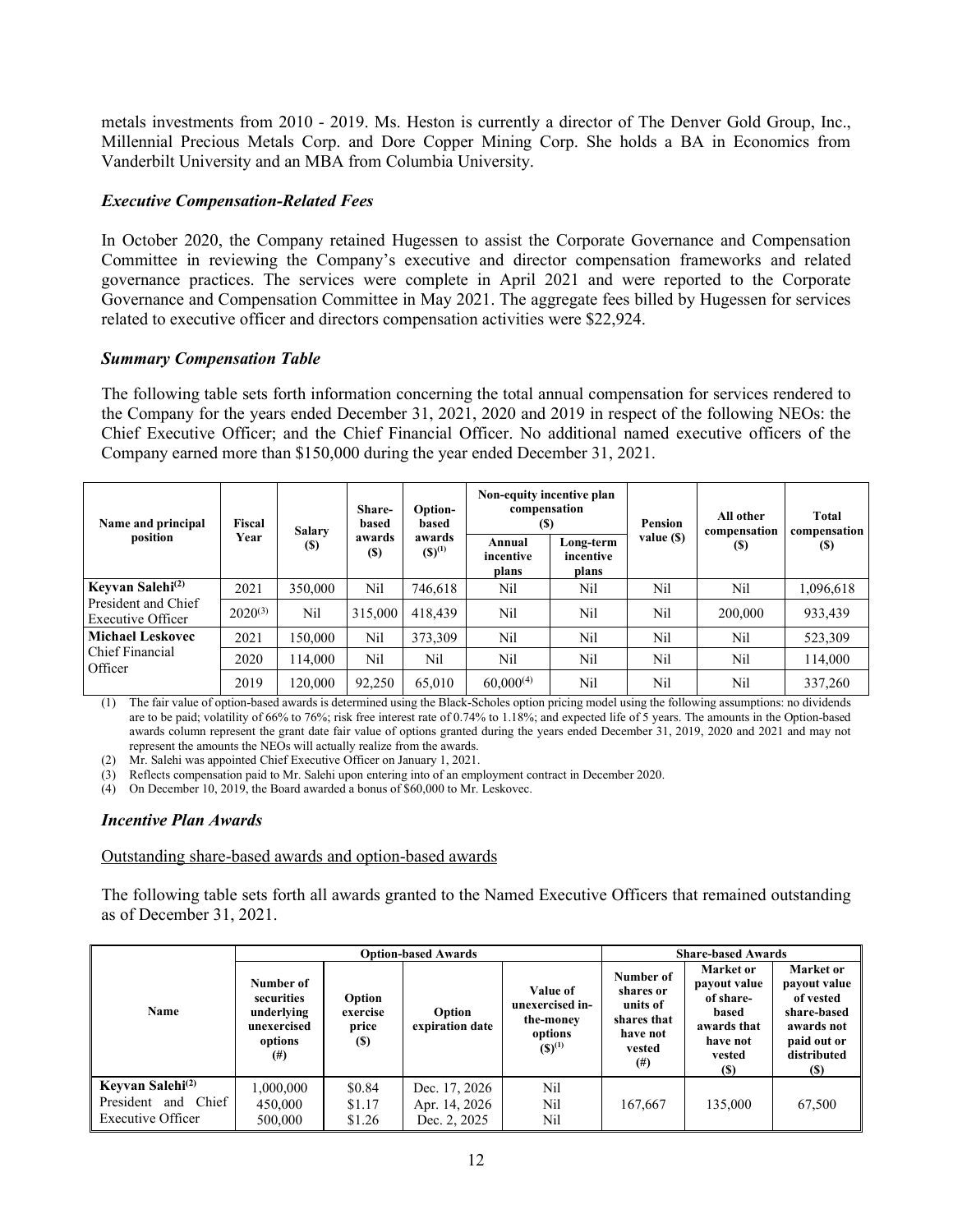|                                                       |                                                                             |                                                | <b>Option-based Awards</b>                                                        |                                                                    | <b>Share-based Awards</b>                                                           |                                                                                                            |                                                                                                                         |
|-------------------------------------------------------|-----------------------------------------------------------------------------|------------------------------------------------|-----------------------------------------------------------------------------------|--------------------------------------------------------------------|-------------------------------------------------------------------------------------|------------------------------------------------------------------------------------------------------------|-------------------------------------------------------------------------------------------------------------------------|
| Name                                                  | Number of<br>securities<br>underlying<br>unexercised<br>options<br>$^{(#)}$ | Option<br>exercise<br>price<br>(S)             | Option<br>expiration date                                                         | Value of<br>unexercised in-<br>the-money<br>options<br>$(S)^{(1)}$ | Number of<br>shares or<br>units of<br>shares that<br>have not<br>vested<br>$^{(#)}$ | <b>Market</b> or<br>payout value<br>of share-<br>based<br>awards that<br>have not<br>vested<br><b>(\$)</b> | <b>Market</b> or<br>payout value<br>of vested<br>share-based<br>awards not<br>paid out or<br>distributed<br><b>(\$)</b> |
| <b>Michael Leskovec</b><br>Chief Financial<br>Officer | 100,000<br>100,000<br>45,000<br>225,000<br>500,000                          | \$4.00<br>\$2.00<br>\$2.10<br>\$1.17<br>\$0.84 | Mar. 20, 2022<br>Sep. 19, 2023<br>Dec. 10, 2024<br>Apr. 14, 2026<br>Dec. 17, 2026 | Nil<br>Nil<br>Nil<br>Nil<br>Nil                                    | 15,000                                                                              | 12,150                                                                                                     | 24,300                                                                                                                  |

(1) Based on the closing price of the Common Shares on the TSX on December 31, 2021 of \$0.81 per share.

(2) Mr. Salehi was appointed Chief Executive Officer on January 1, 2021.

#### Incentive plan awards – value vested or earned during the year

The following table sets forth the value of incentive plan awards that vested to a Named Executive Officer during the year ended December 31, 2021.

| <b>Name</b>                                                              | Option-based awards -<br>Value vested during the year<br>$(S)^{(1)}$ | Share-based awards $-$<br>Value vested during the<br>vear<br>(S) | Non-equity incentive plan<br>compensation - Value earned<br>during the year |
|--------------------------------------------------------------------------|----------------------------------------------------------------------|------------------------------------------------------------------|-----------------------------------------------------------------------------|
| Keyvan Salehi <sup>(2)</sup><br>President and Chief<br>Executive Officer | Nil                                                                  | \$64,166                                                         | Nil                                                                         |
| <b>Michael Leskovec</b><br>Chief Financial Officer                       | Nil                                                                  | \$12,600                                                         | Nil                                                                         |

(1) Represents the aggregate dollar value that would have been realized if the options had been exercised on the vesting date, based on the difference between the closing price of the Common Shares on the TSX on the vesting date and the exercise price of the options.

(2) Mr. Salehi was appointed Chief Executive Officer on January 1, 2021.

#### *Employment Agreements*

On May 6, 2021, the Company entered into an amended and restated employment agreements with Mr. Salehi and a new employment agreement with Mr. Leskovec (who formerly had a consulting agreement). Each agreement has an indefinite term and provides for an annual base salary of \$350,000 for Mr. Salehi and \$150,000 for Mr. Leskovec, subject to adjustment by the Corporate Governance and Compensation Committee. Each of the employment agreements also provides for an annual discretionary bonus which is designed to compensate them for personal and corporate performances, as determined at the sole discretion of the Corporate Governance and Compensation Committee. On December 2, 2020, the Board awarded a cash signing bonuses of \$200,000 to Mr. Salehi for joining the Company. No bonuses were paid for fiscal 2020. Under the terms of their respective agreements, Messrs. Salehi and Leskovec are entitled to certain long-term incentives, including participation in the Company's incentive plans, termination and change of control payments, as well as various benefits that the Company makes available. Each of the executive agreements also includes non-competition and non-solicitation provisions that are effective during the length of their employment with the Company and for 12 months following their termination or resignation from the Company. Messrs. Salehi and Leskovec are also subject to confidentiality obligations during the length of their service to the Company and following their termination or resignation from the Company.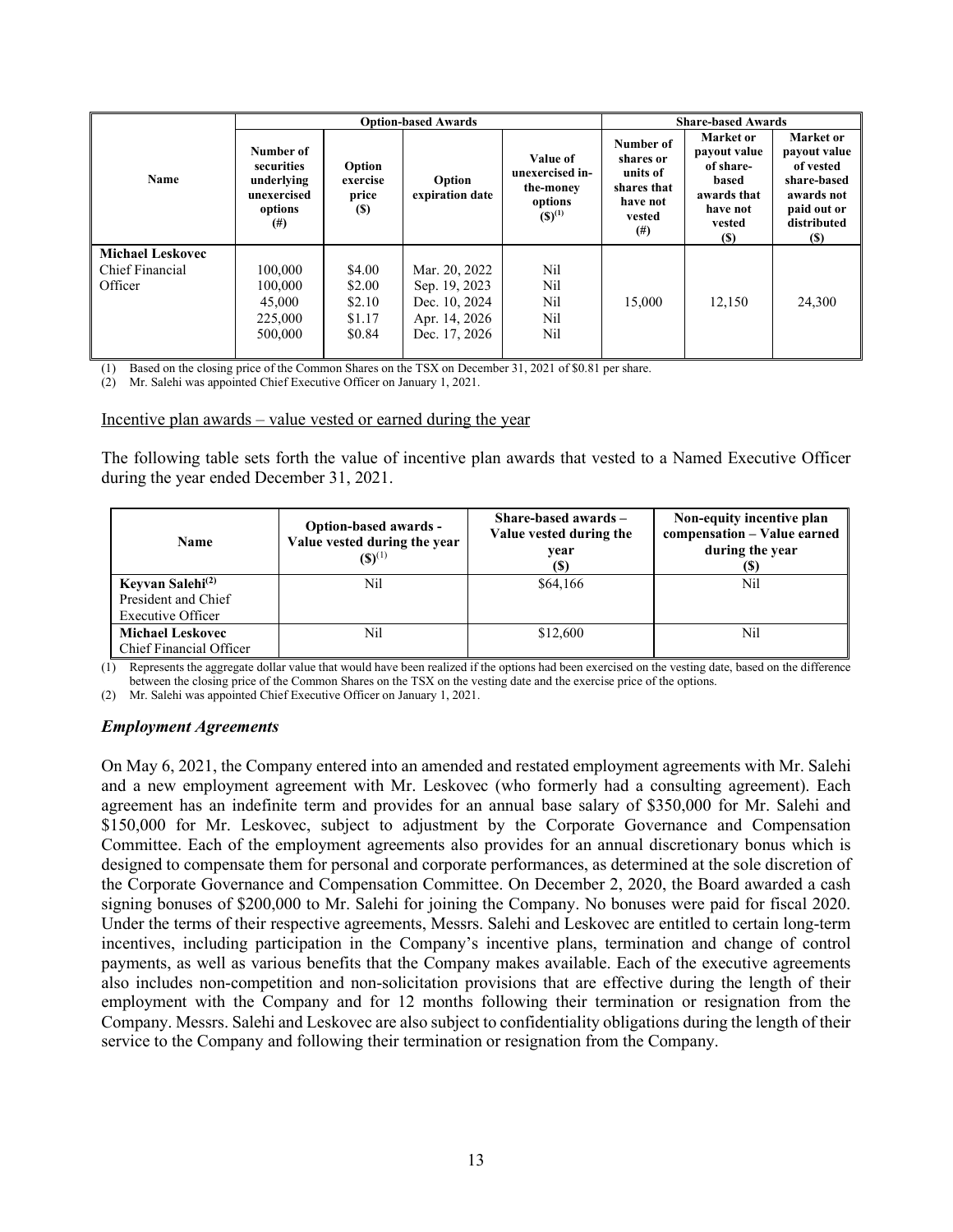# *Termination and Change of Control Benefits*

#### Payments upon Termination

Pursuant to the employment agreement entered into with each of Messrs. Salehi and Leskovec, the Company is entitled to terminate their employment without cause by: (a) providing payment equal to (i) any accrued but unpaid annual base salary at the date of termination, (ii) any accrued but unpaid expenses at the date of termination, and (iii) the pro-rated value of any unused vacation leave with pay; (b) providing a one-time payment, within seven days of the date of termination, equal to their annual base salary, at the annual rate in effect at the date of termination; and (c) continuing their benefits under the Company's executive benefit plans and programs pursuant to the terms of the agreement.

Messrs. Salehi's and Leskovec's executive employment agreements may also be terminated for cause. They may also provide a 60-days written notice of resignation to the Company (the "**Notice of Resignation Period**") to terminate their employment. In the event of a termination for cause or resignation, Messrs. Salehi and Leskovec are entitled to payment of their annual base salary earned up to the date of termination plus an amount equal to the sum of (a) the pro-rated value of any unused vacation leave with pay; and (b) any accrued but unpaid business expenses at the date of termination.

The Options and Share Units held by Messrs. Salehi and Leskovec shall be determined in accordance with applicable plan terms.

## Payments upon Change of Control

In addition, Messrs. Salehi's and Leskovec's employment agreements contain provisions pursuant to which they are entitled to receive additional payments in certain circumstances following a "Change of Control". A "Change of Control" means the occurrence of any one or more of the following events:

- (a) a consolidation, merger, amalgamation, arrangement or other reorganization or acquisition involving the Company or any of its affiliates and another corporation or other entity, as a result of which the holders of Common Shares immediately prior to the completion of the transaction hold less than 50% of the outstanding Common Shares of the successor corporation immediately after completion of the transaction;
- (b) the sale, lease, exchange or other disposition, in a single transaction or a series of related transactions, of all or substantially all of the assets, rights or properties of the Company and its subsidiaries on a consolidated basis to any other person or entity, other than transactions among the Company and its subsidiaries;
- (c) a resolution is adopted to wind-up, dissolve or liquidate the Company;
- (d) any person, entity or group of persons or entities acting jointly or in concert (the "**Acquiror**") acquires, or acquires control (including, without limitation, the power to vote or direct the voting) of, voting securities of the Company which, when added to the voting securities owned of record or beneficially by the Acquiror or which the Acquiror has the right to vote or in respect of which the Acquiror has the right to direct the voting, would entitle the Acquiror and/or associates and/or affiliates of the Acquiror to cast or direct the casting of 50% or more of the votes attached to all of the Company's outstanding voting securities which may be cast to elect directors of the Company or the successor corporation (regardless of whether a meeting has been called to elect directors);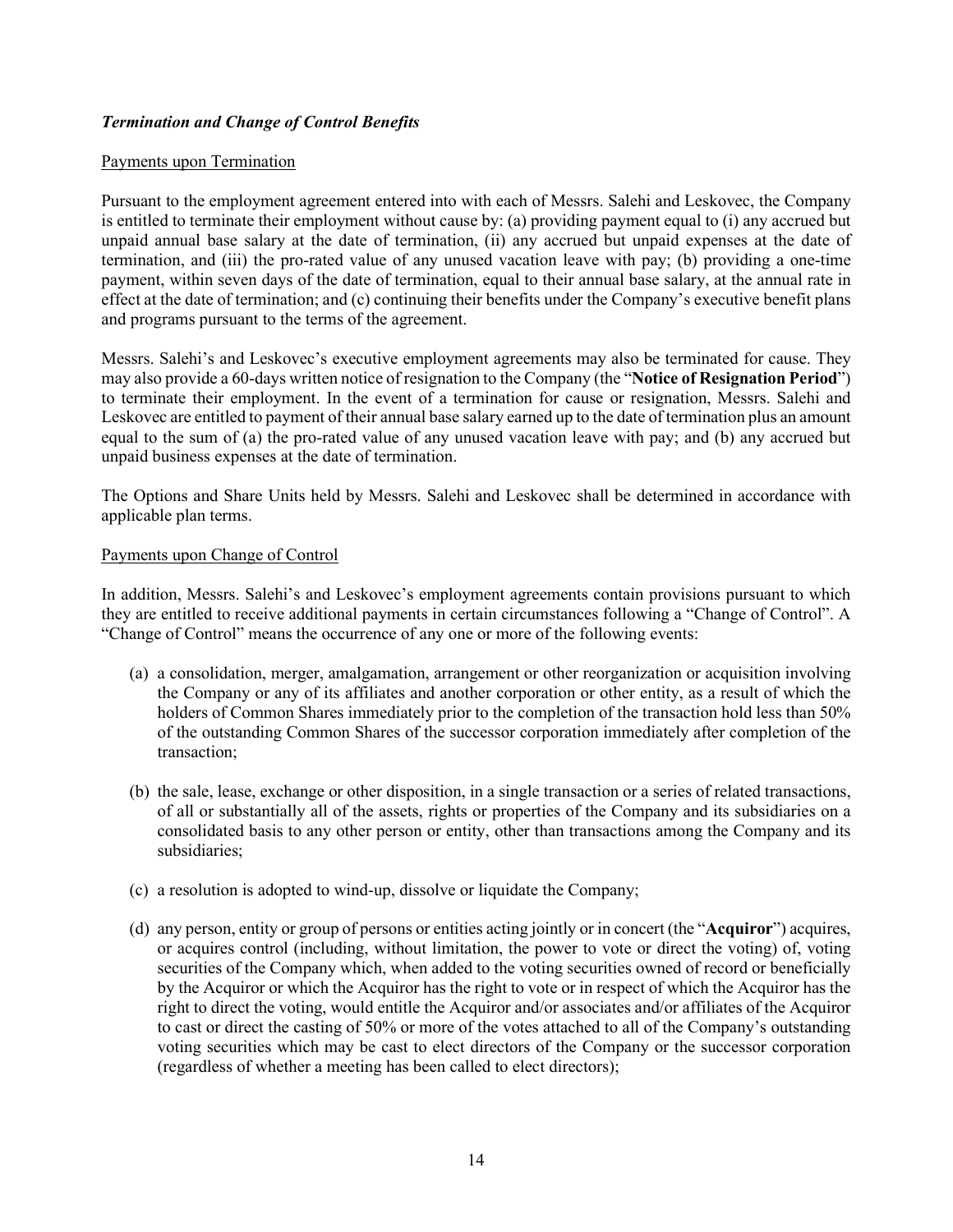- (e) as a result of or in connection with: (A) a contested election of directors; or (B) a consolidation, merger, amalgamation, arrangement or other reorganization or acquisition involving the Company or any of its affiliates and another corporation or other entity (a "**Transaction**"), fewer than 50% of the directors of the Company are persons who were directors of the Company immediately prior to such Transaction; or
- (f) the Board adopts a resolution to the effect that a Change of Control as defined herein has occurred or is imminent.

For the purposes of the foregoing definition of Change of Control, "voting securities" means Common Shares and any other shares entitled to vote for the election of directors and shall include any security, whether or not issued by the Company, which are not shares entitled to vote for the election of directors but are convertible into or exchangeable for shares which are entitled to vote for the election of directors, including any options or rights to purchase such shares or securities.

In the event of a termination of employment (whether by the Company without cause or by written notice of resignation) within 180 days following a Change of Control, Messrs. Salehi or Leskovec are entitled to:

- (a) any accrued but unpaid annual base salary at the date of termination, (ii) any accrued but unpaid expenses at the date of termination, and (iii) the pro-rated value of the unused vacation leave with pay for that portion of the calendar year in which their employment is terminated;
- (b) a lump-sum payment equal to the aggregate of two times (i) their annual base salary, at the annual rate in effect at the date of termination, and (ii) the most recent bonus, if any; and
- (c) the continuation of their benefits under the Company's executive benefit plans and programs pursuant to the terms of the agreement.

#### Estimated Incremental Payment on Termination Without Cause or Change of Control

The following table provides details regarding the estimated incremental payments from the Company to each of Messrs. Salehi or Leskovec upon termination without cause and upon termination following a Change of Control in accordance with the above provisions, assuming termination occurred as of the date hereof (note this is updated to reflect the date hereof to provide the readers with more accurate information on such payments).

#### *Payments Upon Termination Without Cause*

| <b>Name</b>      | <b>Severance</b><br>Period (# of<br>months) | <b>Base Salary</b><br>(\$) | <b>Additional</b><br>Payment<br>$({\bf S})^{(1)}$ | <b>Other</b><br>$({\mathbb{S}})^{(2)}$ | <b>Total Incremental</b><br>Payment<br><b>(S)</b> |
|------------------|---------------------------------------------|----------------------------|---------------------------------------------------|----------------------------------------|---------------------------------------------------|
| Keyvan Salehi    | 12                                          | 350,000                    | Nil                                               | Nil                                    | 350,000                                           |
| Michael Leskovec | 12                                          | 150,000                    | Nil                                               | Nil                                    | 150,000                                           |
| Total            |                                             | 500,000                    | Nil                                               | Nil                                    | 500,000                                           |

Notes:

(2) Pursuant to their executive employment agreements, the Named Executive Officers are entitled to continue certain benefits.

<sup>(1)</sup> Pursuant to their executive employment agreements, the Named Executive Officers are entitled to the pro-rated value of their unused vacation leave with pay for that portion of the calendar year in which their employment is terminated. For the purposes of the calculation it is assumed all vacation time has been taken.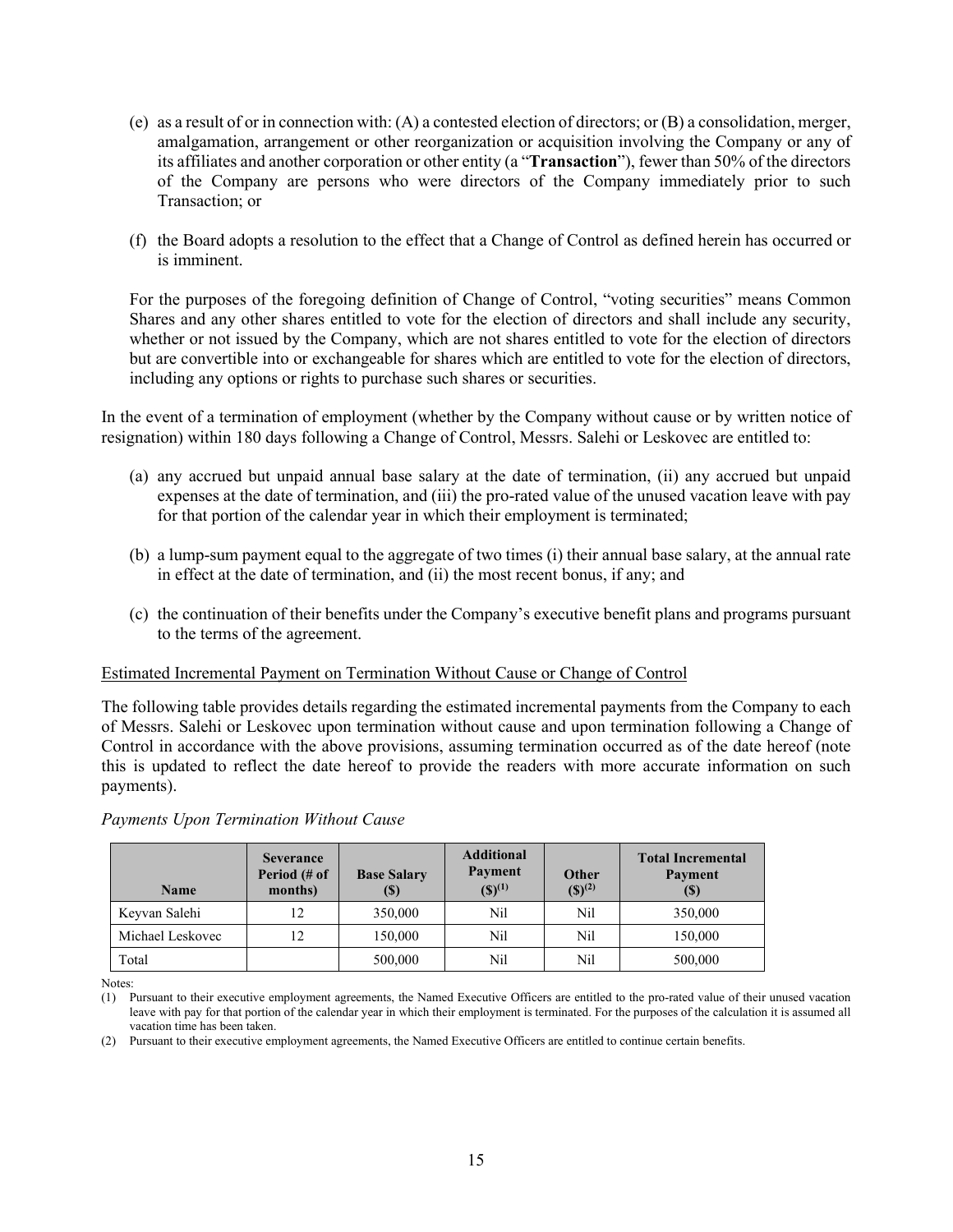*Payments Upon Termination in Connection with a Change of Control* 

| <b>Name</b>      | <b>Severance</b><br>Period (# of<br>months) | <b>Base</b><br><b>Salary</b><br>$\left( \mathbb{S}\right)$ | <b>Bonus</b><br>$({\bf S})^{(1)}$ | <b>Additional</b><br>Payment<br>$(S)^{(2)}$ | Other<br>$({\mathbb S})^{(3)}$ | <b>Total</b><br><b>Incremental</b><br>Payment<br>$\left( \mathbb{S}\right)$ |
|------------------|---------------------------------------------|------------------------------------------------------------|-----------------------------------|---------------------------------------------|--------------------------------|-----------------------------------------------------------------------------|
| Keyvan Salehi    | 24                                          | 700,000                                                    | Nil                               | Nil                                         | Nil                            | 700,000                                                                     |
| Michael Leskovec | 24                                          | 300,000                                                    | Nil                               | Nil                                         | Nil                            | 300,000                                                                     |
| Total            |                                             | 1,000,000                                                  | Nil                               | Nil                                         | Nil                            | 1,000,000                                                                   |

Notes:

(1) Pursuant to their executive employment agreements, the Named Executive Officers are entitled to two times their most recent bonus, if any.

(2) Pursuant to their executive employment agreements, the Named Executive Officers are entitled to the pro-rated value of their unused vacation leave with pay for that portion of the calendar year in which their employment is terminated. For the purposes of the calculation it is assumed all vacation time has been taken.

(3) Pursuant to their executive employment agreements, the Named Executive Officers are entitled to continue certain benefits.

#### *Director Compensation*

#### Director compensation table

For the year ended December 31, 2021, director fees were set by the Board at \$24,000 per annum for independent directors as an annual retainer; \$48,000 per annum for the Chairman of the Board as an annual retainer; \$12,000 per annum for the Chairman of the Audit Committee and \$6,000 per annum for other members of the Audit Committee; \$8,000 per annum for the Chairman of the Corporate Governance and Compensation Committee and \$4,000 per annum for other members of the Corporate Governance and Compensation Committee; \$8,000 per annum for the Chairman of the Safety, Health and Environmental Committee and \$4,000 per annum for other members of the Safety, Health and Environmental Committee. The Company does not pay meeting fees per meeting attended.

All directors are entitled to reimbursement by the Company for all reasonable expenses incurred in attending meetings of shareholders, the Board and committees of the Board. The directors of the Company are eligible to participate in the Option Plan and Share Unit Plan.

The following table sets forth the amount of all compensation provided to the directors of the Company, who were not considered NEOs, for the year ended December 31, 2021:

| Name                                         | Fiscal<br>Year | <b>Fees</b><br>earned<br>$(\$)$ | Share-<br>based<br>awards<br><b>(\$)</b> | Option-<br>based<br>awards<br>$(S)^{(1)}$ | Non-equity<br>Incentive plan<br>compensation<br>(S) | Pension<br>Value<br>$\left( \mathbb{S}\right)$ | All other<br>Compensation<br>(S) | <b>Total</b><br><b>(\$)</b> |
|----------------------------------------------|----------------|---------------------------------|------------------------------------------|-------------------------------------------|-----------------------------------------------------|------------------------------------------------|----------------------------------|-----------------------------|
| Michael Byron <sup><math>(2)</math></sup>    | 2021           | \$9,667                         | Nil                                      | \$42,798                                  | Nil                                                 | Nil                                            | Nil                              | \$52,465                    |
| Ernie Eves $(3)$                             | 2021           | \$38,000                        | Nil                                      | \$70,464                                  | Nil                                                 | Nil                                            | Nil                              | \$109,464                   |
| Brian Howlett <sup><math>(4)(5)</math></sup> | 2021           | \$36,056                        | Nil                                      | \$70,464                                  | Nil                                                 | Nil                                            | Nil                              | \$106,520                   |
| Luc Lessard $(2)$                            | 2021           | \$15,556                        | Nil                                      | \$42,798                                  | Nil                                                 | Nil                                            | Nil                              | \$58,354                    |
| Daniel Noone <sup>(3)(5)</sup>               | 2021           | \$28,000                        | Nil                                      | \$70,464                                  | Nil                                                 | Nil                                            | Nil                              | \$98,464                    |
| Morris Prychidny <sup>(4)</sup>              | 2021           | \$64,000                        | Nil                                      | \$149,441                                 | Nil                                                 | Nil                                            | Nil                              | \$213,441                   |
| Eric Tremblay <sup>(3)(5)</sup>              | 2021           | \$30,056                        | Nil                                      | \$70,464                                  | Nil                                                 | Nil                                            | Nil                              | \$100,520                   |

(1) The fair value of option-based awards is determined using the Black-Scholes option pricing model using the following assumptions: no dividends are to be paid; volatility of 66% to 76%; risk free interest rate of 0.74% to 1.18%; and expected life of 5 years. The amounts in the Option-based awards column represent the grant date fair value of options granted during the year ended December 31, 2021 and may not represent the amounts the NEOs will actually realize from the awards.

(2) Ceased to be a director effective June 25, 2021.

(3) Current member of the Corporate Governance and Compensation Committee. Edie Hofmeister and Sara Heston, who were appointed as director on January 17, 2022, also serve on the audit committee.

(4) Current member of the Audit Committee. Sara Heston, who was appointed as director on January 17, 2022, also serves on the audit committee.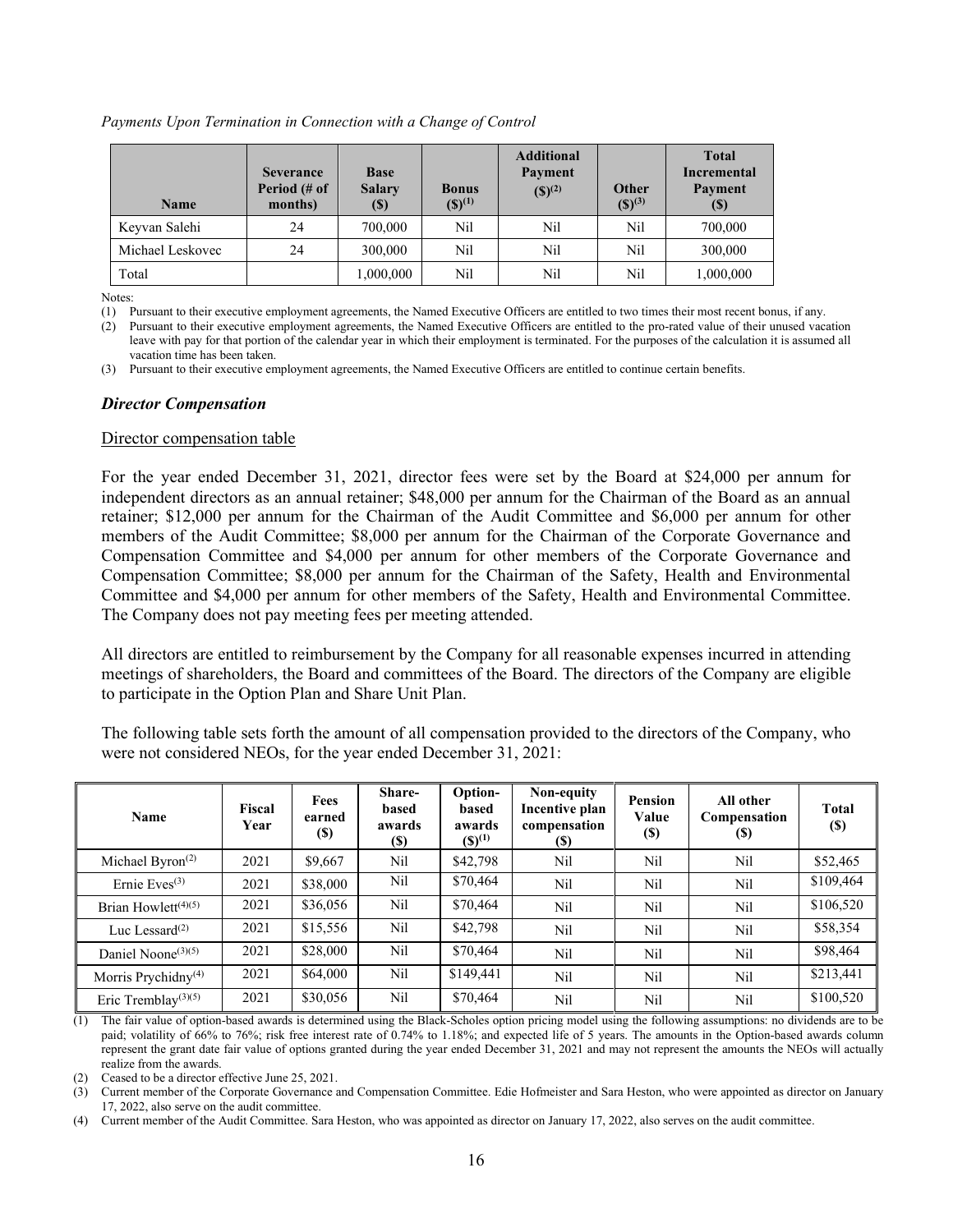#### (5) Current member of the Safety, Health & Environmental Committee.

#### Outstanding share-based awards and option-based awards

The following table sets forth all awards granted to the directors, who were not considered NEOs, that remained outstanding as of December 31, 2021:

|                              |                                                                        |                                            | <b>Option-based Awards</b>       |                                                                       |                                                                                     | <b>Share-based Awards</b>                                                                   |                                                                                                          |
|------------------------------|------------------------------------------------------------------------|--------------------------------------------|----------------------------------|-----------------------------------------------------------------------|-------------------------------------------------------------------------------------|---------------------------------------------------------------------------------------------|----------------------------------------------------------------------------------------------------------|
| Name                         | Number of<br>securities<br>underlying<br>unexercised<br>options<br>(#) | Option<br>exercise<br>price<br><b>(\$)</b> | <b>Option expiration</b><br>date | Value of<br>unexercised<br>in-the-<br>money<br>options<br>$(S)^{(1)}$ | Number of<br>shares or<br>units of<br>shares that<br>have not<br>vested<br>$^{(#)}$ | Market or<br>payout value<br>of share-<br>based<br>awards that<br>have not<br>vested<br>(S) | Market or<br>payout value<br>of vested<br>share-based<br>awards not<br>paid out or<br>distributed<br>(S) |
| Michael Byron <sup>(2)</sup> | 160,000                                                                | \$4.00                                     | Mar. 20, 2022                    | Nil                                                                   |                                                                                     |                                                                                             |                                                                                                          |
|                              | 166,000                                                                | \$2.00                                     | Sep. 19, 2023                    | Nil                                                                   |                                                                                     |                                                                                             |                                                                                                          |
|                              | 75,000                                                                 | \$2.10                                     | Dec. 10, 2024                    | Nil                                                                   | 25,000                                                                              | 20,250                                                                                      | Nil                                                                                                      |
|                              | 60,000                                                                 | \$1.17                                     | Apr. 14, 2026                    | Nil                                                                   |                                                                                     |                                                                                             |                                                                                                          |
| Ernie Eves                   | 50,000                                                                 | \$4.00                                     | Mar. 20, 2022                    | Nil                                                                   |                                                                                     |                                                                                             |                                                                                                          |
|                              | 50,000                                                                 | \$2.00                                     | Sep. 19, 2023                    | Nil                                                                   |                                                                                     |                                                                                             |                                                                                                          |
|                              | 25,000                                                                 | \$2.10                                     | Dec. 10, 2024                    | Nil                                                                   | 25,000                                                                              | 20,250                                                                                      | Nil                                                                                                      |
|                              | 60,000                                                                 | \$1.17                                     | Apr. 14, 2026                    | Nil                                                                   |                                                                                     |                                                                                             |                                                                                                          |
|                              | 65,000                                                                 | \$0.84                                     | Dec. 17, 2026                    | Nil                                                                   |                                                                                     |                                                                                             |                                                                                                          |
| <b>Brian Howlett</b>         | 50,000                                                                 | \$4.00                                     | Mar. 20, 2022                    | Nil                                                                   |                                                                                     |                                                                                             |                                                                                                          |
|                              | 50,000                                                                 | \$2.00                                     | Sep. 19, 2023                    | Nil                                                                   |                                                                                     |                                                                                             |                                                                                                          |
|                              | 25,000                                                                 | \$2.10                                     | Dec. 10, 2024                    | Nil                                                                   | 25,000                                                                              | 20,250                                                                                      | Nil                                                                                                      |
|                              | 60,000                                                                 | \$1.17                                     | Apr. 14, 2026                    | Nil                                                                   |                                                                                     |                                                                                             |                                                                                                          |
|                              | 65,000                                                                 | \$0.84                                     | Dec. 17, 2026                    | Nil                                                                   |                                                                                     |                                                                                             |                                                                                                          |
| Luc Lessard <sup>(2)</sup>   | 55,000                                                                 | \$4.00                                     | Mar. 20, 2022                    | Nil                                                                   |                                                                                     |                                                                                             |                                                                                                          |
|                              | 50,000                                                                 | \$2.00                                     | Sep. 19, 2023                    | Nil                                                                   | N <sub>i</sub> l                                                                    | Nil                                                                                         | Nil                                                                                                      |
|                              | 25,000                                                                 | \$2.10                                     | Dec. 10, 2024                    | Nil                                                                   |                                                                                     |                                                                                             |                                                                                                          |
|                              | 60,000                                                                 | \$1.17                                     | Apr. 14, 2026                    | Nil                                                                   |                                                                                     |                                                                                             |                                                                                                          |
| Daniel Noone                 | 25,000                                                                 | \$1.30                                     | Oct. 5, 2025                     | Nil                                                                   |                                                                                     |                                                                                             |                                                                                                          |
|                              | 60,000                                                                 | \$1.17                                     | Apr. 14, 2026                    | Nil                                                                   | 25,000                                                                              | 20,250                                                                                      | Nil                                                                                                      |
|                              | 65,000                                                                 | \$0.84                                     | Dec. 17, 2026                    | Nil                                                                   |                                                                                     |                                                                                             |                                                                                                          |
| Morris Prychidny             | 55,000                                                                 | \$4.00                                     | Mar. 20, 2022                    | Nil                                                                   |                                                                                     |                                                                                             |                                                                                                          |
|                              | 55,000                                                                 | \$2.00                                     | Sep. 19, 2023                    | Nil                                                                   |                                                                                     |                                                                                             |                                                                                                          |
|                              | 26,500                                                                 | \$2.10                                     | Dec. 10, 2024                    | Nil                                                                   | 26,500                                                                              | \$21,465                                                                                    | Nil                                                                                                      |
|                              | 120,000                                                                | \$1.17                                     | Apr. 14, 2026                    | Nil                                                                   |                                                                                     |                                                                                             |                                                                                                          |
|                              | 150,000                                                                | \$0.84                                     | Dec. 17, 2026                    | Nil                                                                   |                                                                                     |                                                                                             |                                                                                                          |
| Eric Tremblay                | 50,000                                                                 | \$1.30                                     | Oct. 5, 2025                     | Nil                                                                   |                                                                                     |                                                                                             |                                                                                                          |
|                              | 60,000                                                                 | \$1.17                                     | Apr. 14, 2026                    | Nil                                                                   | 25,000                                                                              | 20,250                                                                                      | Nil                                                                                                      |
|                              | 65,000                                                                 | \$0.84                                     | Dec. 17, 2026                    | Nil                                                                   |                                                                                     |                                                                                             |                                                                                                          |

(1) Based on the closing price of the Common Shares on the TSX on December 31, 2021 of \$0.81 per share.

(2) Ceased to be a director effective June 25, 2021.

Incentive plan awards – value vested or earned during the year

The following table sets forth the value of incentive plan awards that vested to the directors during the year ended December 31, 2021.

| <b>Name</b>         | Option-based awards -<br>Value vested during the<br>vear<br>$(S)^{(1)}$ | Share-based awards - Value<br>vested during the year<br>I٠D. | Non-equity incentive plan<br>compensation - Value earned<br>during the year |
|---------------------|-------------------------------------------------------------------------|--------------------------------------------------------------|-----------------------------------------------------------------------------|
| Michael Byron $(2)$ | Nil                                                                     | \$45,000                                                     | Nil                                                                         |
| Ernie Eves          | Nil                                                                     | Nil                                                          | Nil                                                                         |
| Brian Howlett       | Nil                                                                     | Nil                                                          | Nil                                                                         |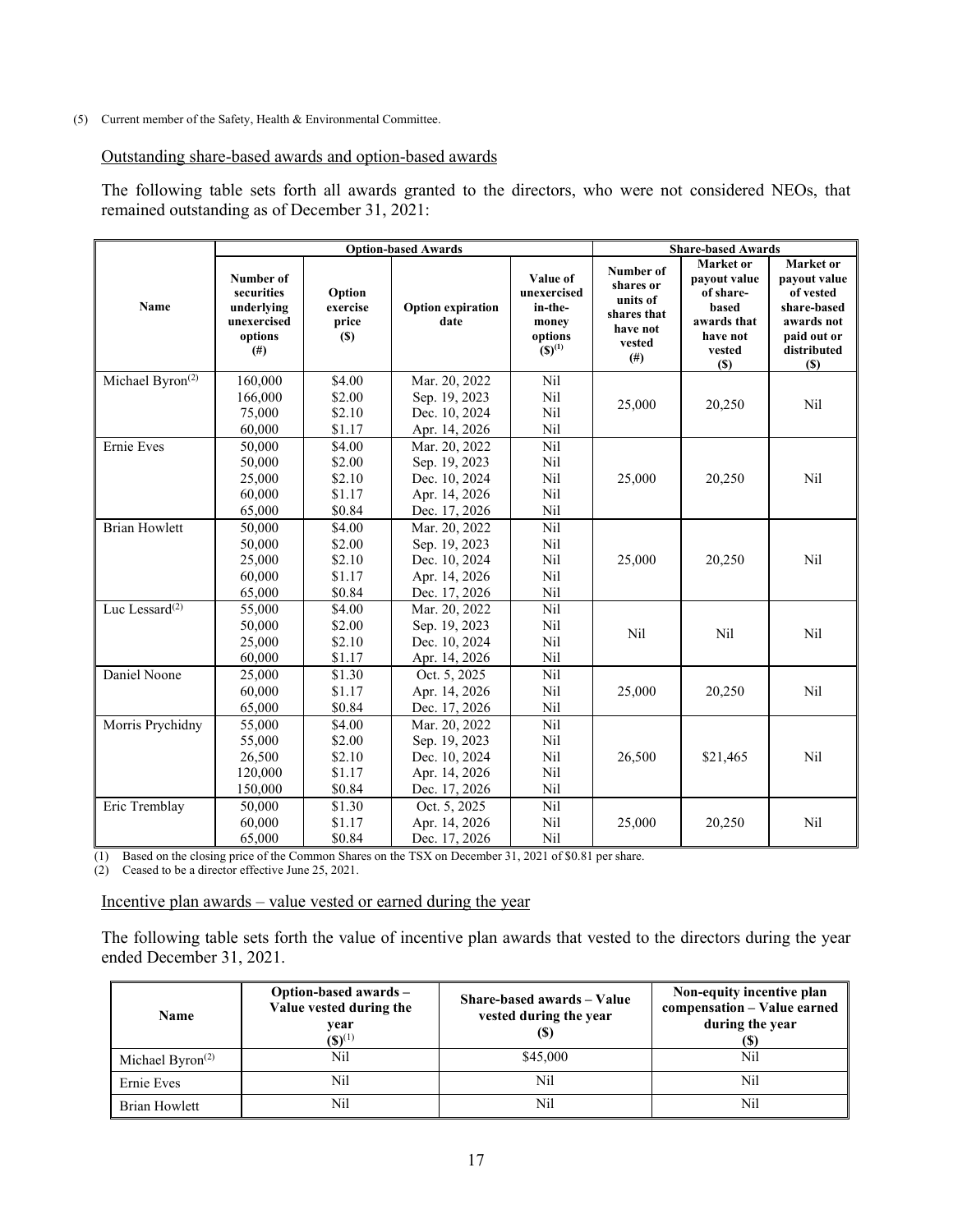| <b>Name</b>       | Option-based awards -<br>Value vested during the<br>year<br>$({\bf S})^{(1)}$ | Share-based awards - Value<br>vested during the year<br>(\$) | Non-equity incentive plan<br>compensation - Value earned<br>during the year<br>(S) |
|-------------------|-------------------------------------------------------------------------------|--------------------------------------------------------------|------------------------------------------------------------------------------------|
| Luc Lessard $(2)$ | Nil                                                                           | \$24,000                                                     | Nil                                                                                |
| Daniel Noone      | Nil                                                                           | Nil                                                          | Nil                                                                                |
| Morris Prychidny  | Nil                                                                           | Nil                                                          | Nil                                                                                |
| Eric Tremblay     | Nil                                                                           | Nil                                                          | Nil                                                                                |

(1) Represents the aggregate dollar value that would have been realized if the options had been exercised on the vesting date, based on the difference between the closing price of the Common Shares on the TSX on the vesting date and the exercise price of the options.

(2) Ceased to be a director effective June 25, 2021.

#### *Directors' and Officers' Liability Insurance*

The Company has purchased, at its expense, directors' and officers' liability insurance policies to provide insurance against possible liabilities incurred by them in their capacity as directors and officers of the Company. The annual premium for these policies is \$88,991. The policies provide coverage of up to \$10 million per occurrence to a maximum of \$10 million per annum. There is a \$50,000 deductible for each claim made by the Company. The insurance applies in circumstances where the Company may not indemnify its directors and officers for their acts or omissions.

## **SECURITIES AUTHORIZED FOR ISSUANCE UNDER EQUITY COMPENSATION PLANS**

#### *Securities Authorized for Issuance Under Equity Compensation Plans*

#### Equity Compensation Plan Information

The following table provides details of the Company's equity compensation plans as at December 31, 2021:

| <b>Plan Category</b>                                                  | Number of securities to<br>be issued upon exercise<br>of outstanding options<br>and share units | Weighted-average exercise<br>price of outstanding<br>options | <b>Number of securities</b><br>remaining available for<br>future issuance under<br>equity compensation plans |
|-----------------------------------------------------------------------|-------------------------------------------------------------------------------------------------|--------------------------------------------------------------|--------------------------------------------------------------------------------------------------------------|
| Equity<br>compensation<br>plans<br>approved by security holders $(1)$ | $7.109,000^{(2)}$                                                                               | \$1.50                                                       | $1,507,625^{(3)}$                                                                                            |
| compensation plans not<br>Equity<br>approved by securityholders       | N/A                                                                                             | N/A                                                          | N/A                                                                                                          |
| Total                                                                 | $7,109,000^{(2)}$                                                                               | \$1.50                                                       | $1,507,625^{(3)}$                                                                                            |

(1) The Company has in place the Option Plan and the Share Unit Plan whereby the maximum number of Common Shares that may be reserved for issuance pursuant to such plans cannot exceed 10% of the issued and outstanding Common Shares. Also, in place is the Old Option Plan however, no more Options can be granted under such plan.

(2) Representing 8.3% of the 86,166,250 Common Shares issued and outstanding as at December 31, 2021.

(3) Representing 1.7% of the 86,166,250 Common Shares issued and outstanding as at December 31, 2021.

The following table provides details of the Company's equity compensation plans as at the date hereof:

| <b>Plan Category</b>                                                     | Number of securities to<br>be issued upon exercise<br>of outstanding options<br>and share units | Weighted-average exercise<br>price of outstanding<br>options | <b>Number of securities</b><br>remaining available for<br>future issuance under<br>equity compensation plans |
|--------------------------------------------------------------------------|-------------------------------------------------------------------------------------------------|--------------------------------------------------------------|--------------------------------------------------------------------------------------------------------------|
| Equity<br>compensation<br>plans<br>approved by security holders $^{(1)}$ | $6,412,333^{(2)}$                                                                               | \$1.18                                                       | 5,874,342 <sup>(3)</sup>                                                                                     |
| compensation plans not<br>Equity<br>approved by securityholders          | N/A                                                                                             | N/A                                                          | N/A                                                                                                          |
| Total                                                                    | $6,412,333^{(2)}$                                                                               | \$1.18                                                       | $5,874,342$ <sup>(3)</sup>                                                                                   |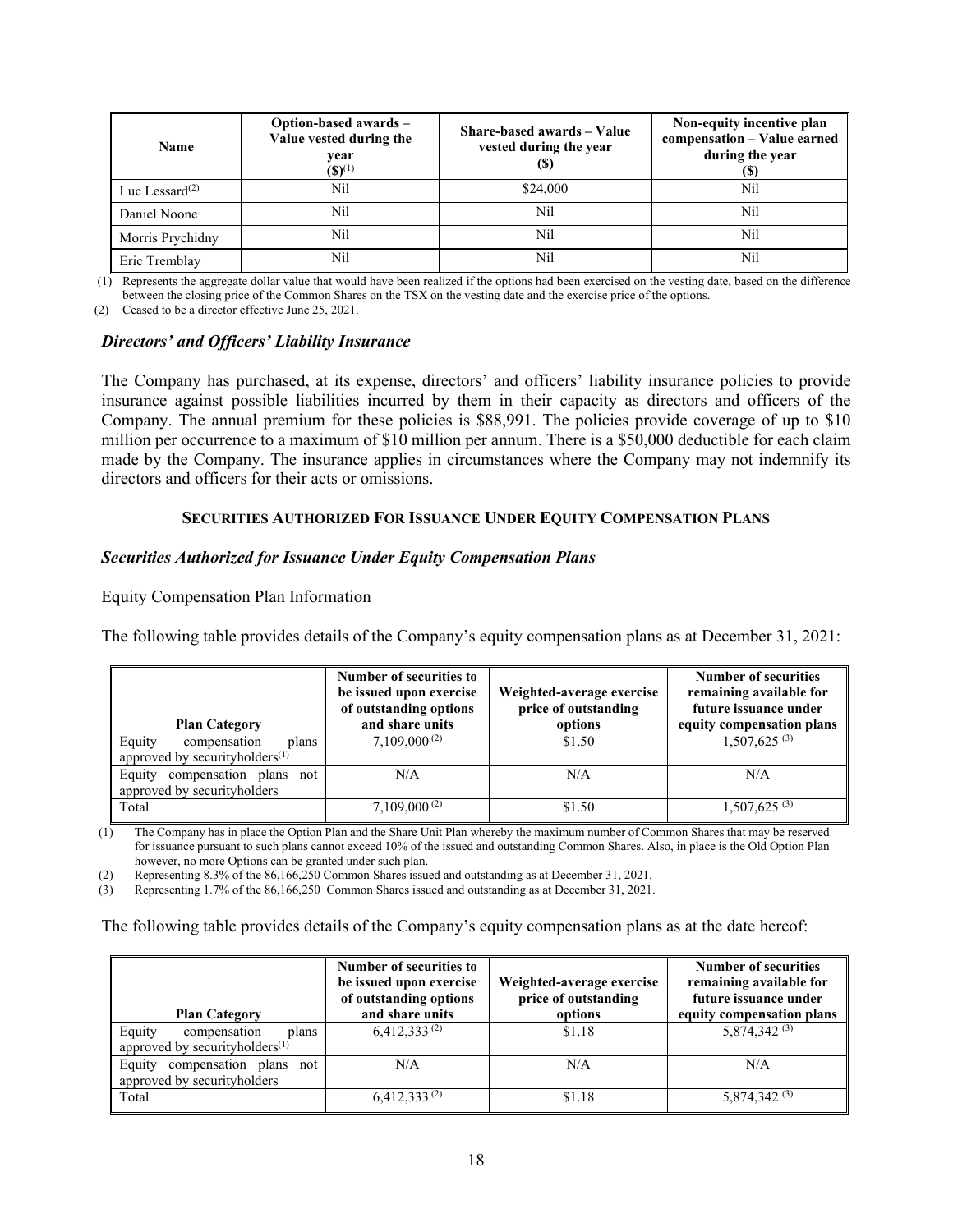- (1) The Company has in place the Option Plan and the Share Unit Plan whereby the maximum number of Common Shares that may be reserved for issuance pursuant to such plans cannot exceed 10% of the issued and outstanding Common Shares. Also, in place is the Old Option Plan however, no more Options can be granted under such plan.
- (2) Representing 5.2% of the 122,866,778 Common Shares issued and outstanding as at the date hereof.
- Representing 4.8% of the 122,866,778 Common Shares issued and outstanding as at the date hereof.

#### Option Plan

As of the date hereof, 5,935,833 Common Shares are reserved for issuance pursuant to the incentive stock option plan (the "**Option Plan**"), representing 4.8% of the total issued and outstanding Common Shares. As of December 31, 2021, 6,467,500 Common Shares are reserved for issuance pursuant to the Option Plan, representing 7.5% of the total issued and outstanding Common Shares at that time.

The following is a summary of the key terms of the Option Plan.

The principal purpose of the Option Plan is to secure for the Company and shareholders the benefits inherent in share ownership by the directors, key employees and consultants of the Company and its subsidiaries who, in the judgment of the Board, will be largely responsible for its future growth and success. The Option Plan is meant to aid in retaining and encouraging employees and directors of exceptional ability through the opportunity to acquire a proprietary interest in the Company.

The Option Plan provides for the issuance of Options to employees, directors and officers of the Company and any of its subsidiaries and affiliates, consultants, and management company employees, and, except in relation to a consultant company, includes a company that is wholly-owned by such persons.

The maximum number of Common Shares available at all times for issuance under the Option Plan or any other security based compensation arrangements (pre-existing or otherwise) shall not exceed 10% of the Common Shares. Any increase in the issued and outstanding Common Shares will result in an increase in the number of Options issuable under the Option Plan. Any issuance of Common Shares from treasury, including issuances of Common Shares in respect of which Options are exercised, expired or cancelled, shall automatically replenish the number of Options issuable under the Option Plan.

The exercise price per Common Share under an Option shall be determined by the Board, but, in any event, shall not be lower than the "market price" of the Common Shares on the date of grant of the Options. Under the Option Plan, "market price" means the closing price of the Common Shares on the TSX, or if the Common Shares are not then listed on the TSX, on the principal stock exchange on which such Common Shares are traded, on the trading day of the Option grant. In the event that the Common Shares are not then listed and posted for trading on a stock exchange, the "market price" shall be the fair market value of such Common Shares as determined by the Board in its sole discretion.

The period within which Options may be exercised and the number of Options which may be exercised in any such period are determined by the Board at the time of granting the Options provided, however, that the maximum term of any Options awarded under the Option Plan is ten years.

In the event that the expiry of an Option falls within, or within two days of, a trading blackout period imposed by Company, the expiry date of the Option shall be automatically extended to the tenth business day following the end of the blackout period.

An Option holder will have, in all cases subject to the original Option expiry date and any determination otherwise by the Board:

- In the event of retirement, a 12-month period to exercise his or her Options, which will automatically vest;
- In the event of resignation, 90 days to exercise his or her Options that have vested, subject to extension by the Board;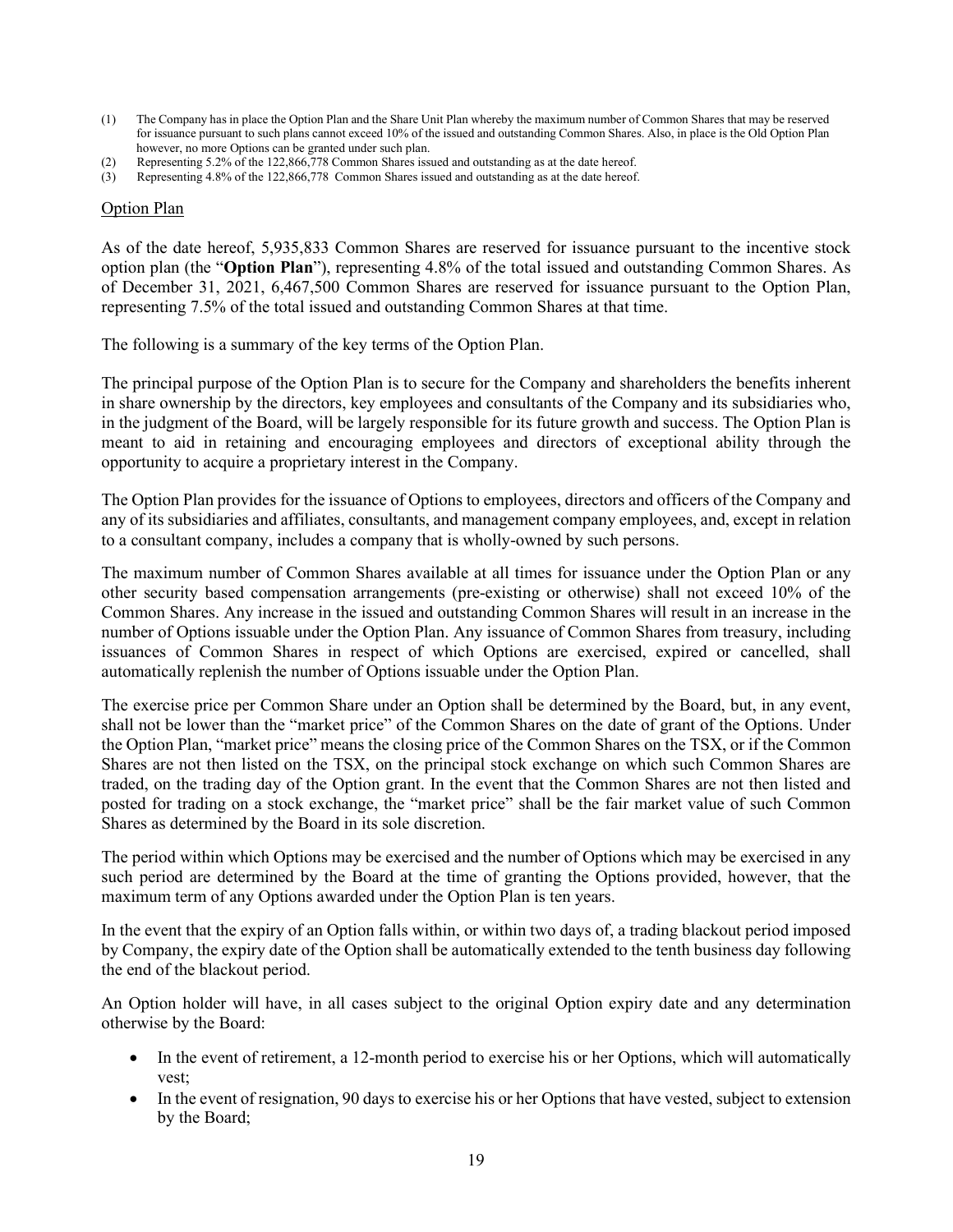- In the event of the death or disability of an Option holder, all Options will vest, and all Options shall be exercisable for a 12-month period;
- In the event of termination without cause of an Option holder, the Option holder will have 90 days to exercise his or her Options which have vested, but any unvested Options will become void; and
- In the event of termination with cause, Options shall become void, except as may be set out in the Option holder's Option commitment or as otherwise determined by the Board in its sole discretion.

In the event of a change of control, the vesting of all Options and the time for the fulfillment of any conditions or restrictions on such vesting shall be accelerated to a date or time immediately prior to the effective time of the change of control, and the Board, in its sole discretion, may authorize and implement any one or more of the following additional courses of action:

- Terminating without any payment or other consideration, any Options not exercised or surrendered by the effective time of the change of control;
- Causing the Company to offer to acquire from each Option holder his or her Options for a cash payment equal to the in-the-money amount, and any Options not so surrendered or exercised by the effective time of the change of control will be deemed to have expired; and
- An Option granted under the Option Plan be exchanged for an option to acquire, for the same exercise price, that number and type of securities as would be distributed to the Option holder in respect of the Common Shares issued to the Option holder had he or she exercised the Option prior to the effective time of the change of control, provided that any such replacement option must provide that it survives for a period of not less than one year from the effective time of the change of control, regardless of the continuing directorship, officership or employment of the Option holder.

For great certainty, and notwithstanding anything else to the contrary contained in the Option Plan, the Board may, in its sole discretion, in any change of control which may or has occurred, make such arrangements as it deems appropriate for the exercise of issued and outstanding Options including, without limitation, the power to modify the terms of the Option Plan and/or the Options as contemplated above. If the Board exercises such power, the Options shall be deemed to have been amended to permit the exercise thereof in whole or in part by the Option holder at any time or from time to time as determined by the Board prior to or in conjunction with completion of the change of control.

The grant of Options under the Option Plan is subject to a restriction such that the number of Common Shares: (i) issued to insiders of Company, within any one-year period, and (ii) issuable to insiders of Company, at any time, under the Option Plan, or when combined with all of Company's other security based compensation arrangements, shall not exceed 10% of Company's total issued and outstanding Common Shares, respectively.

The Board may delegate, to the extent permitted by applicable law and by resolution of the Board, its powers under the Option Plan to the Corporate Governance and Compensation Committee, or such other committee as the Board may determine from time to time.

Options under the Option Plan shall be non-assignable and non-transferable other than by will or by the applicable laws of descent.

The amendment provisions of the Option Plan provide the Board with the power, subject to the requisite regulatory approval, to make the following amendments to the provisions of the Option Plan and any Option commitment without shareholder approval (without limitation):

- Amendments of a house keeping nature,
- Additions or changes to any vesting provisions of an Option,
- Changes to the termination provisions of an Option or the Option Plan which do not entail an extensions beyond the original expiry date,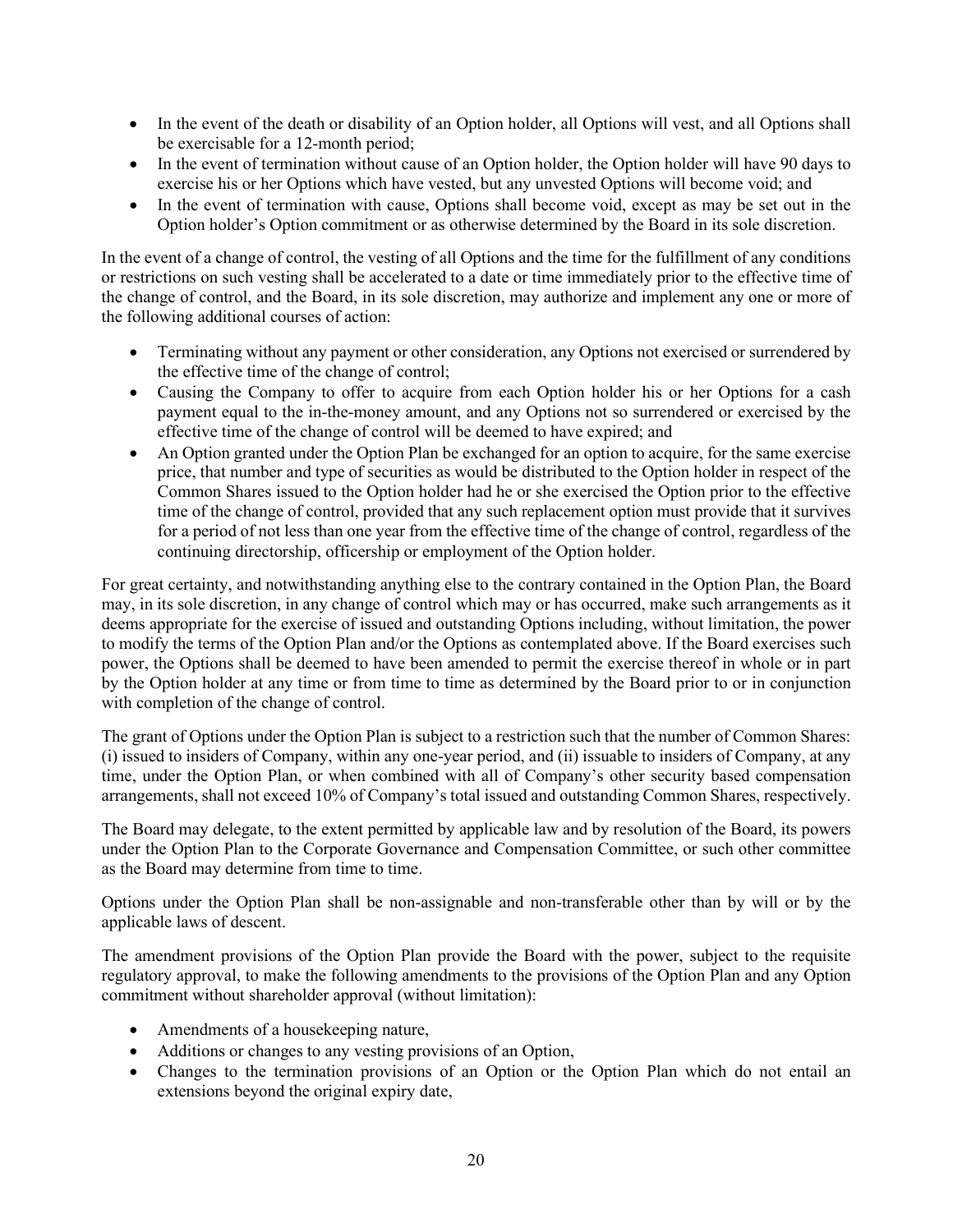- Addition of a cashless exercise feature, payable in cash or securities, whether or not providing for a full deduction of the number of underlying Common Shares from the Option Plan reserves, and
- Amendments to reflect changes to applicable securities or tax laws.

However, any of the following amendments require shareholder approval:

- Reducing the exercise price of an Option, cancelling and reissuing an Option, or cancelling an Option in order to issue an alternative entitlement,
- Amending the term of an Option to extend the term beyond its original expiry date,
- Increasing the number of Common Shares or maximum percentage of Common Shares which may be issued pursuant to the Option Plan (other than by virtue of adjustments permitted under the Option Plan),
- Permitting Options to be transferred other than for normal estate settlement purposes,
- Removing or exceeding of the insider participation limits,
- Materially modifying the eligibility requirements for participation in the Option Plan, or
- Modifying the amending provisions of the Option Plan.

## Share Unit Plan

As of the date hereof, 476,500 Common Shares are reserved for issuance pursuant to the share unit plan (the "**Share Unit Plan**"), representing 0.4% of the total issued and outstanding Common Shares. As of December 31, 2021, 641,500 Common Shares are reserved for issuance pursuant to the Share Unit Plan, representing 0.7% of the total issued and outstanding Common Shares at that time.

The following is a summary of the key terms of the Share Unit Plan.

The purpose of the Share Unit Plan is to assist the Company in attracting, incentivizing and retaining those key Company directors, officers, employees and consultants of Company who are considered by the Board to be key to the growth and success of Company, and to align the interests of key directors, officers, employees and consultants with those of the shareholders through longer term equity ownership in Company.

The Share Unit Plan provides for the issuance of Share Units to employees, directors and officers of Company and any of its subsidiaries and affiliates, consultants, and management company employees and, except in relation to a consultant company, includes a company that is wholly-owned by such persons.

The Share Unit Plan provides that Share Units may be granted by the Board, the Corporate Governance and Compensation Committee or any other committee of the Board to administer the Share Unit Plan. Share Units are units created by means of an entry on the books of Company representing the right to receive one Common Share (subject to adjustments) issued from treasury per Share Unit. All grants of Share Units must be evidenced by a confirmation Share Unit grant letter issued to the Share Unit holder by the Company and agreed to by the Share Unit holder.

The maximum number of Common Shares available for issuance under the Share Unit Plan or any other security based compensation arrangement (pre-existing or otherwise) shall not exceed 10% of the Common Shares (including Company underlying outstanding Share Units). Any increase in the issued and outstanding Common Shares will result in an increase in the number of Share Units issuable under the Share Unit Plan. Any issuance of Common Shares from treasury, including issuances of Common Shares in respect of which Share Units are settled, expired or cancelled, shall automatically replenish the number of Share Units issuable under the Share Unit Plan.

The number of Share Units granted and any applicable vesting conditions are determined in the discretion of the Board or the Corporate Governance and Compensation Committee, with the number of Share Units granted being determined by the Corporate Governance and Compensation Committee on the grant date. In granting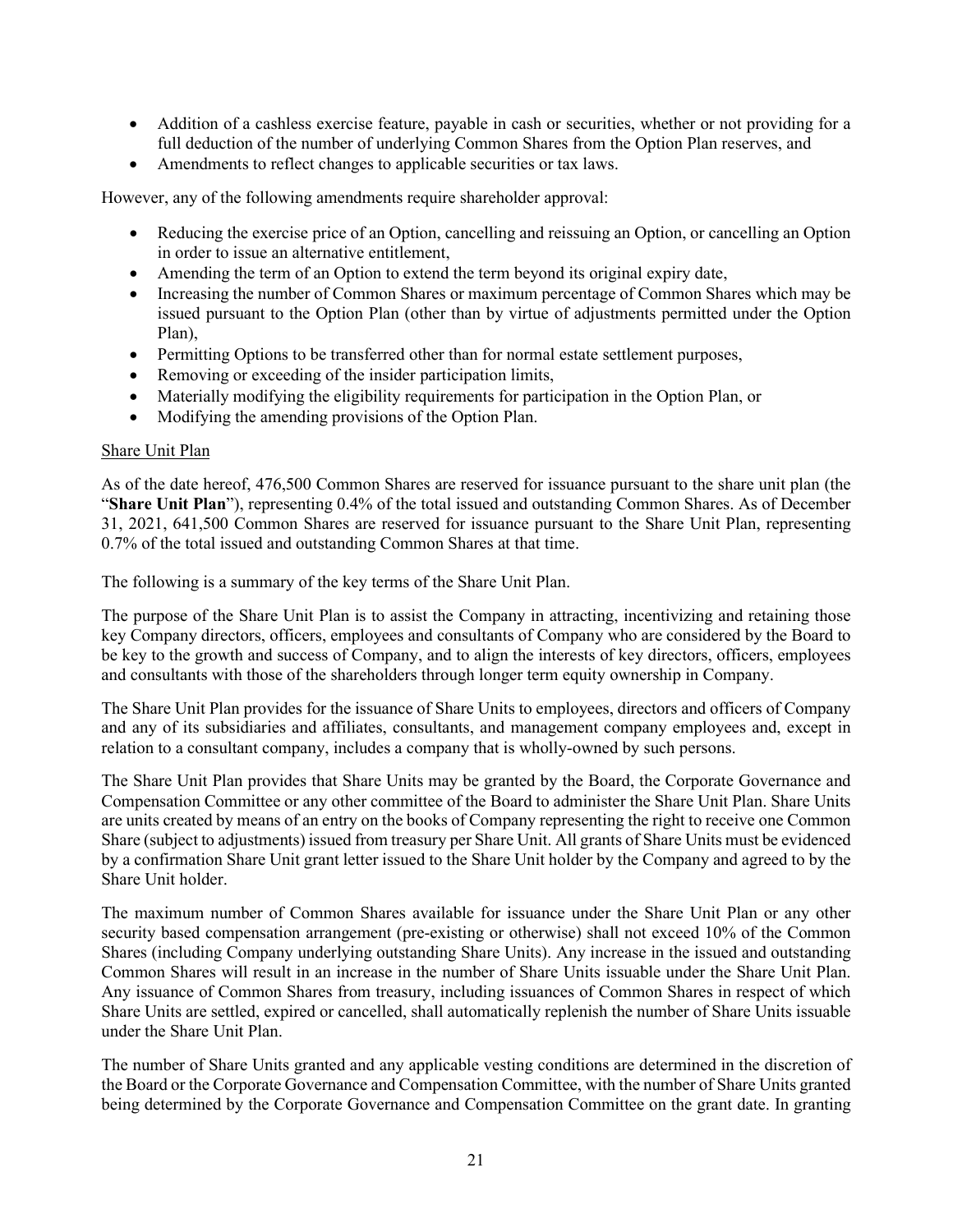Share Units, the Board or the Corporate Governance and Compensation Committee may include any other terms, conditions and/or vesting criteria which are not inconsistent with the Share Unit Plan.

Share Units are settled by way of the issuance of Common Shares from treasury as soon as practicable following the maturity date determined by the Board or the Corporate Governance and Compensation Committee in accordance with the terms of the Share Unit Plan. Individuals granted Share Units who are Canadian residents or as otherwise may be designated in the Share Unit grant letter (with the exception of U.S. taxpayers) are permitted to elect to defer issuance of all or any part of the Common Shares issuable to them, provided proper notice is provided to the Board or the Corporate Governance and Compensation Committee in accordance with the terms of the Share Unit Plan.

In the event that a cash dividend is paid to shareholders on the Common Shares while a Share Unit is outstanding, each participant will be credited with additional Share Units equal to the aggregate amount of any cash dividends that would have been paid to the individual if the Share Units had been Common Shares, divided by the market price of the Common Shares on the date on which dividends were paid by Company. No cash payment will be made to a participant if cash dividends are paid to shareholders.

The termination provisions under the Share Unit Plan are as follows subject to any determination otherwise by the Board:

- In the event of retirement, any unvested Share Units will automatically vest on the date of retirement, and the Common Shares underlying such Share Units will be issued as soon as reasonably practical thereafter;
- In the event of the death, any unvested Share Units will automatically vest on the date of death, and the Common Shares underlying all Share Units will be issued to the estate of the deceased as soon as reasonably practical thereafter;
- In the event of disability (as may be determined in accordance with the policies, if any, or general practices of Company or any subsidiary), any unvested Share Units will automatically vest on the date on which the participant is determined to be totally disabled, and the Common Shares underlying the Share Units will be issued as soon as reasonably practical thereafter;
- In the event of termination without cause of a Share Unit holder, (i) any unvested Share Units that are not subject to performance vesting criteria will automatically vest on the date on which the individual is terminated and the Common Shares underlying the Share Units will be issued as soon as reasonably practical thereafter, and (ii) any unvested Share Units that are subject to performance vesting criteria will vest in accordance with their normal vesting schedule, except, in either case, as may otherwise be stipulated in the applicable Share Unit grant letter or as may otherwise be determined by the Board; and
- In the event of termination with cause or resignation, all of the Share Units shall become void, and the holder shall have no entitlement and will forfeit any rights to any issuance of Common Shares under the Share Unit Plan, except as may otherwise be stipulated in the applicable Share Unit grant letter or as may otherwise be determined by the Board or the Corporate Governance and Compensation Committee in its sole and absolute discretion. Share Units that have vested but that are subject to an election to set a deferred payment date shall be issued forthwith following the termination with cause or the resignation of the Share Unit holder.

In the event of a change of control, all unvested Share Units issued and outstanding shall automatically and immediately vest on the date of such change of control.

The grant of Share Units under the Share Unit Plan is subject to a restriction such that the number of Common Shares: (i) issued to insiders of Company, within any one-year period, and (ii) issuable to insiders of Company, at any time, under the Share Unit Plan, or when combined with all of Company's other security based compensation arrangements, shall not exceed 10% of Company's total issued and outstanding Common Shares, respectively.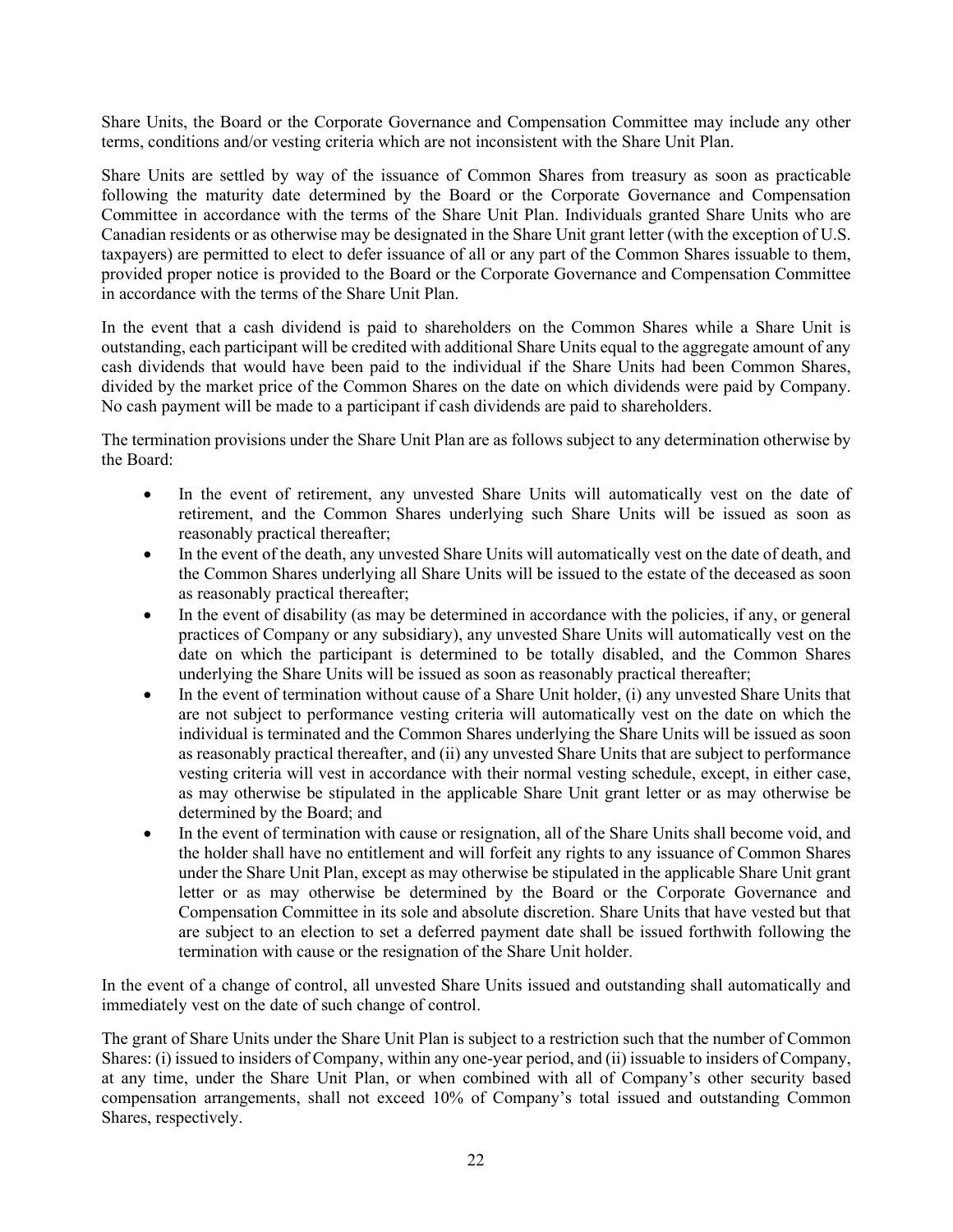Except as permitted under the Share Unit Plan or by a will or by the laws of descent and distribution, no Share Unit and no other right or interest of a Share Unit holder (excluding, for greater certainty, Common Shares previously issued to a Share Unit holder in accordance with the Share Unit Plan) is assignable or transferable.

The amendment provisions of the Share Unit Plan provide the Board or the Corporate Governance and Compensation Committee with the power, subject to the requisite regulatory approval, to make the following amendments to the provisions of the Share Unit Plan and any Share Unit grant letter without shareholder approval (without limitation):

- Amendments of a housekeeping nature,
- Additions or changes to any vesting provisions of a Share Unit,
- Changes to the termination provisions of a Share Unit or the Share Unit Plan, and
- Amendments to reflect changes to applicable securities or tax laws.

However, any of the following amendments require shareholder approval:

- Increasing the number of Common Shares or maximum percentage of Common Shares which may be issued pursuant to the Share Unit Plan (other than by virtue of adjustments permitted under the Share Unit Plan),
- Permitting Share Units to be transferred other than for normal estate settlement purposes,
- Removing or exceeding of the insider participation limits,
- Materially modifying the eligibility requirements for participation in the Share Unit Plan, or
- Modifying the amending provisions of the Share Unit Plan.

## Old Option Plan

The Company graduated to the TSX last year and the as a result replaced its old stock option plan with the Option Plan and Share Unit Plan which have been prepared in accordance with the policies of the TSX. However, any outstanding Options granted under the prior option plan (the "**Old Option Plan**") remain outstanding and shall continue to be governed by the provisions of the Old Option Plan.

As of the date hereof, the maximum number of Common Shares that remain reserved for issuance pursuant to the Old Option Plan is Nil Common Shares, representing Nil% of the total issued and outstanding Common Shares. As of December 31, 2021, 680,000 Options to purchase an equal number of Common Shares were outstanding under the Old Option Plan, representing 0.7% of the total issued and outstanding Common Shares at that time.

The purpose of the Old Option Plan was to attract and motivate the directors, officers and employees of the Company (and any of its subsidiaries) and consultants to the Company and thereby advance the Company's interests by providing them an opportunity to acquire an equity interest in the Company through the exercise of Options granted to them under the Old Option Plan.

If any Option holder who is a service provider shall cease to be an eligible person under the Old Option Plan for any reason (whether or not for cause) such person may, but only within the period of ninety (90) days (unless such period is extended by the Board or the Corporate Governance and Compensation Committee, as applicable, and approval is obtained from the stock exchange on which the Common Shares trade if required) or thirty (30) days if such person is an investor relations person (unless such period is extended by the Board or the Corporate Governance and Compensation Committee, as applicable, and approval is obtained from the stock exchange on which the Common Shares trade if required), next succeeding such cessation and in no event after the expiry date of the Option, exercise the Option unless such period is extended as provided in the Old Option Plan. The Options granted under the Old Option Plan are non-assignable.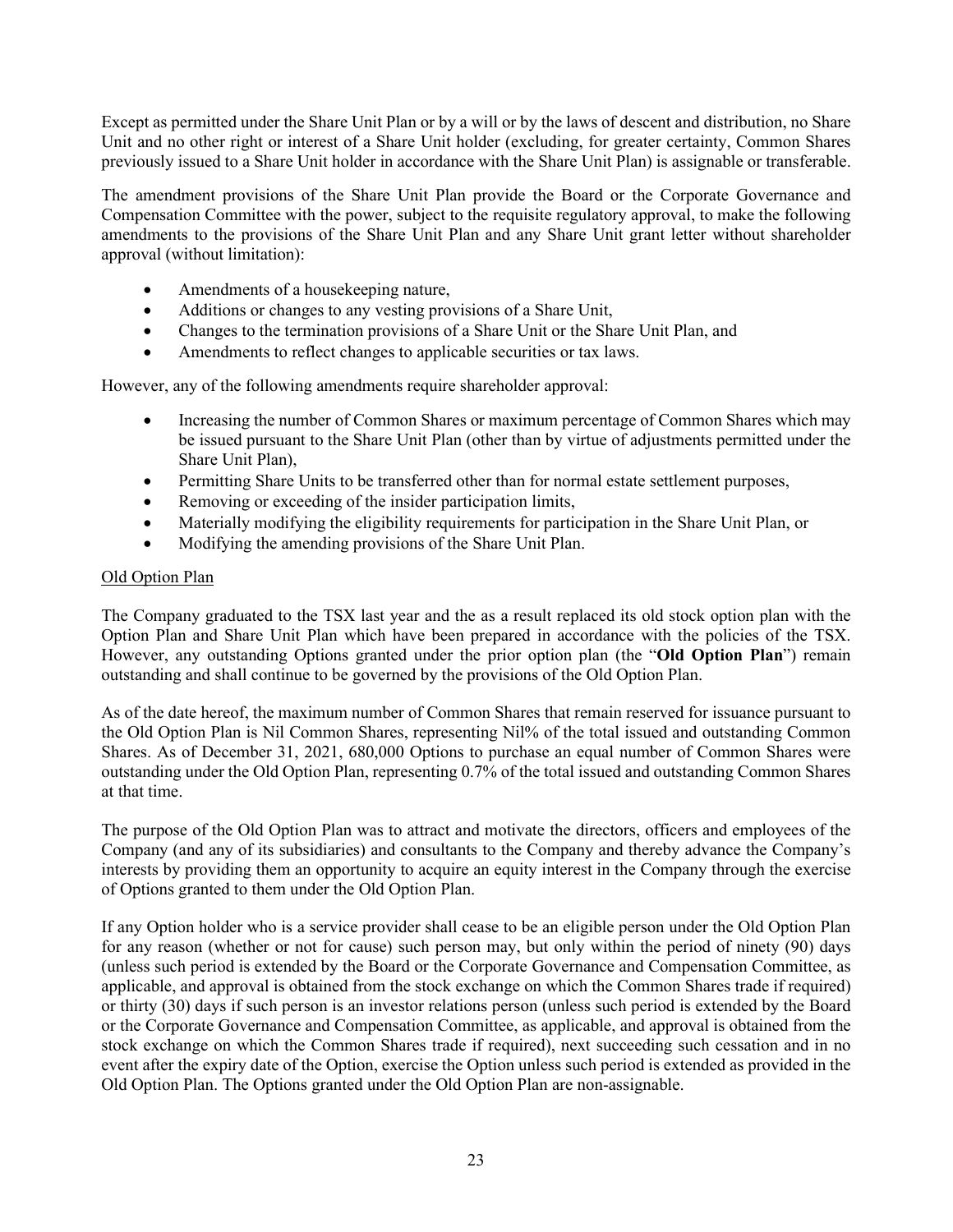The Board or Corporate Governance and Compensation Committee, as applicable, may at any time amend or terminate the Old Option Plan, but where amended, such amendment is subject to regulatory approval.

#### Burn Rate

The following table provides details of the burn rate under the Option Plan, Share Unit Plan and Old Option Plan for the years ended December 31, 2021, 2020 and 2019:

| <b>Fiscal Year Ended</b> | Burn Rate <sup>(1)</sup> | <b>Number of Options/Share</b><br><b>Units Granted</b> | <b>Weighted Average</b><br><b>Number of Common</b><br><b>Shares Outstanding</b> |
|--------------------------|--------------------------|--------------------------------------------------------|---------------------------------------------------------------------------------|
| Year Ended December 31,  |                          |                                                        |                                                                                 |
| 2021                     |                          |                                                        |                                                                                 |
| Option Plan              | $6.2\%$                  | 4,220,000                                              | 68,072,927                                                                      |
| Share Unit Plan          | $0.2\%$                  | 155,000                                                |                                                                                 |
| Old Option Plan          | $Ni1\%$                  | Nil                                                    |                                                                                 |
| Year Ended December 31,  |                          |                                                        |                                                                                 |
| 2020                     |                          |                                                        |                                                                                 |
| Option Plan              | $1.2\%$                  | 575,000                                                | 47, 365, 267                                                                    |
| Share Unit Plan          | $0.7\%$                  | 350,000                                                |                                                                                 |
| Old Option Plan          | $Ni1\%$                  | Nil                                                    |                                                                                 |
| Year Ended December 31,  |                          |                                                        |                                                                                 |
| 2019                     |                          |                                                        |                                                                                 |
| Option Plan              | $1.0\%$                  | 401,500                                                | 42,020,481                                                                      |
| Share Unit Plan          | $0.7\%$                  | 286,500                                                |                                                                                 |
| Old Option Plan          | $Ni1\%$                  | Nil                                                    |                                                                                 |

(1) Calculated by dividing the number of Options/Share Units granted during the applicable period by the weighted average number of Common Shares outstanding for the applicable period.

#### **INDEBTEDNESS OF DIRECTORS AND OFFICERS**

No former, present or proposed director, officer or employee of the Company or any of its subsidiaries and none of their respective associates is or has been indebted to the Company at any time during the financial year ended December 31, 2021 and as at the date hereof. In addition, no indebtedness of these individuals to another entity has been the subject of a guarantee, support agreement, letter of credit or similar arrangement or understanding provided by the Company or any of its subsidiaries.

## **INTEREST OF INFORMED PERSONS IN MATERIAL TRANSACTIONS**

No informed person of the Company, proposed director of the Company, or any associate or affiliate of any informed person or proposed director, has or had any material interest, direct or indirect, in any transaction or any proposed transaction that has materially affected or would materially affect the Company or any of its subsidiaries since the commencement of the Company's most recently completed financial year.

#### **AUDITORS**

MNP LLP are currently the auditors of the Company and have been the auditors of the Company for the past five years.

#### **MANAGEMENT CONTRACTS**

Management services for the Company are not, to any material degree, performed by persons other than the executive officers of the Company.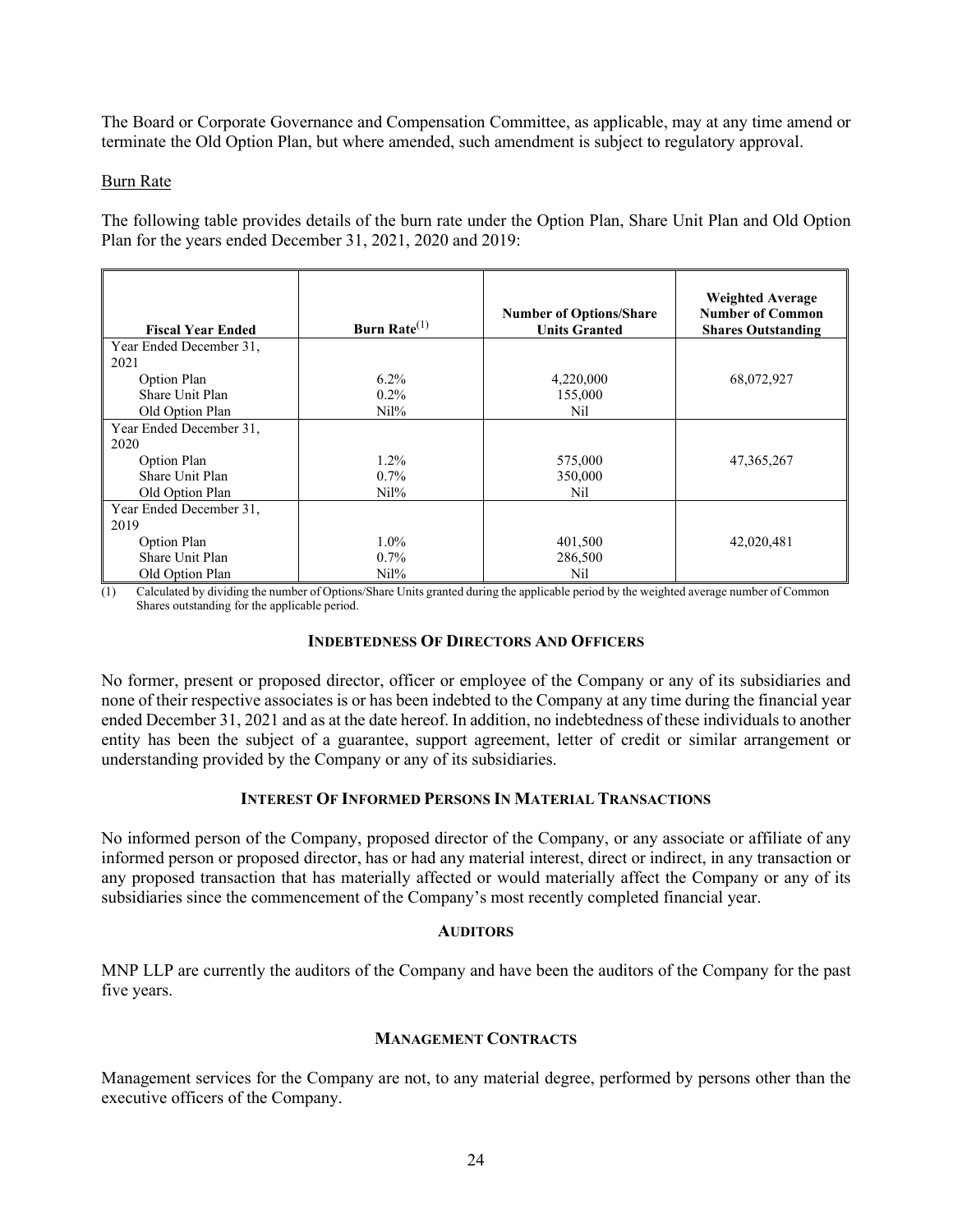#### **STATEMENT OF CORPORATE GOVERNANCE PRACTICES**

National Policy 58-201 – *Corporate Governance Guidelines* (the "**Guidelines**") and National Instrument 58- 101 – *Disclosure of Corporate Governance Practices* (the "**Disclosure Rule**") have been adopted by the securities regulatory authorities in Canada. The Guidelines deal with matters such as the constitution and independence of corporate boards, their functions, the effectiveness and education of board members and other items dealing with sound corporate governance practices. The Board believes that the Company has in place corporate governance practices that are both effective and appropriate to the Company's size and its level of activity. The following is a description of the Company's corporate governance practices.

#### *Composition of the Board of Directors*

The Corporate Governance and Compensation Committee has reviewed the status of each of the members of the Board to determine whether such persons are "independent" as defined in the Disclosure Rule. Generally, a Board member is considered to be "independent" if he or she has no direct or indirect material relationship with the issuer that could, in the view of the Board, be reasonably expected to interfere with the exercise of the member's independent judgment.

The Board is currently comprised of eight directors: Messrs. Salehi, Eves, Howlett, Noone, Prychidny and Tremblay and Mesdames Hofmeister and Heston. Messrs. Eves, Howlett, Noone, Prychidny and Tremblay and Mesdames Hofmeister and Heston are independent directors. Mr. Salehi is not independent as a result of his position as President and Chief Executive Officer of the Company. Mr. Prychidny is the non-executive chairman and not considered an executive of the Company and, accordingly, is considered independent.

Mr. Eves is not standing for re-election at the Meeting but will, however, continue to serve as member of the Board until the date of the Meeting.

#### *Other Public Company Directorships*

The following table provides details regarding directorships held by the Company's existing and proposed directors in other reporting issuers (or the equivalent in a foreign jurisdiction).

| Director             | Current Directorships Held (or the equivalent)                                   |
|----------------------|----------------------------------------------------------------------------------|
| Ernie Eves           | Hemlo Explorers Inc.                                                             |
| <b>Brian Howlett</b> | Bitfarms Ltd., Hemlo Explorers Inc.                                              |
| Daniel Noone         | G2 Goldfields Inc., GPM Metals Inc., S2 Minerals Inc.                            |
| Morris Prychidny     | Fountain Asset Corp., Northfield Capital Corporation,<br>Talisker Resources Ltd. |
| Keyvan Salehi        | None                                                                             |
| Eric Tremblay        | Talisker Resources Ltd., Osisko Development Corp.                                |
| Edie Hofmeister      | Minto Metals Corp., Osisko Gold Royalties Ltd., Prime<br>Mining Corp.            |
| Sara Heston          | Millennial Precious Metals Corp., Dore Copper Mining<br>Corp.                    |

The independent directors or non-management directors meet at the end of each Board meeting without management and non-independent directors present.

The attendance record for the directors of the Company from January 1, 2021 to December 31, 2021 is as follows: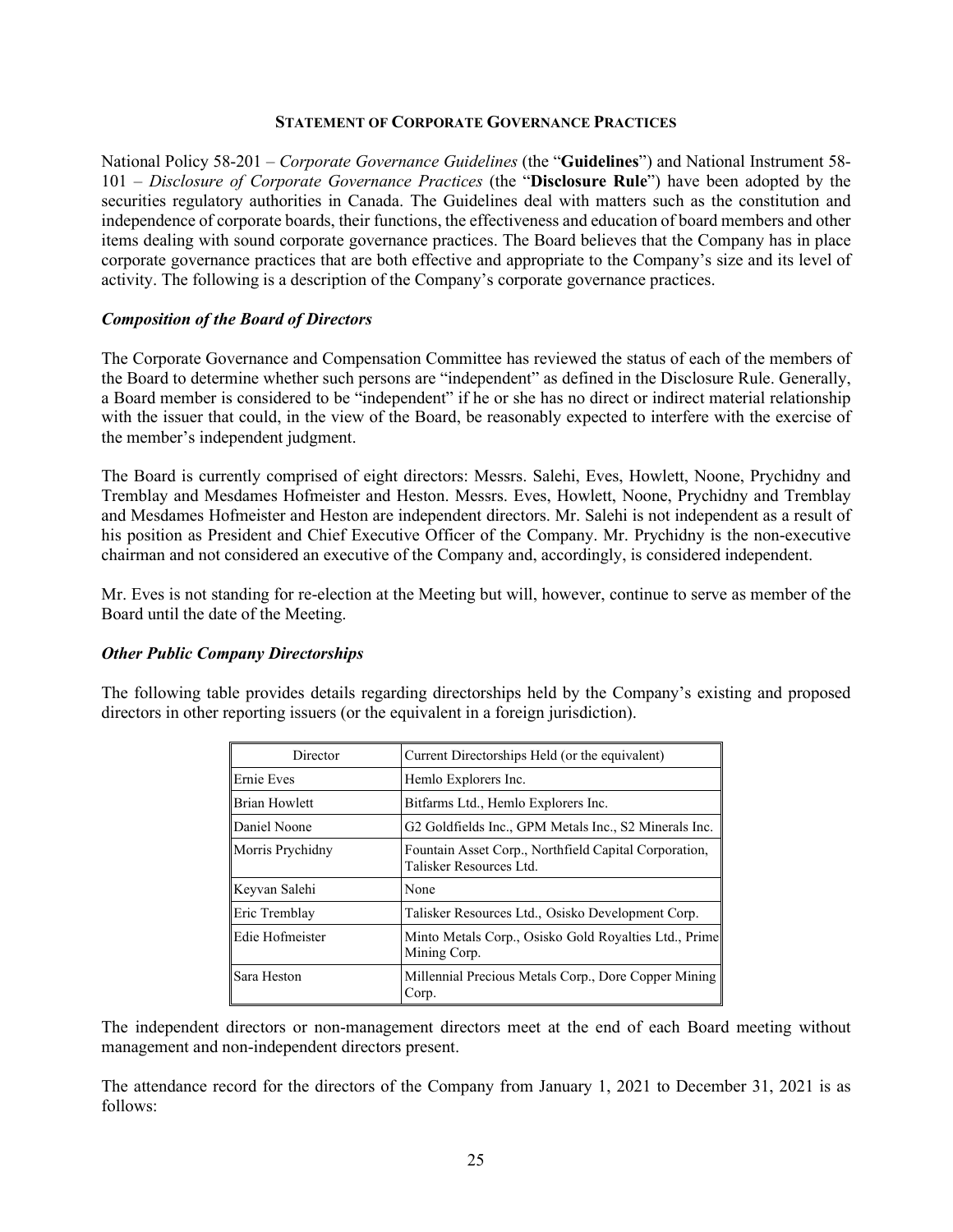|                                              | Number of Meetings Attended |                 |                                                          |                                                          |
|----------------------------------------------|-----------------------------|-----------------|----------------------------------------------------------|----------------------------------------------------------|
| Director                                     | <b>Board Meetings</b>       | Audit Committee | Corporate<br>Governance and<br>Compensation<br>Committee | Safety, Health and<br>Environmental<br>Affairs Committee |
| Keyvan Salehi <sup>(1)</sup>                 | $2$ of $2$                  |                 |                                                          |                                                          |
| $\mathbb{D}$ r. Michael Byron <sup>(2)</sup> | $2$ of $2$                  |                 |                                                          |                                                          |
| <b>Ernie Eves</b>                            | $4$ of $4$                  | $4$ of $4$      | $2$ of $2$                                               |                                                          |
| <b>Brian Howlett</b>                         | $4$ of $4$                  | $4$ of $4$      | $2$ of $2$                                               | $1$ of $1$                                               |
| Luc Lessard $^{(2)}$                         | $2$ of $2$                  |                 |                                                          |                                                          |
| Eric Tremblay                                | $4$ of $4$                  |                 |                                                          | $1$ of $1$                                               |
| Dan Noone $(3)$                              | $4$ of $4$                  |                 |                                                          | $1$ of $1$                                               |
| Morris Prychidny                             | 4 of 4                      | $4$ of $4$      | $2$ of $2$                                               |                                                          |

(1) Mr. Salehi was appointed to the Board on June 25, 2021.<br>(2) Mr. Lessard and Mr. Byron were not up for re-election at

(2) Mr. Lessard and Mr. Byron were not up for re-election at the annual shareholders meeting for 2021 and as a result ceased to be directors as at June 25, 2021.

As Mr. Eves, who presently serves on the Corporate Governance and Compensation Committee, is not standing for re-election at the Meeting the Company intends to reconstitute its committees following the Meeting.

#### *Board Mandate*

The Board is responsible for managing the business and affairs of the Company and, in doing so, must act honestly and in good faith with a view to the best interests of the Company. Pursuant to the Mandate of the Board (the "**Board Mandate**"), a copy of which is attached to this Circular as Schedule "A", the Board is primarily responsible for the development and adoption of the strategic direction of the Company. The Board reviews with management from time to time the financing environment (including, without limitation, precious metals prices, the relative demand for the Common Shares, and the Company's needs for and opportunities to raise capital), the emergence of new opportunities, trends and risks and the implications of these developments for the strategic direction of the Company. The Board reviews and approves the Company's financial objectives, plans and actions, including significant capital allocations and expenditures. The Board is as responsible for, among other things: (i) monitoring corporate performance, including assessing operating results to evaluate whether the business is being properly managed; (ii) identifying the principal business risks of the Company and ensuring that there are appropriate systems put in place to manage these risks; (iii) reviewing and approving material transactions not in the ordinary course of business; (iv) reviewing the compensation of members of the Board to ensure that the compensation realistically reflects the responsibilities and risks involved in being an effective director and for reviewing the compensation of members of the senior management team to ensure that they are competitive within the industry and that the form of compensation aligns the interests of each such individual with those of the Company; and (v) performing such other functions as prescribed by law or assigned to the Board in the Company's governing documents.

The Corporate Governance and Compensation Committee performs an annual evaluation of the effectiveness of the Board as a whole, the committees of the Board, and the contributions of individual directors.

## *Position Descriptions*

The Board has developed position descriptions for the Chair of the Board and the CEO. The roles and responsibilities of the Chair of the Board and CEO are set out the in Board Mandate, a copy of which is attached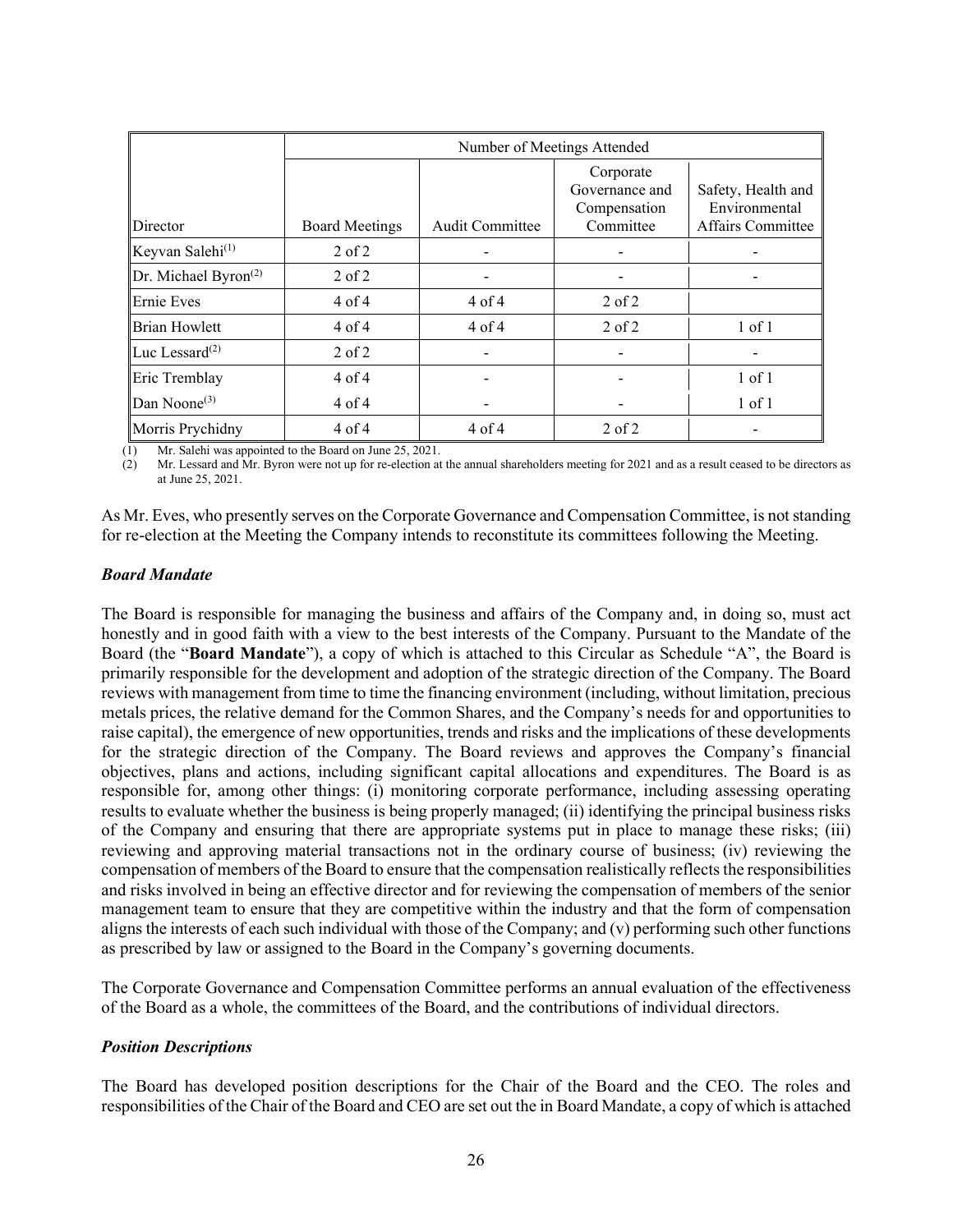to this Circular as Schedule "A". The Board has also developed positions descriptions for the Chair of the Corporate Governance and Compensation Committee and Chair of the Safety, Health and Environmental Affairs Committee.

## *Orientation and Continuing Education*

The Board, together with the Corporate Governance and Compensation Committee is responsible for providing an orientation and education program for new directors which deals with the following matters and such other matters the Board considers relevant, including: (i) the role of the Board and its committees; (ii) the nature and operation of the business of the Company; and (iii) the contribution which individual directors are expected to make to the Board in terms of both time and resource commitments.

In addition, the Board together with the Corporate Governance and Compensation Committee is also responsible for providing continuing education opportunities to existing directors so that individual directors can maintain and enhance their abilities and ensure that their knowledge of the business of the Company remains current, at the request of any individual director.

New directors of the Company are provided with comprehensive information about the Company. They also have the opportunity to meet with management of the Company and to obtain insight into the Company's business. All of the members of the Board are familiar with the Company's business and have experience acting as board members or management of other junior mining exploration companies.

# *Ethical Business Conduct*

The Company has adopted a Code of Business Conduct and Ethics (the "**Code**") that applies to all directors, officers and employees. A copy of the Code is available on the Company's SEDAR profile at www.sedar.com.

The purpose of the Code is to:

- (i) promote honest and ethical conduct, including the ethical handling of actual or apparent conflicts of interest between personal and professional relationships;
- (ii) promote avoidance of conflicts of interest;
- (iii) promote full, fair, accurate, timely and understandable disclosure in reports and documents that the Company files with, or submits to, the securities regulators and in other public communications made by the Company;
- (iv) promote compliance with applicable governmental laws, rules and regulations;
- (v) promote the prompt internal reporting to an appropriate person of violations of the code of ethics;
- (vi) promote accountability for adherence to the Code;
- (vii) provide guidance to employees, officers and directors of the Company to help them recognize and deal with ethical issues;
- (viii) provide mechanisms to report unethical conduct; and
- (ix) help foster a culture of honesty and accountability for the Company.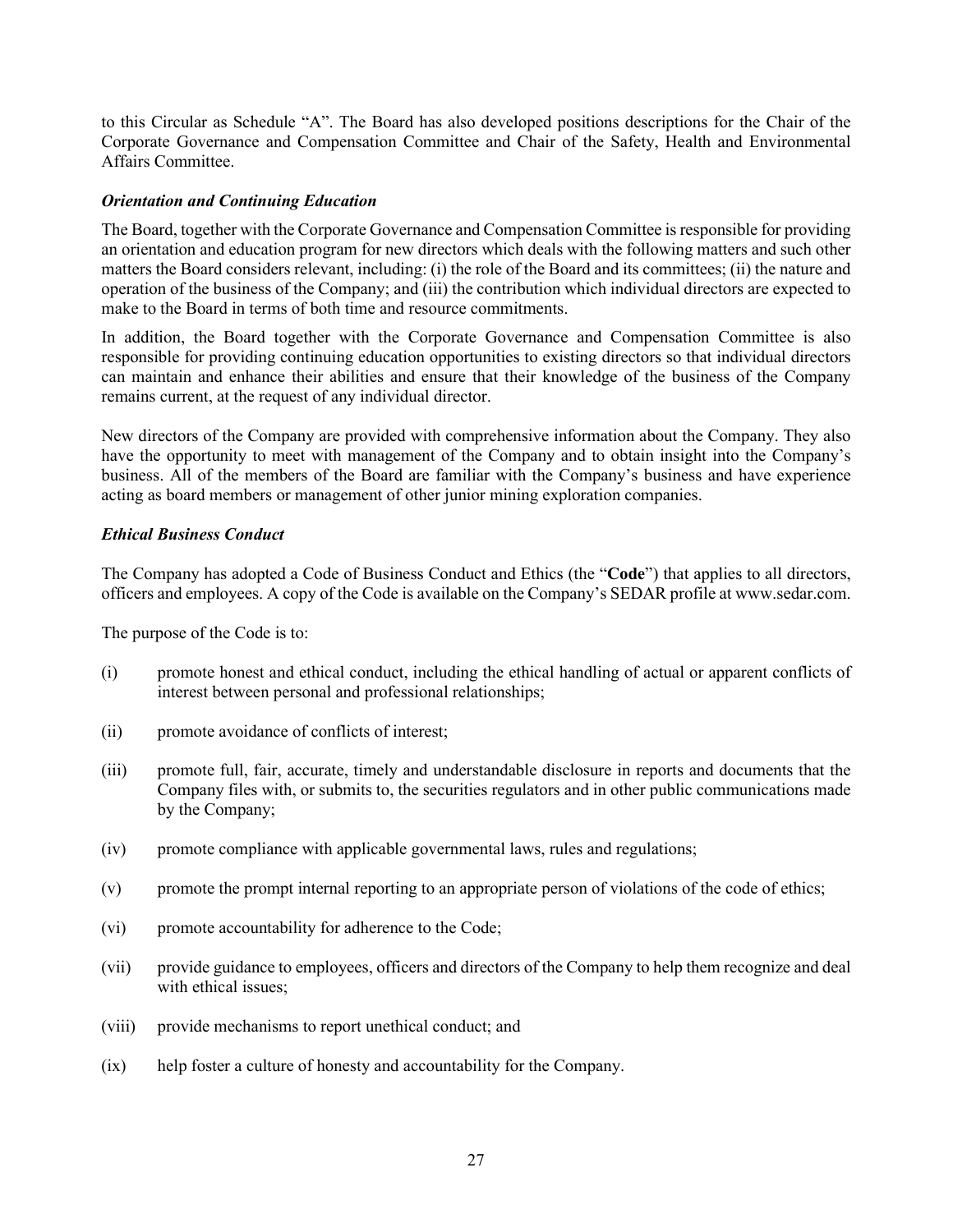The Board is responsible for monitoring compliance with the Code. Any violations of the code of ethics by any employee, officer or director are grounds for disciplinary action including termination of employment, office and directorship.

The Board has instructed the Company to circulate the Company's Whistleblower Policy and Anti-Bribery Policy to all officers and directors of the Company and, where appropriate, to third parties with a connection to the Company.

# *Nomination of Directors*

The Board and the individual directors from time to time, will identify and recommend new nominees as directors of the Company, based upon the following considerations: (i) the competencies and skills necessary for the Board as a whole to possess; (ii) the competencies and skills necessary for each individual director to possess; (iii) competencies and skills which each new nominee to the Board is expected to bring; and (iv) whether the proposed nominees to the Board will be able to devote sufficient time and resources to the Company. The Board does not have an established nominating committee.

In addition, the Company has adopted a majority voting policy, whereby any nominee for election as a director who receives a greater number of votes "withheld" than votes "for" must tender his or her resignation to the Chairman following the shareholders' meeting to be effective upon acceptance by the Board. Upon such resignation, the Corporate Governance and Compensation Committee will consider the offer of resignation and make a recommendation to the Board on whether or not to accept it. The Board will consider such resignation and will accept the resignation absent exceptional circumstances. A director who tenders his or her resignation pursuant to this policy will not participate in any meeting of the Board or the Corporate Governance and Compensation Committee at which the resignation is considered. Once the determination of the Board to accept or reject the director's resignation has been made, the Company will promptly announce the Board's decision by press release.

## *Audit Committee*

NI 52-110 requires the Company to disclose in its annual information form certain information concerning the constitution of its Audit Committee and its relationship with its independent auditors. Such information can be found in the annual information form of the Company dated March 31, 2022 for the year ended December 31, 2021 (the "**AIF**"), with the full text of the Audit Committee charter included as Schedule "A" in the AIF.

The Audit Committee currently consists of Morris Prychidny (Chair), Brian Howlett and Sara Heston. All members of the Audit Committee are all "independent" and "financially literate" within the meanings of such terms under NI 52-110.

# *Compensation Committee*

The Board determines the compensation for the directors and officers with the assistance of its Corporate Governance and Compensation Committee, which reviews and makes recommendations to the Board regarding the appointment of executive officers and establishment of, and any material changes to, executive compensation programs, including that of the Chief Executive Officer. The Corporate Governance and Compensation Committee is currently comprised of the following directors: Eric Tremblay (Chair), Ernie Eves, Dan Noone, Edie Hofmeister and Sara Heston. For additional details on the Corporate Governance and Compensation Committee and compensation please see "*Statement of Executive Compensation*" below.

In the performance of its duties, the Corporate Governance and Compensation Committee is guided by the following principles: (i) establishing sound corporate governance practices that are in the interest of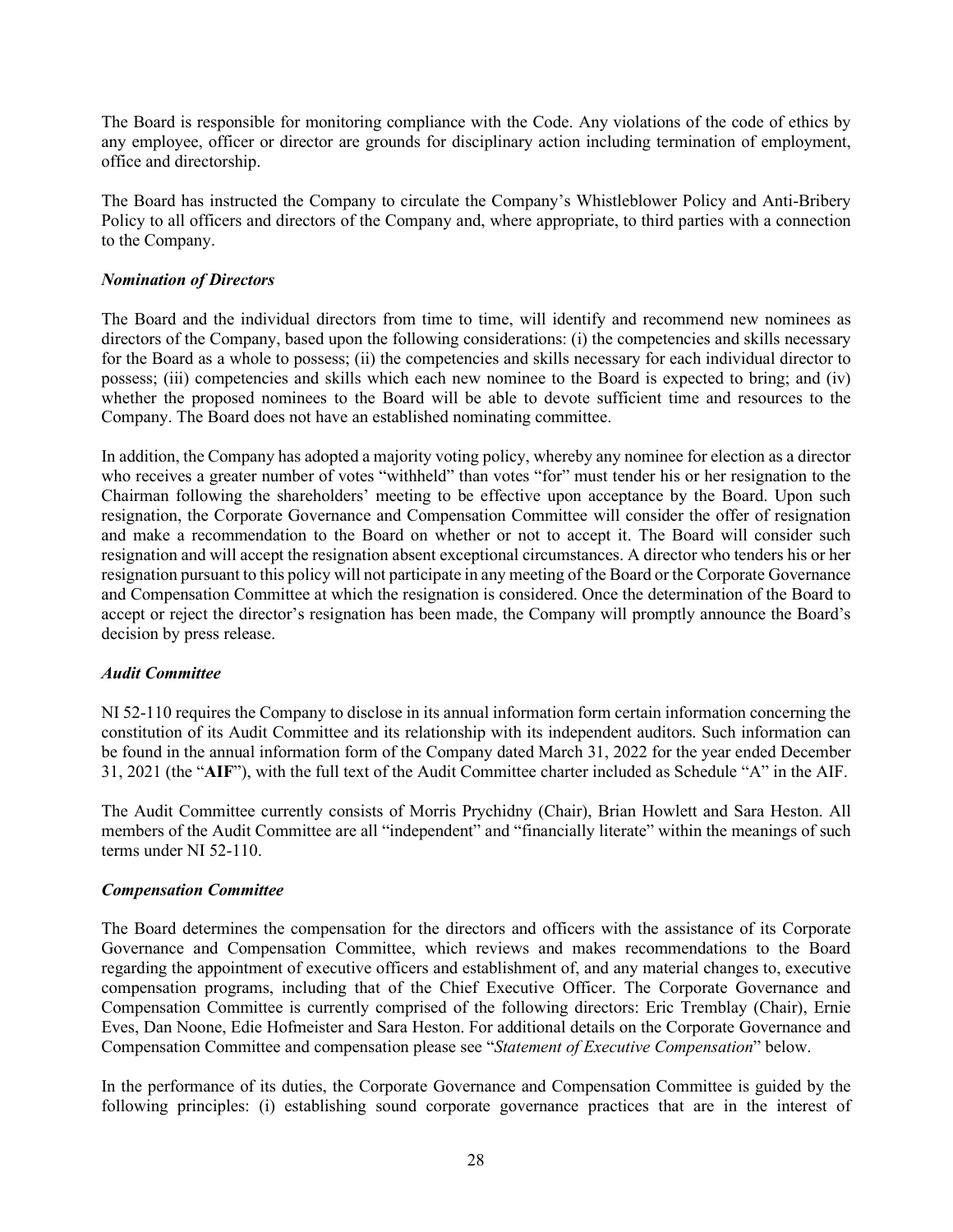shareholders and contribute to effective and efficient decision-making; (ii) offering competitive compensation to attract, retain and motivate the very best qualified executives to allow the Company to meet its goals; and (iii) acting in the interests of the Company and its shareholders by being fiscally responsible.

The Corporate Governance and Compensation Committee's roles and responsibilities include, among other things: (i) to approve all transactions involving the Company and "related parties" as that term is defined in Multilateral Instrument 61-101 *— Protection of Minority Securityholders in Special Transactions*; (ii) to implement structures from time to time to ensure that the directors can function independently of management; (iii) to implement a process for assessing the effectiveness of the Board as a whole, the committees of the directors and individual directors; (iv) having regard to competitive position and individual performance, annually review, approve and recommend to the Board for approval the remuneration of the senior executives of the Company; (v) to review and recommend to the Board for its approval the remuneration of directors and to develop and submit to the Board recommendations with regard to bonus entitlements, other employee benefits and bonus plans; (vi) together with the Board, to provide a comprehensive orientation and education program for new directors; (vii) to perform an annual evaluation of the effectiveness of the Board as a whole, the committees of the Board, and the contributions of individual directors; (viii) to adopt such policies and procedures as it deems appropriate to operate effectively.

## *Other Board Committees*

In addition to the Audit Committee and Corporate Governance and Compensation Committee, the Board also has a Safety, Health and Environmental Affairs Committee. The current members of the Safety, Health and Environmental Affairs Committee are Daniel Noone (Chair), Eric Tremblay and Brian Howlett, and they are all "independent" within the meaning of such term under section 1.4 of NI 52-110.

The overall purpose of the Safety, Health and Environmental Affairs Committee is to review and monitor: (i) the environmental policies and activities of the Company on behalf of the Board; and (ii) the activities of the Company as they relate to the health and safety of employees and consultants of the Company in the workplace.

The duties and responsibilities of the Safety, Health and Environmental Affairs Committee include, among other things: (i) to review and monitor the health and safety policies and activities of the Company on behalf of the Board to ensure compliance with applicable laws, legislation and policies as they relate to the Company's employees and consultants in the workplace and that established practices are applied; (ii) to recommend actions for developing policies, programs and procedures to ensure that the principles set out in the Company's policies related to the health and safety of its employees and consultants in the workplace are being adhered to and achieved; (iii) to review and report to the Board on the sufficiency of resources available for carrying out the actions and activities recommended; and (iv) to report on a timely basis and at least annually to the Board on health and safety issues and on the state of compliance with applicable laws and legislation and adherence to the policies of the Company.

The Safety, Health and Environmental Affairs Committee is also tasked with reviewing and monitoring environmental policies and activities on behalf of the Board and to reporting regularly and on a timely basis to the Board on matters coming before the Safety, Health and Environmental Affairs Committee relating to environmental policies and activities of the Company for consideration and the manner of disposition.

## *Assessments*

Pursuant to the Board Mandate, the Board is responsible for assessing its own effectiveness in fulfilling the Board Mandate and evaluating the relevant disclosed relationships of each independent director. Further, the Chairman of the Board and the Corporate Governance and Compensation Committee are tasked with ensuring: (i) that a process is in place by which the effectiveness of the Board and its committees (including size and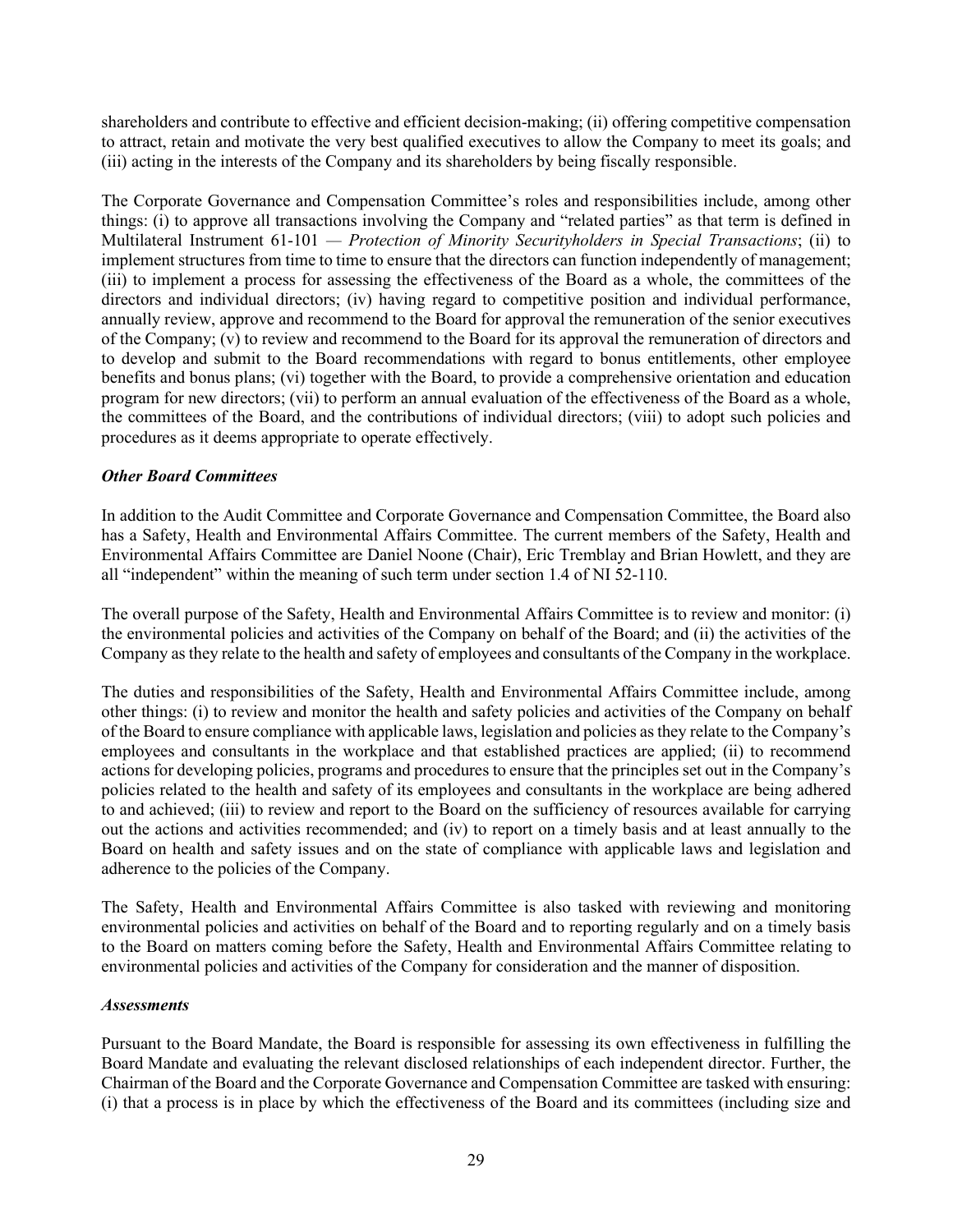composition) is assessed at least annually, and (ii) that a process is in place by which the contribution of individual directors to the effectiveness of the Board is assessed at least annually.

# *Other Considerations*

The Company does not impose term limits on it directors. While term limits can help ensure the Board gains a fresh perspective, term limits may serve as an arbitrary mechanism for removing directors which can result in valuable, experienced directors being forced to leave the Board solely because of length of service. The Company believes that directors should be assessed based on their ability to continue to make a meaningful contribution to the Board. The Corporate Governance and Compensation Committee reviews the composition of the Board on a regular basis and recommends changes as appropriate.

The Company is committed to diversity, including diversity in relation to gender, age, ethnic origin, religion, sexual orientation and disability and has adopted a Board Diversity Policy.

Under the Board Diversity Policy, to support increased diversity at the Board level:

- (i) in reviewing Board composition and assessing effectiveness, the Board and the Corporate Governance and Compensation Committee considers the benefits of diversity and the diversity of the Board members;
- (ii) at least annually, the Board or the Corporate Governance and Compensation Committee reviews and discusses the level of representation of women on the Board. This review includes consideration of the effectiveness of the Board Diversity Policy in increasing such representation as new directors join the Board over time, which is assessed based on the number of female director candidates identified, the number of such candidates that advance in the director selection process and the number that are appointed or nominated to the Board; and
- (iii) in an effort to increase the representation of women on the Board, when identifying new candidates to recommend for election or appointment to the Board, the Board (or the Corporate Governance and Compensation Committee) considers engaging qualified external advisors to conduct a search for candidates who meet the Board's criteria. If such external advisors are engaged, they will be instructed to put forward a diversity of candidates, including female candidates.

The Company does not support the adoption of quotas to support its Board Diversity Policy. All Board appointments will be made on merit, in the context of the skills, experience, independence, knowledge and other qualities which the Board as a whole requires to be effective, with due regard for the benefits of diversity (including the level of representation of women on the Board). At present, each of the Board members are men. The Company is on the lookout for qualified women to join the board and will continue to consider options in the coming year.

## **PARTICULARS OF MATTERS TO BE ACTED UPON AT THE MEETING**

# *Election of Directors*

In accordance with the by-laws of the Company, the Board are elected for one year terms. The following table sets forth the names and jurisdictions of residence of the nominees for election as directors of the Company, the offices in the Company, if any, held by them, their principal occupations (for the past five years) and the number of Common Shares beneficially owned or over which control or direction is exercised. If any such individual should be unable or unwilling to serve, an event not presently anticipated, the persons named in the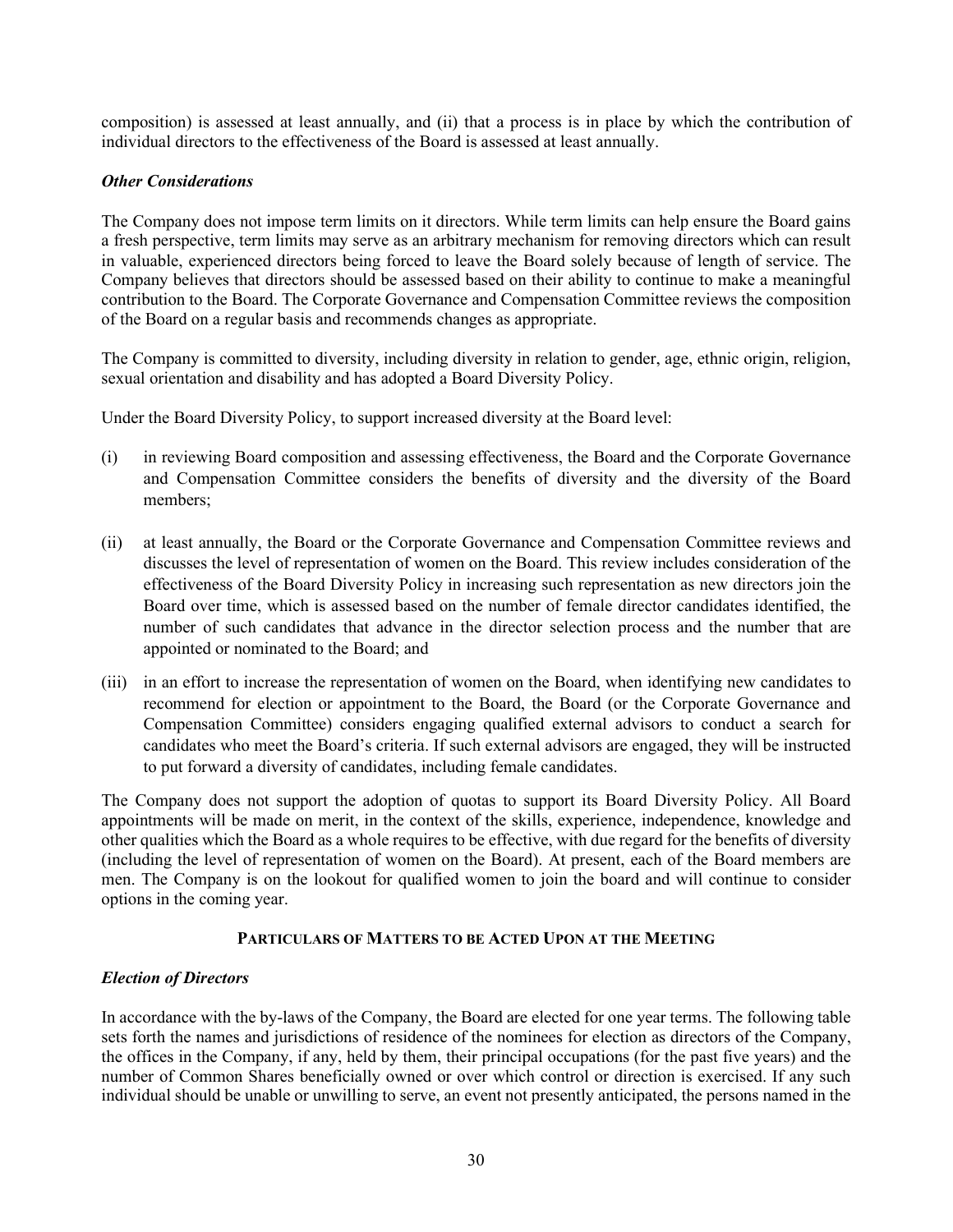proxy will have the right to vote, at their discretion, for another nominee, unless a proxy withholds authority to vote for the election of directors.

The Company did not receive notice of any director nominations in connection with this year's Meeting within the time periods prescribed by the advance notice provisions in the Company's by-laws. Accordingly, at the Meeting, the only persons eligible to be nominated for election to the Board are the below nominees.

**Proxies received in favour of management will be voted in favour of the election of the following individuals as directors of the Company to hold office until the next annual meeting of shareholders, unless the shareholder has specified in the proxy that his, her or its Common Shares are to be withheld from voting in respect thereof.**

| Name<br><b>Province &amp; Country of Residence</b><br><b>Position With Company</b> | Present Principal Occupation If Different From Office Held &<br><b>Principal Occupation For The Past 5 Years</b>                                                                                                                                                                                                        | Month & Year<br><b>Became Director</b> | <b>No. of Common</b><br><b>Shares</b><br><b>Beneficially</b><br>Owned,<br><b>Controlled</b><br><b>Directed</b> |
|------------------------------------------------------------------------------------|-------------------------------------------------------------------------------------------------------------------------------------------------------------------------------------------------------------------------------------------------------------------------------------------------------------------------|----------------------------------------|----------------------------------------------------------------------------------------------------------------|
| Keyvan Salehi<br>Ontario, Canada                                                   | President & Chief Executive Officer of the Company. VP of<br>Corporate Development and Technical Services, Mountain<br>President and Chief Executive Officer Province Diamonds Inc. (2019-2020). VP of Corporate<br>Development and Technical Services for Kirkland Lake Gold and<br>St. Andrew Goldfields (2013-2017). | January 2021                           | 575,000                                                                                                        |
| Brian Howlett $(1)(3)$<br>Ontario, Canada<br>Director                              | President, Chief Executive Officer and Director of Hemlo<br>Explorers Inc. (2020- present), President, Chief Executive Officer<br>and Director of Dundee Sustainable Technologies Inc. (2016-<br>2020)                                                                                                                  | May 2016                               | $482,000^{(4)}$                                                                                                |
| Morris Prychidny <sup>(1)</sup><br>Ontario, Canada<br>Director                     | Director and Secretary-Treasurer of Orion Capital Incorporated.                                                                                                                                                                                                                                                         | February 2013                          | $858,103^{(5)}$                                                                                                |
| Eric Tremblay <sup>(2)(3)</sup><br>Quebec, Canada<br>Director                      | Chief Operating Officer of Dalradian Resources Inc.                                                                                                                                                                                                                                                                     | September 2020                         | 17,400                                                                                                         |
| Daniel Noone <sup>(2)(3)</sup><br>Ontario, Canada<br>Director                      | Interim President & CEO of G2 Goldfields Inc. from October 2016<br>to November 2018. President & CEO of G2 Goldfields Inc. since<br>February 2020. Chairman & Interim CEO of GPM Metals Inc.<br>since November 2019.                                                                                                    | September 2020                         | 72,500                                                                                                         |
| Edie Hofmeister $(2)$<br>California, United States<br>Director                     | Chair, International Bar Association - Business and Human Rights<br>Committee. (Prior) Executive Vice President, Corporate Affairs<br>and General Counsel, Tahoe Resources Inc. (2010-2019), Director<br>of Prime Mining Corporation, Osisko Gold Royalties Ltd., and<br>Minto Metals Corp.                             | January 2022                           | Nil                                                                                                            |
| Sara Heston <sup>(1)(2)</sup><br>California, United States<br>Director             | Associate Director – Center for Entrepreneurial Studies, Stanford<br>Graduate Business School. (Prior) Vice President, Investments,<br>ASA Gold and Precious Metals Ltd. (2010-2019)                                                                                                                                    | January 2022                           | Nil                                                                                                            |

(1) Member of the Audit Committee.

(2) Member of the Corporate Governance and Compensation Committee.<br>
(3) Member of the Safety, Health and Environmental Affairs Committee.

Member of the Safety, Health and Environmental Affairs Committee.

(4) 51,000 of such Common Shares are registered in the name of Mr. Howlett's spouse; 60,000 of such Common Shares are registered in the name of Brian Michael Howlett & Associates Inc.

(5) 7,700 of such Common Shares are registered in the name of MLJ Capital Inc.

#### Corporate Cease Trade Orders or Bankruptcies

No proposed director (including any personal holding companies of the proposed directors) is, as of the date hereof, or has been, within 10 years before the date hereof, a director, chief executive officer or chief financial officer of any company (including the Company), that: (i) was subject to a cease trade order, an order similar to a cease trade order, or an order that denied the relevant company access to any exemption under securities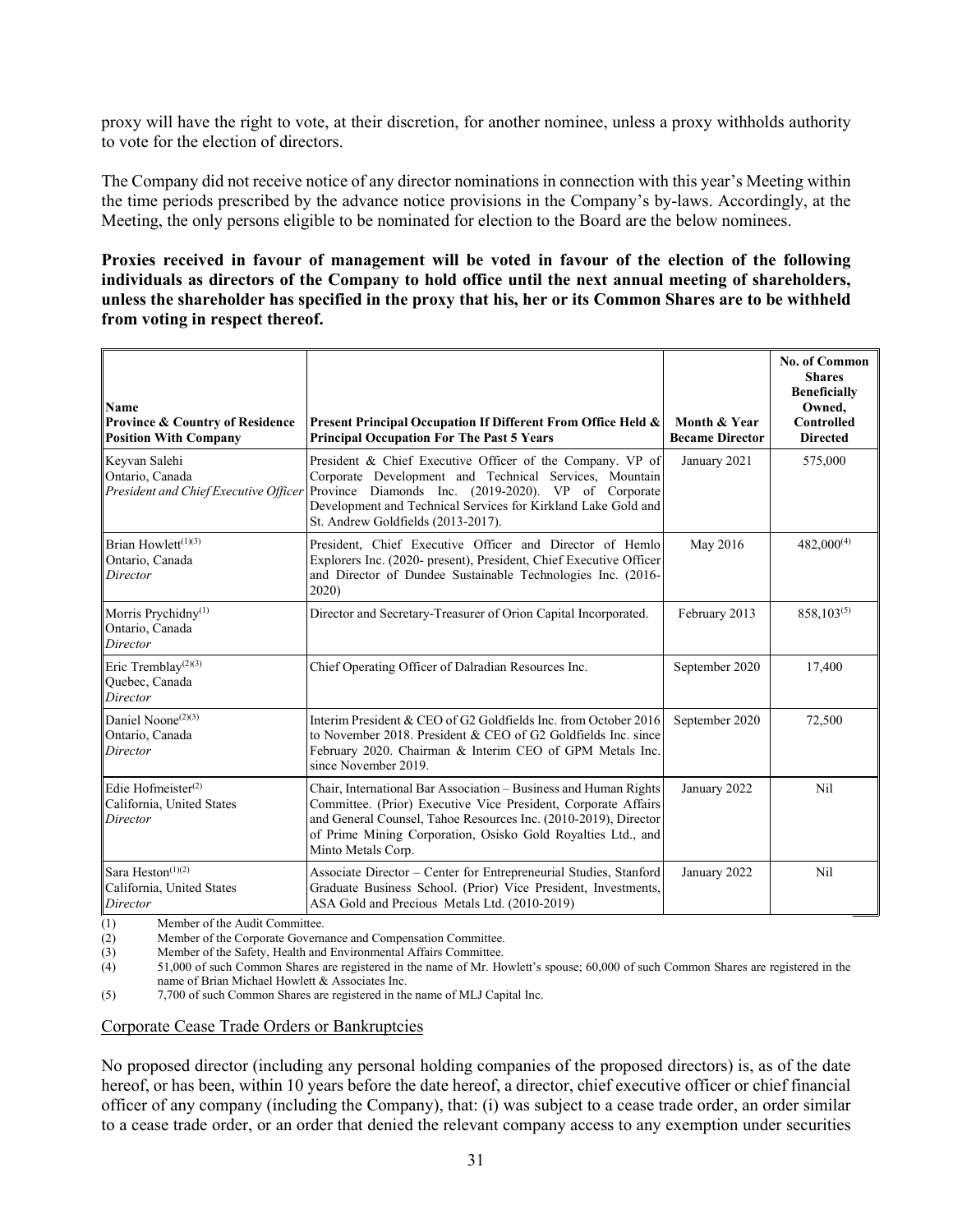legislation, that was in effect for a period of more than 30 consecutive days (collectively, an "**Order**") that was issued while the proposed director was acting in the capacity as director, chief executive officer or chief financial officer; or (ii) was subject to an Order that was issued after the proposed director ceased to be a director, chief executive officer or chief financial officer and which resulted from an event that occurred while that person was acting in the capacity as director, chief executive officer or chief financial officer.

No proposed director (including any personal holding companies of the proposed directors) is, as of the date hereof, or has been, within 10 years before the date hereof, a director or executive officer of any company (including the Company) that, while that person was acting in that capacity, or within a year of that person ceasing to act in that capacity, became bankrupt, made a proposal under any legislation relating to bankruptcy or insolvency or was subject to or instituted any proceedings, arrangement or compromise with creditors or had a receiver, receiver manager or trustee appointed to hold its assets.

No proposed director (including any personal holding companies of the proposed directors) has, within 10 years before the date hereof, became bankrupt, made a proposal under any legislation relating to bankruptcy or insolvency, or became subject to or instituted any proceedings, arrangement or compromise with creditors, or had a receiver, receiver manager or trustee appointed to hold the assets of the director or proposed director.

#### Penalties or Sanctions

No proposed director (including any personal holding companies of the proposed directors) has been subject to (i) any penalties or sanctions imposed by a court relating to securities legislation or by a securities regulatory authority or has entered into a settlement agreement with a securities regulatory authority, or (ii) any other penalties or sanctions imposed by a court or regulatory body that would likely be considered important to a reasonable securityholder in deciding whether to vote for a proposed director.

#### *Appointment of Auditors*

The persons named in the accompanying form of proxy intend to vote for the appointment of MNP LLP, Chartered Accountants, Toronto, Ontario, as auditors of the Company to hold office until the next annual meeting of shareholders and to authorize the directors to fix their remuneration, unless the shareholder directs therein that his, her or its Common Shares be withheld from voting for the appointment of auditors. MNP LLP are currently the auditors of the Company and have been the auditors of the Company for the past five years.

**Proxies received in favour of management will be voted in favour of the appointment of MNP LLP as auditors of the Company to hold office until the next annual meeting of shareholders and the authorization of the directors to fix their remuneration, unless the shareholder has specified in the proxy that his, her or its Common Shares are to be withheld from voting in respect thereof.**

#### **OTHER MATTERS**

Management does not know of any other matters to come before the Meeting other than those referred to in the notice of Meeting. Should any other matters properly come before the Meeting, the Common Shares represented by the proxies solicited hereby will be voted on such matters in accordance with the best judgment of the persons voting the proxies.

#### **ADDITIONAL INFORMATION**

Additional information relating to the Company is available on SEDAR at www.sedar.com. Shareholders may contact the Company at 141 Adelaide St. W., Suite 301, Toronto, Ontario, M5H 3L5 by mail, telephone (647- 794-4360) or e-mail [\(mlesko@nighthawkgold.com\)](mailto:mlesko@nighthawkgold.com) to request copies of the Company's financial statements and MD&A.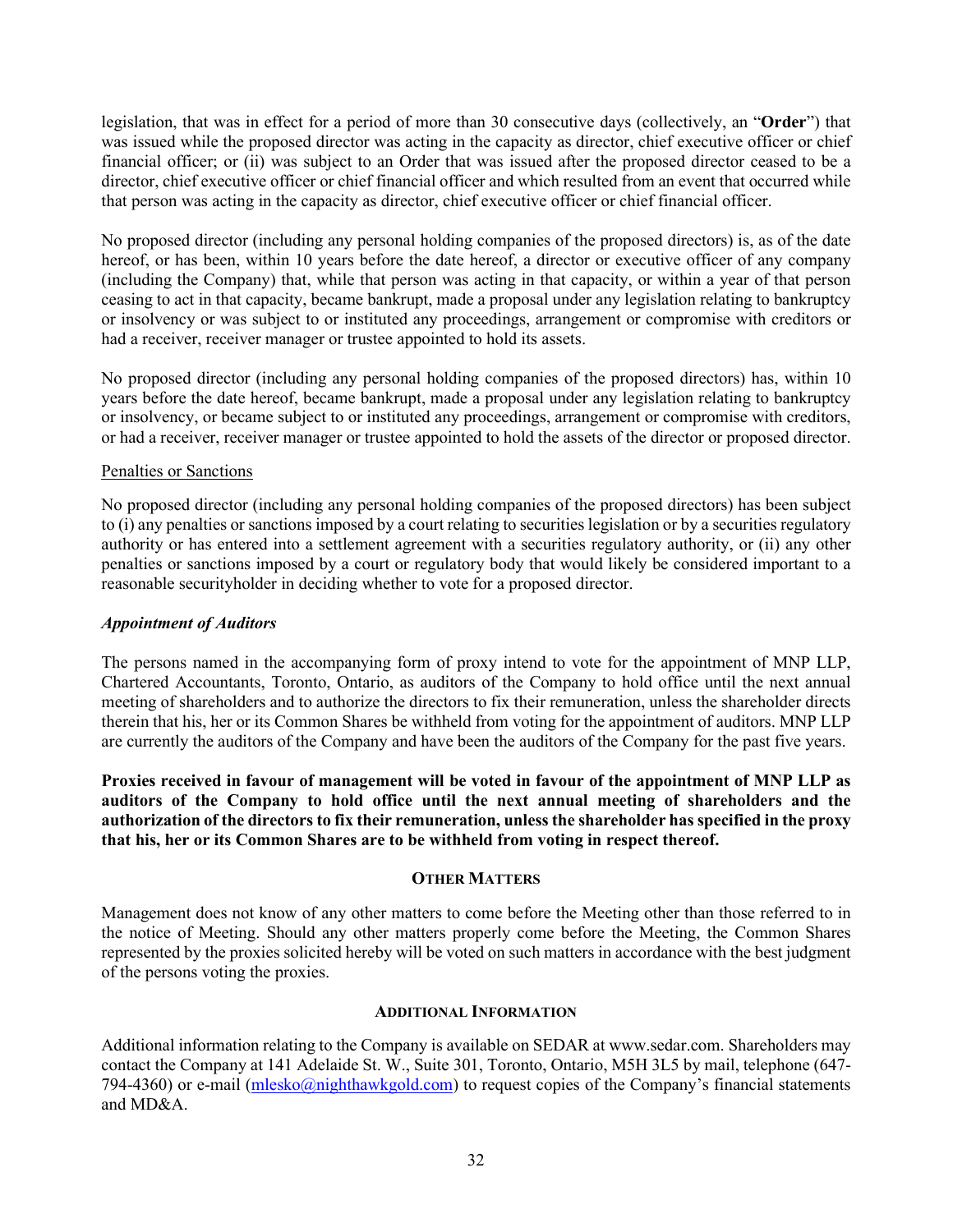Financial information for the Company is provided in its audited consolidated annual financial statements and MD&A for its most recently completed financial year which are filed on SEDAR.

#### **DIRECTORS' APPROVAL**

The contents of this Circular and the sending thereof to the shareholders of the Company have been approved by the Board.

By order of the Board,

Signed *"Morris Prychidny"*  Chairman of the Board May 16, 2022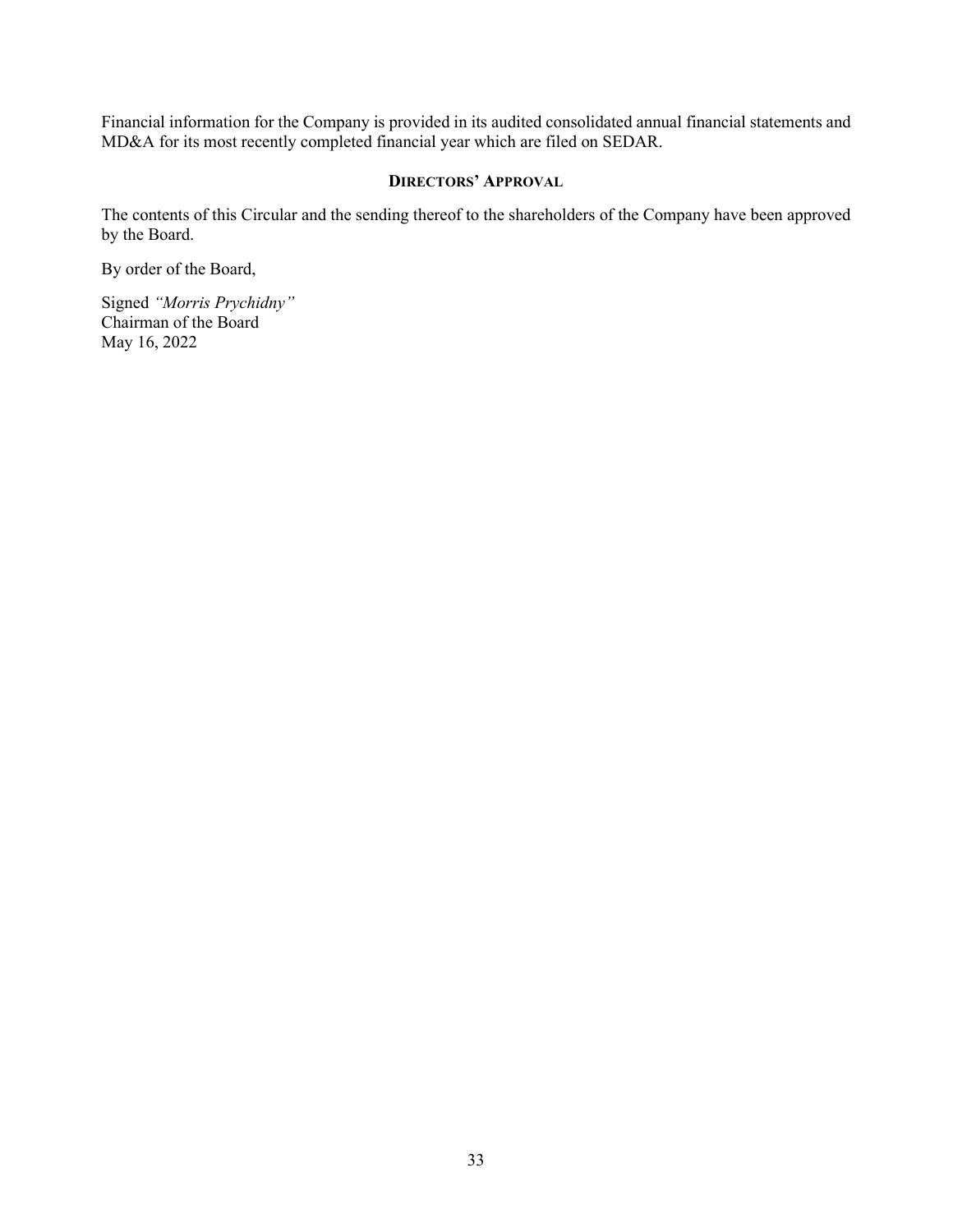## **SCHEDULE "A"**

## **BOARD MANDATE**

## **1 PURPOSE**

The Board of Directors (the "**Board**") of Nighthawk Gold Corp. (the "**Corporation**") assumes responsibility for the stewardship of the Corporation.

# **2 RESPONSIBILITIES**

As an integral part of that stewardship responsibility, the Board has responsibility for the following matters (either itself, or through duly appointed and constituted committees of the Board in accordance with applicable laws):

- a) The Board has primary responsibility for the development and adoption of the strategic direction of the Corporation. The Board reviews with management from time to time the financing environment (including, without limitation, precious metals prices, the relative demand for the Corporation's shares, and the Corporation's needs for and opportunities to raise capital), the emergence of new opportunities, trends and risks and the implications of these developments for the strategic direction of the Corporation. The Board reviews and approves the Corporation's financial objectives, plans and actions, including significant capital allocations and expenditures.
- b) The Board monitors corporate performance, including assessing operating results to evaluate whether the business is being properly managed.
- c) The Board identifies the principal business risks of the Corporation and ensures that there are appropriate systems put in place to manage these risks.
- d) The Board monitors and ensures the integrity of the internal controls and procedures (including adequate management information systems) within the Corporation and as well as the financial reporting procedures of the Corporation.
- e) The Board is responsible for ensuring appropriate standards of corporate conduct including, adopting a code of business conduct and ethics for all employees, contractors, consultants, officers and directors, and monitoring compliance with such code, if appropriate.
- f) The Board is responsible for the review and approval of quarterly and annual financial statements, management's discussion and analysis related to such financial statements, and forecasts.
- g) The Board is responsible for, when it determine applicable, establishing and reviewing from time to time a dividend policy for the Corporation.
- h) The Board is responsible for reviewing the compensation of members of the Board to ensure that the compensation realistically reflects the responsibilities and risks involved in being an effective director and for reviewing the compensation of members of the senior management team to ensure that they are competitive within the industry and that the form of compensation aligns the interests of each such individual with those of the Corporation.
- i) The Board reviews and approves material transactions not in the ordinary course of business.
- j) The Board reviews and approves the budget on an annual basis, including the spending limits and authorizations, as recommended by the Audit Committee.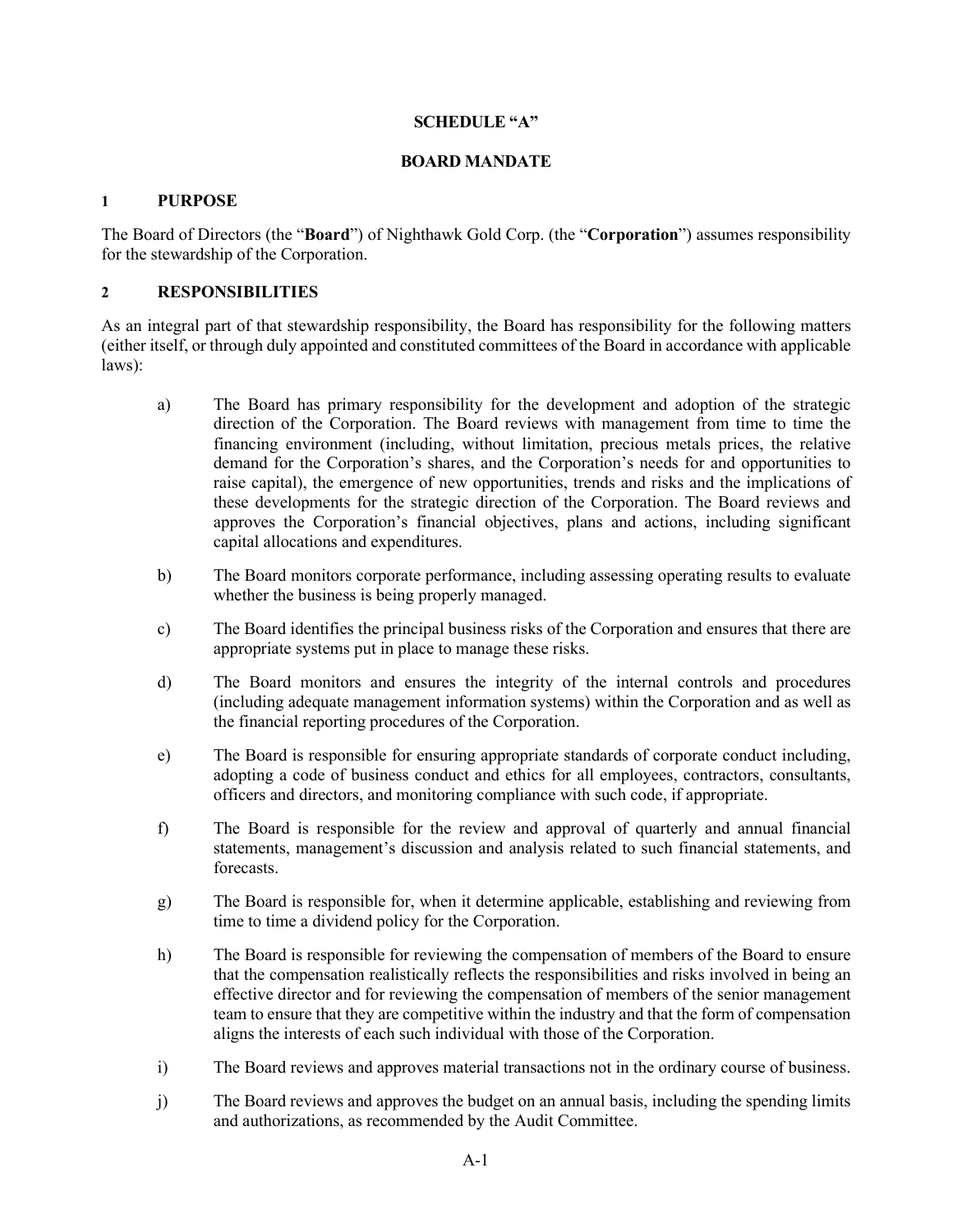- k) The Board ensures that there is in place appropriate succession planning, including the appointment, training and monitoring of senior management and members of the Board.
- l) The Board is responsible for assessing its own effectiveness in fulfilling its mandate and evaluating the relevant disclosed relationships of each independent director.
- m) The Board approves a disclosure policy that includes a framework for investor relations and public disclosure.
- n) The Board is responsible for satisfying itself as to the integrity of the Chief Executive Officer (the "**CEO**") and other senior officers of the Corporation and that the CEO and other senior officers create a culture of integrity throughout the organization. The Board is responsible for developing and approving goals and objectives which the CEO is responsible for meeting.
- o) The Board is responsible for developing the Corporation's approach to corporate governance principles and guidelines that are specifically applicable to the Corporation.
- p) The Board is responsible for performing such other functions as prescribed by law or assigned to the Board in the Corporation's governing documents.
- q) Set forth below are procedures relating to the Board's operations:
	- i) Size of Board and selection process.
		- 1) The directors of the Corporation are elected each year by the shareholders at the annual meeting of shareholders. The Board will determine the nominees to be put forward to the shareholders for election based upon the following considerations and such other factors the Board considers relevant:
			- the competencies and skills which the Board as a whole should possess;
			- the competencies and skills which each existing director possesses; and
			- the appropriate size of the Board to facilitate effective decision-making.
		- 2) Any shareholder may propose a nominee for election to the Board either by means of a shareholder proposal upon compliance with the requirements of the *Business Corporations Act* (Ontario) ("**OBCA**") and the Corporation's by-laws or at the annual meeting in compliance with the requirements of the OBCA and the Corporation's by-laws.
		- 3) The Board also recommends the number of directors on the Board to shareholders for approval, subject to compliance with the requirements of the OBCA and the Corporation's by-laws.
		- 4) Between annual meetings, the Board may appoint directors to serve until the next annual meeting, subject to compliance with the requirements of the OBCA.
		- 5) Individual Board members are responsible for assisting the Board in identifying and recommending new nominees for election to the Board, as needed or appropriate.
	- ii) Director orientation and continuing education The Board, together with the Corporate Governance and Compensation Committee is responsible for providing an orientation and education program for new directors which deals with the following matters and such other matters the Board considers relevant: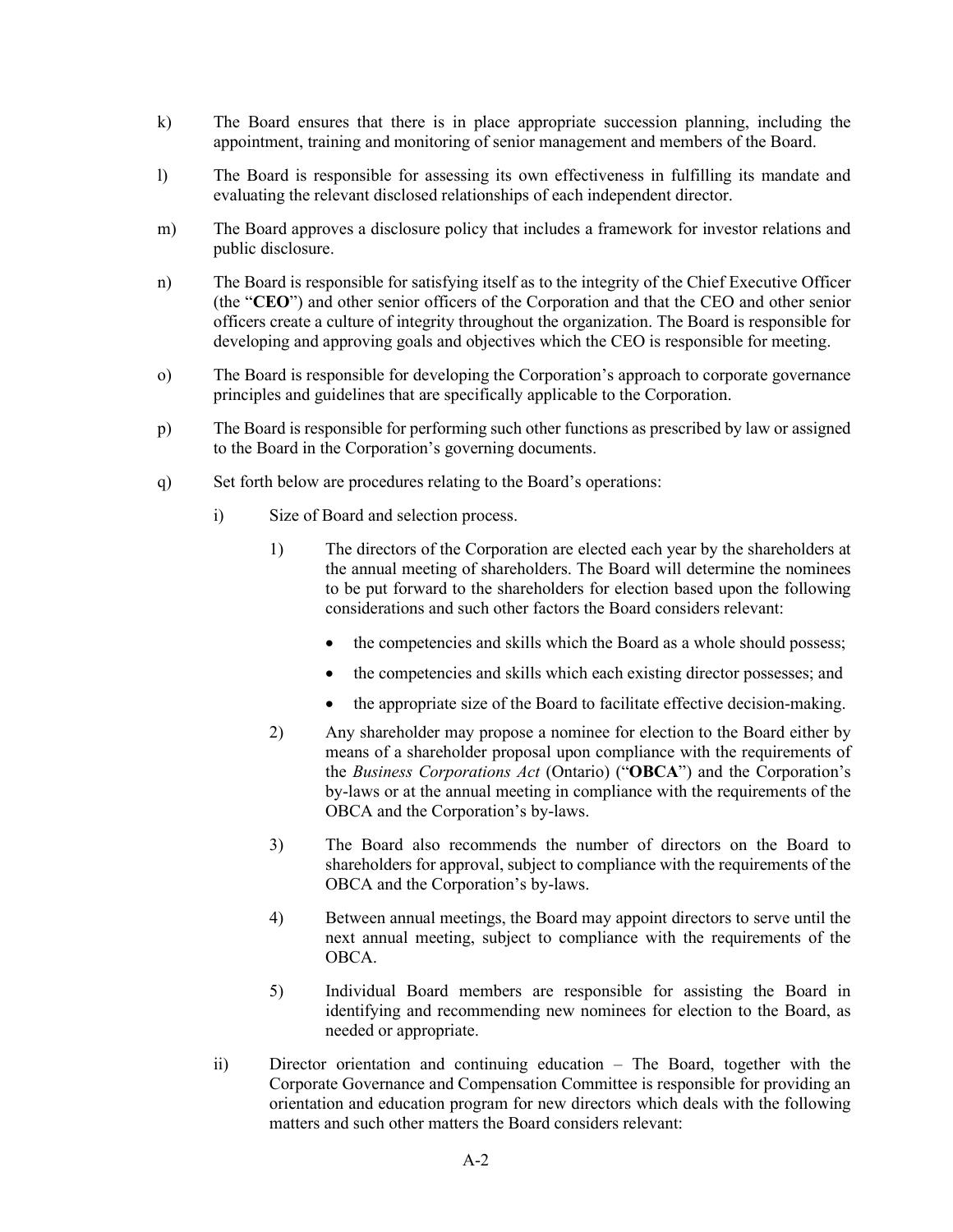- 1) the role of the Board and its committees;
- 2) the nature and operation of the business of the Corporation; and
- 3) the contribution which individual directors are expected to make to the Board in terms of both time and resource commitments.

In addition, the Board together with the Corporate Governance and Compensation Committee is also responsible for providing continuing education opportunities to existing directors so that individual directors can maintain and enhance their abilities and ensure that their knowledge of the business of the Corporation remains current, at the request of any individual director.

iii) Meetings – The Board shall endeavour to have at least four scheduled meetings a year. The Board is responsible for its agenda. Prior to each Board meeting, the Chairman of the Board shall circulate an agenda to the Board. The Chairman of the Board shall discuss the agenda items for the meeting with the CEO and, if a lead director has been appointed, the lead director. Materials for each meeting will be distributed to directors in advance of the meetings. Directors are expected to attend at least 75% of all meetings of the Board held in a given year, and are expected to adequately review meeting materials in advance of all such meetings.

The independent directors or non-management directors may meet at the end of each Board meeting without management and non-independent directors present. The Chairman of the Board shall chair these meetings, unless the Chairman of the Board is not an independent director, in which case the lead director shall chair these meetings. If a lead director has not been appointed, the independent directors shall appoint a chairman to chair these meetings. The independent directors shall appoint a person to maintain minutes of the meeting or, if no person is so appointed, the chair of the meeting shall maintain minutes of the meeting.

- iv) Committees The Board has established the following standing committees to assist the Board in discharging its responsibilities: the Audit Committee, the Corporate Governance and Compensation Committee, and the Safety, Health and Environmental Affairs Committee. Special committees are established from time to time to assist the Board in connection with specific matters. The Board will appoint the members of each committee and may appoint the chair of each committee annually following the Corporation's annual meeting of shareholders. The chair of each committee reports to the Board following meetings of the relevant committee. The terms of reference of each standing committee are reviewed annually by the Board.
- v) Evaluation The Corporate Governance and Compensation Committee performs an annual evaluation of the effectiveness of the Board as a whole, the committees of the Board, and the contributions of individual directors.
- vi) Compensation The Corporate Governance and Compensation Committee recommends to the Board the compensation and benefits for non-management directors. The Committee seeks to ensure that such compensation and benefits reflect the responsibilities and risks involved in being a director of the Corporation and align the interests of the directors with the best interests of the Corporation.
- vii) Nomination The Board and the individual directors from time to time, will identify and recommend new nominees as directors of the Corporation, based upon the following considerations: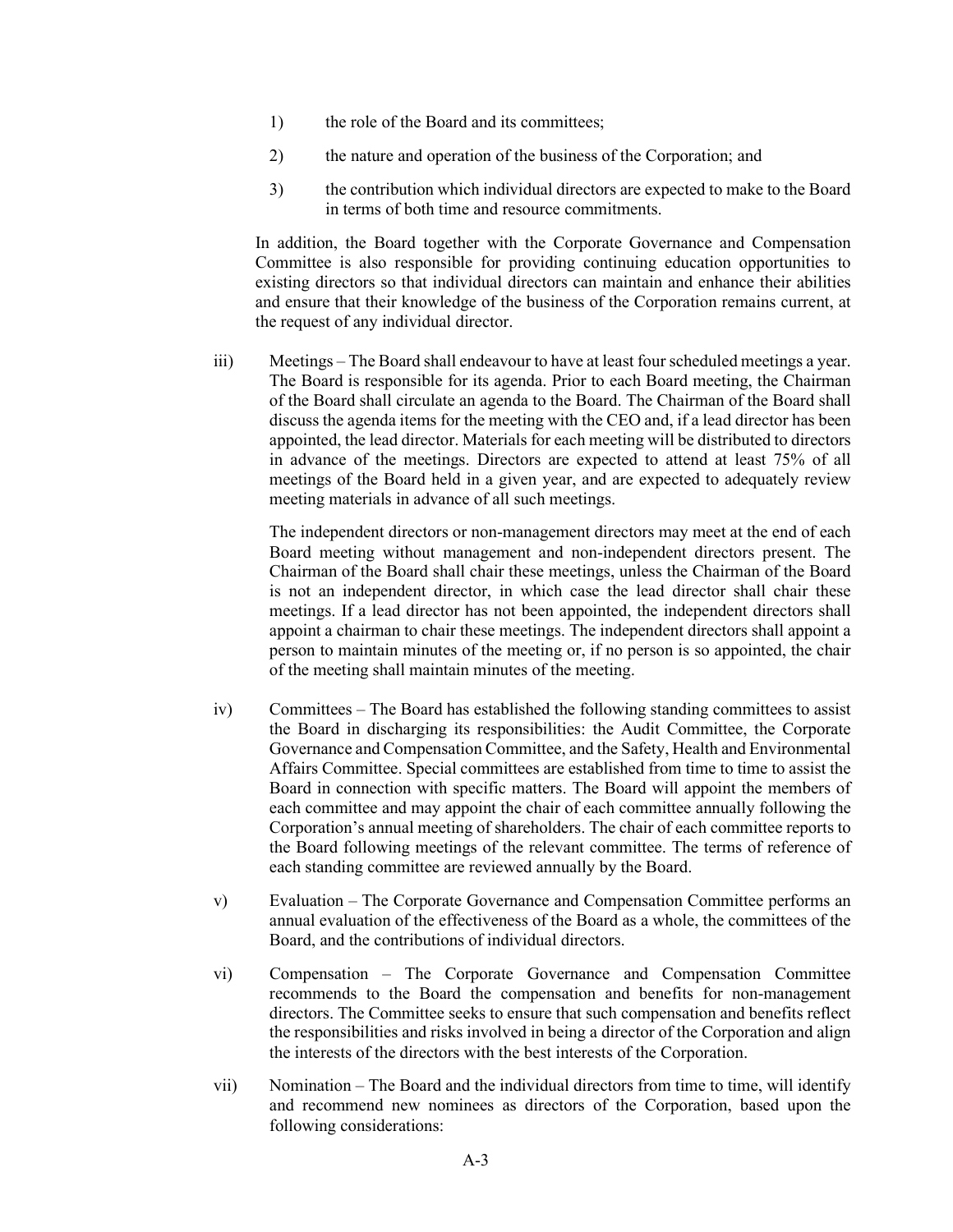- 1) the competencies and skills necessary for the Board as a whole to possess;
- 2) the competencies and skills necessary for each individual director to possess;
- 3) competencies and skills which each new nominee to the Board is expected to bring; and
- 4) whether the proposed nominees to the Board will be able to devote sufficient time and resources to the Corporation.
- viii) Access to independent advisors The Board may at any time retain outside financial, legal or other advisors at the expense of the Corporation. Any director may, subject to the approval of the Corporate Governance and Compensation Committee, retain an outside advisor at the expense of the Corporation.

# **3 LEAD DIRECTOR**

- a) The Board will appoint a Lead Director in circumstances in which the Chairman of the Board is not considered independent under applicable securities laws, in order to provide independent leadership to the Board and for the other purposes set forth below.
- b) The Corporate Governance and Compensation Committee will recommend a candidate for the position of Lead Director from among the independent members of the Board. The Board will be responsible for approving and appointing the Lead Director.
- c) The Lead Director will hold office at the pleasure of the Board, until a successor has been duly elected or appointed or until the Lead Director resigns or is otherwise removed from the office by the Board.
- d) The Lead Director will provide independent leadership to the Board and will facilitate the functioning of the Board independently of the Corporation's management. Together with the Chair of the Corporate Governance and Compensation Committee, the Lead Director will be responsible for overseeing the corporate governance practices of the Corporation.
- e) The Lead Director will:
	- i) in conjunction with the Chair of the Corporate Governance and Compensation Committee, provide leadership to ensure that the Board functions independently of management of the Corporation;
	- ii) chair meetings of independent directors or non-management directors held following Board meetings;
	- iii) in the absence of the Chairman, act as chair of meetings of the Board;
	- iv) recommend, where necessary, the holding of special meetings of the Board;
	- v) review with the Chairman and the CEO items of importance for consideration by the Board;
	- vi) consult and meet with any or all of the Corporation's independent directors, at the discretion of either party and with or without the attendance of the Chairman, and represent such directors in discussions with management of the Corporation concerning corporate governance issues and other matters;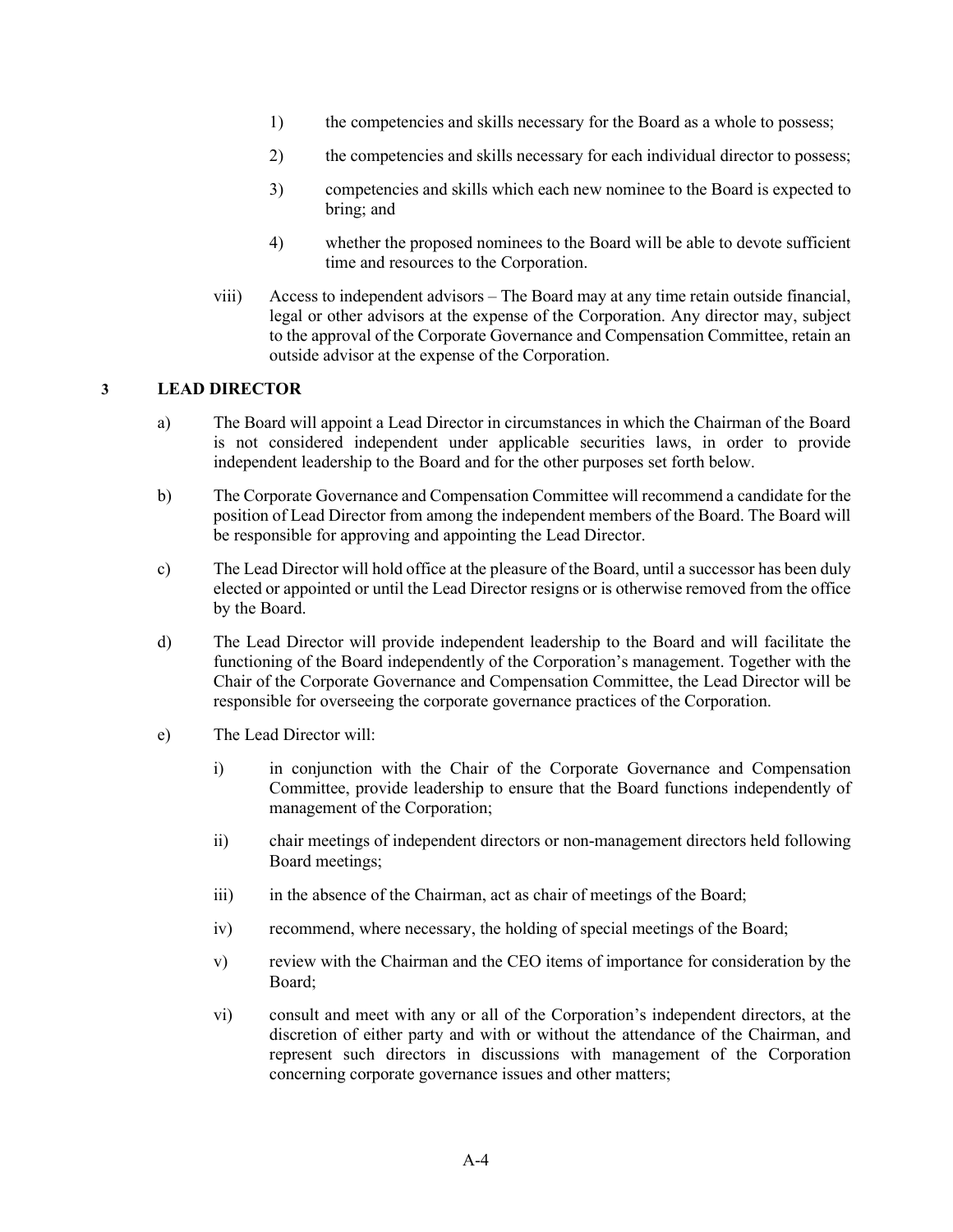- vii) together with the Chairman, ensure that all business required to come before the Board is brought before the Board, such that the Board is able to carry out all of its duties to supervise the management of the business and affairs of the Corporation, and together with the Chairman and the CEO, formulate an agenda for each Board meeting;
- viii) together with the Chairman and the Chair of the Corporate Governance and Compensation Committee, ensure that the Board, committees of the Board, individual directors and senior management of the Corporation understand and discharge their duties and obligations under the approach to corporate governance adopted by the Board from time to time;
- ix) mentor and counsel new members of the Board to assist them in becoming active and effective directors;
- x) facilitate the process of conducting director evaluations;
- xi) promote best practices and high standards of corporate governance; and
- xii) perform such other duties and responsibilities as may be delegated to the Lead Director by the Board from time to time.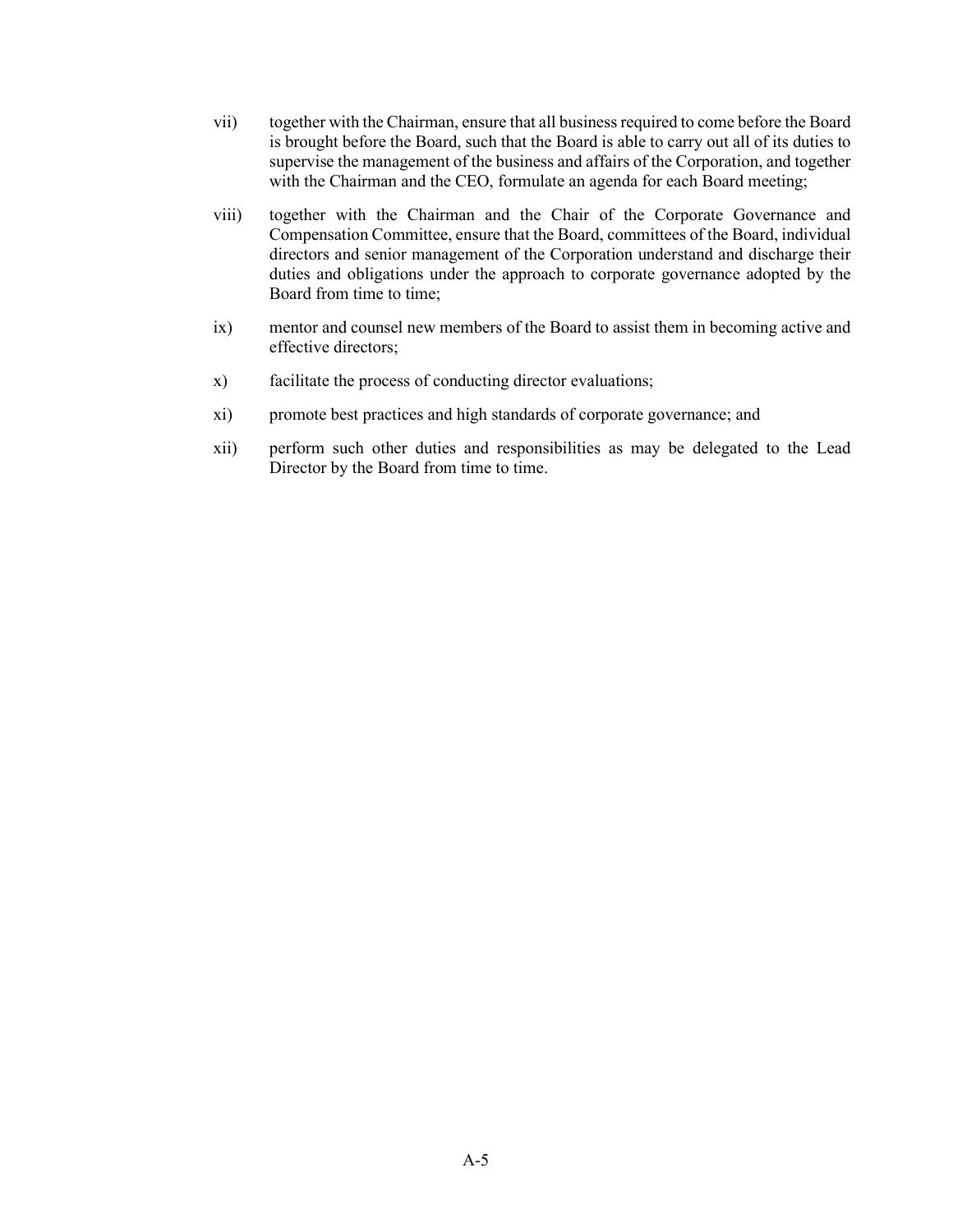#### **Schedule "A" NIGHTHAWK GOLD CORP.**

## POSITION DESCRIPTION FOR THE CHAIRMAN OF THE BOARD OF DIRECTORS

#### **1 PURPOSE**

The Chairman of the Board shall be a director who is designated by the full Board to act as the leader of the Board.

## **2 WHO MAY BE CHAIRMAN**

The Chairman will be selected amongst the directors of the Corporation who have a sufficient level of experience with corporate governance issues to ensure the leadership and effectiveness of the Board.

The Chairman will be selected annually at the first meeting of the Board following the annual general meeting of shareholders.

## **3 RESPONSIBILITIES**

The following are the responsibilities of the Chairman. The Chairman may, where appropriate, delegate to or share with the Corporate Governance and Compensation Committee and/or any other independent committee of the Board, certain of these responsibilities:

- a) Chair all meetings of the Board in a manner that promotes meaningful discussion.
- b) Provide leadership to the Board to enhance the Board's effectiveness, including:
	- i) ensure that the responsibilities of the Board are well understood by both management and the Board;
	- ii) ensure that the Board works as a cohesive team with open communication;
	- iii) ensure that the resources available to the Board (in particular timely and relevant information) are adequate to support its work;
	- iv) together with the Corporate Governance and Compensation Committee, ensure that a process is in place by which the effectiveness of the Board and its committees (including size and composition) is assessed at least annually; and
	- v) together with the Corporate Governance and Compensation Committee, ensure that a process is in place by which the contribution of individual directors to the effectiveness of the Board is assessed at least annually.
- c) Manage the Board, including:
	- i) prepare the agenda of the Board meetings and ensuring pre-meeting material is distributed in a timely manner and is appropriate in terms of relevance, efficient format and detail;
	- ii) adopt procedures to ensure that the Board can conduct its work effectively and efficiently, including committee structure and composition, scheduling, and management of meetings;
	- iii) ensure meetings are appropriate in terms of frequency, length and content;